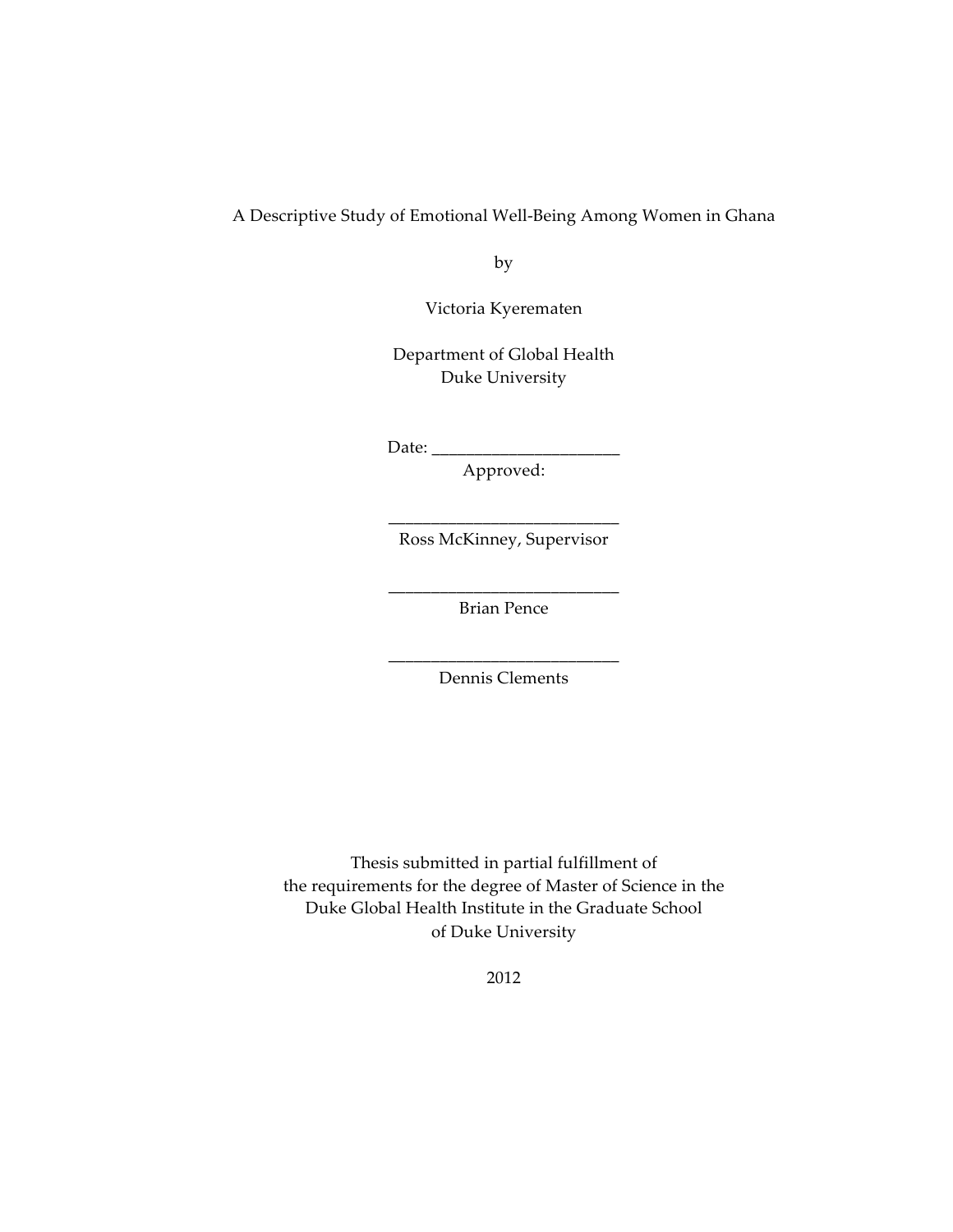#### ABSTRACT

A Descriptive Study of Emotional Well‑Being Among Women in Ghana

by

Victoria Kyerematen

Department of Global Health Duke University

Date:\_\_\_\_\_\_\_\_\_\_\_\_\_\_\_\_\_\_\_\_\_\_\_

Approved:

\_\_\_\_\_\_\_\_\_\_\_\_\_\_\_\_\_\_\_\_\_\_\_\_\_\_\_ Ross McKinney, Supervisor

\_\_\_\_\_\_\_\_\_\_\_\_\_\_\_\_\_\_\_\_\_\_\_\_\_\_\_ Brian Pence

\_\_\_\_\_\_\_\_\_\_\_\_\_\_\_\_\_\_\_\_\_\_\_\_\_\_\_ Dennis Clements

An abstract of a thesis submitted in partial fulfillment of the requirements for the degree of Master of Science in the Duke Global Health Institute in the Graduate School of Duke University

2012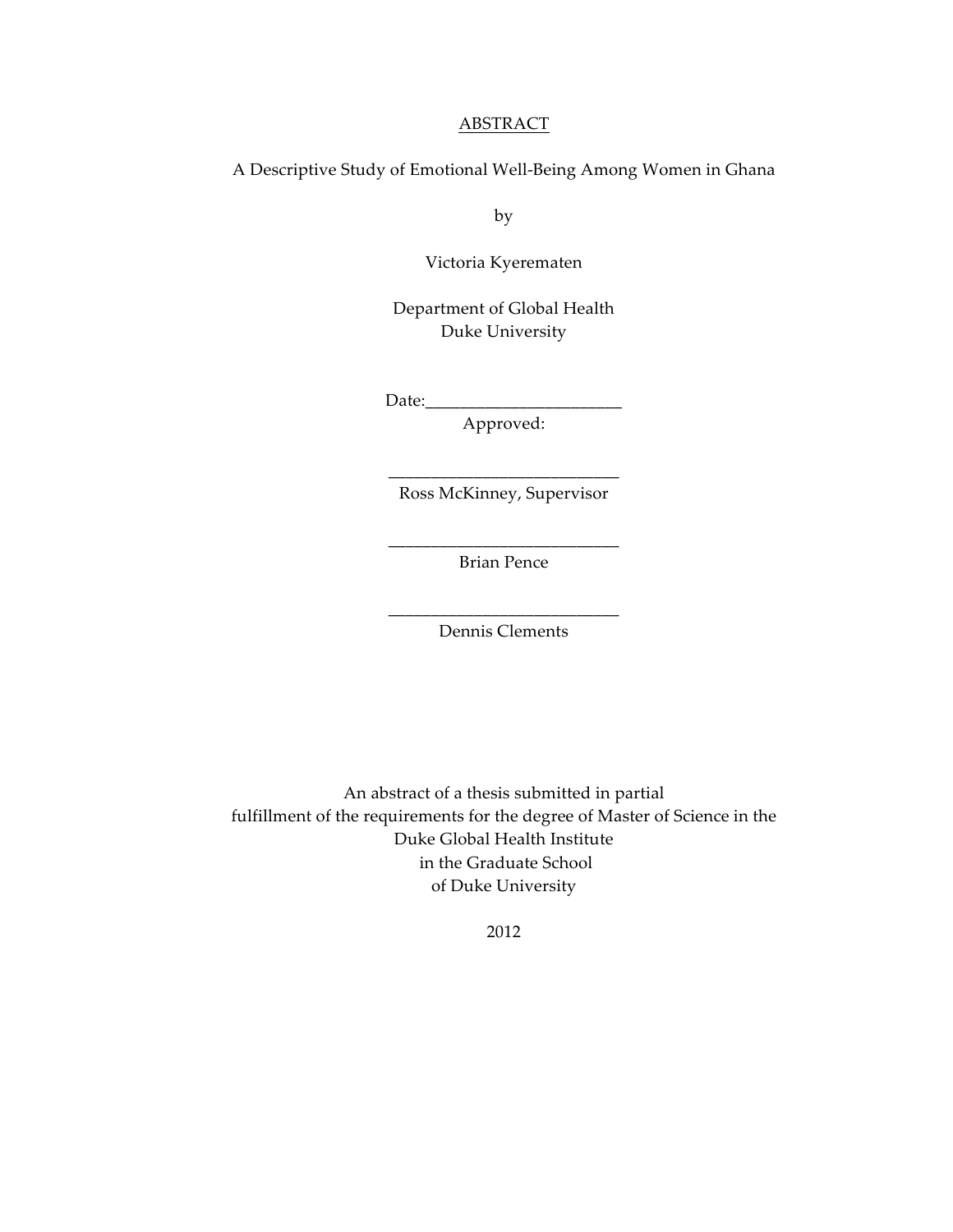Copyright by Victoria Kyerematen 2012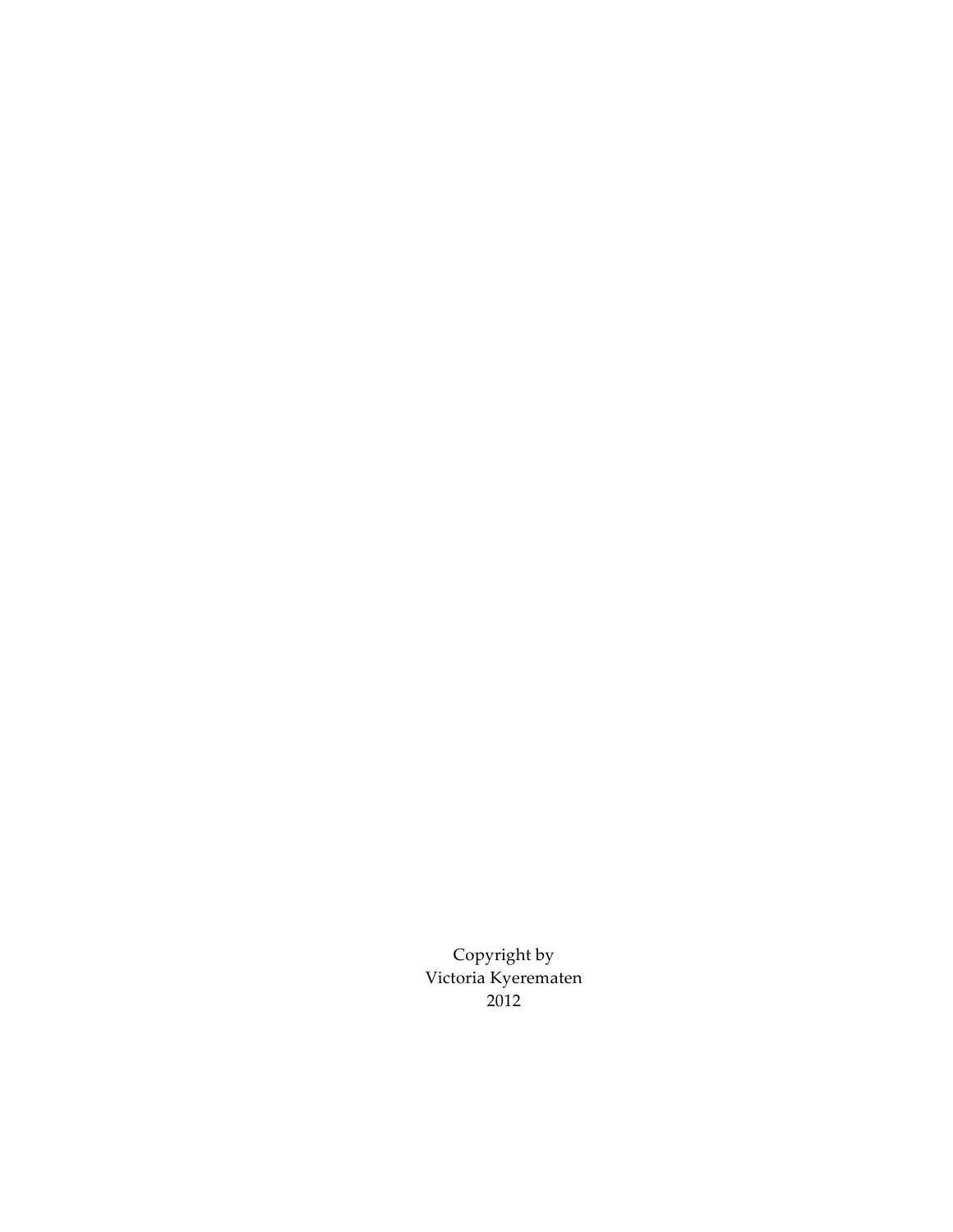## **Abstract**

Mental illness is prevalent worldwide in all cultures with varying manifestations. Its socioeconomic impact cannot be underestimated. Mental health accounts for as much as 14 percent of the global disease burden (Prince, et al. 2007) and depression is ranked as the fourth leading contributor to the global disease burden. Nevertheless, mental health remains largely ignored worldwide, especially in developing nations.

This cross‑sectional study, examines depression in two rural districts in Ghana, West Africa. Ghana, like many African nations, consists of many ethnic groups, with lineage networks that dictate personal and public behaviors. Ghana is unique in that approximately half of the population belongs to the Akan, matrilineal clan. The study hypothesized that by examining two clan groups (the Akan and Ga‑Adangbe) that differed in lineage a statistically significant difference in rates of depression would be ascertained.

Upon receipt of ethical board approval from the Duke University Institutional Review Board in Durham, NC and Noguchi Memorial Institute for Medical Research Institutional Review Board in Ghana, researchers using the Depression Anxiety Stress Scales Short form (DASS‑21) in a geographically randomly selected sample to measure depression as well as anxiety and stress among the participants and a demographic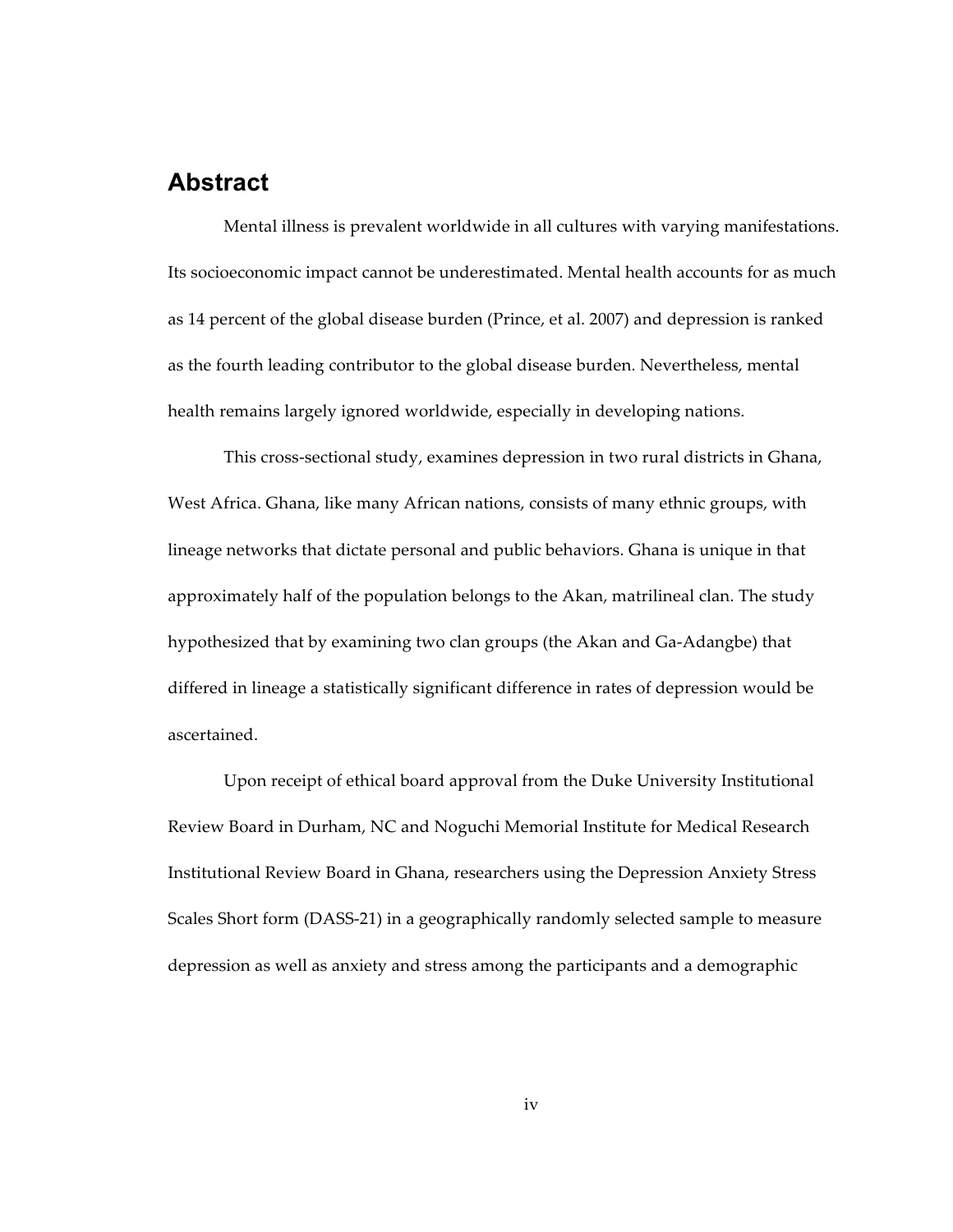survey, researchers compared the prevalence of depression between the matrilineal Akan clan and patrilineal Ga‑Adangbe clan. Data was analyzed using STATA 11.0.

The results indicate a rejection of the null hypothesis. There is a statistically significant difference in depression score between the women in the Ga-Adangbe clan and Akan clan. This study reports high co-morbidity of anxiety and stress with depression. Further research should expand to include other tribes in Ghana and other mental illnesses.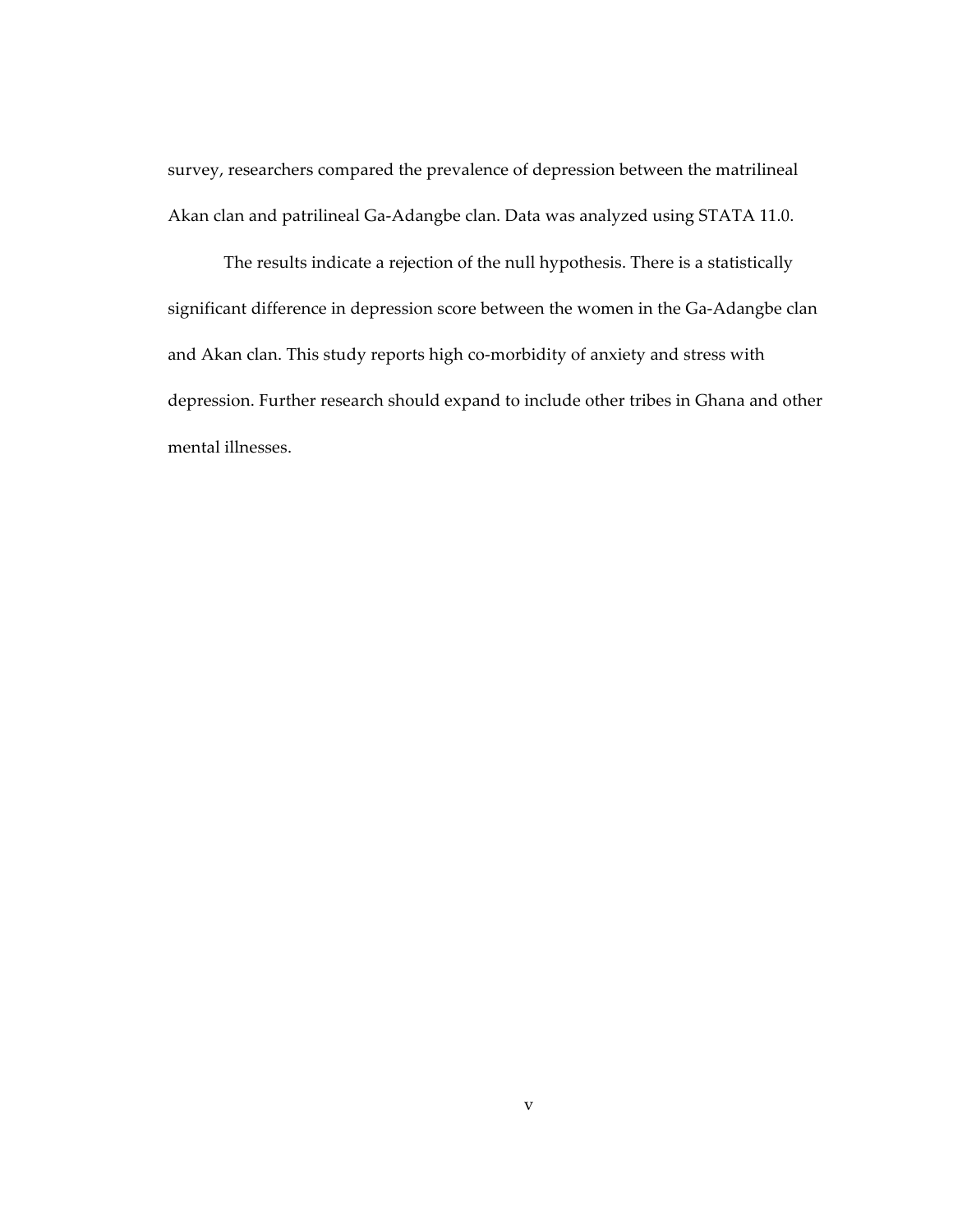## **Dedication**

This thesis is dedicated to my family for their unwavering and selfless support throughout this project and the mental healthcare workers who work tirelessly to make an impact in the lives of those suffering with mental illness.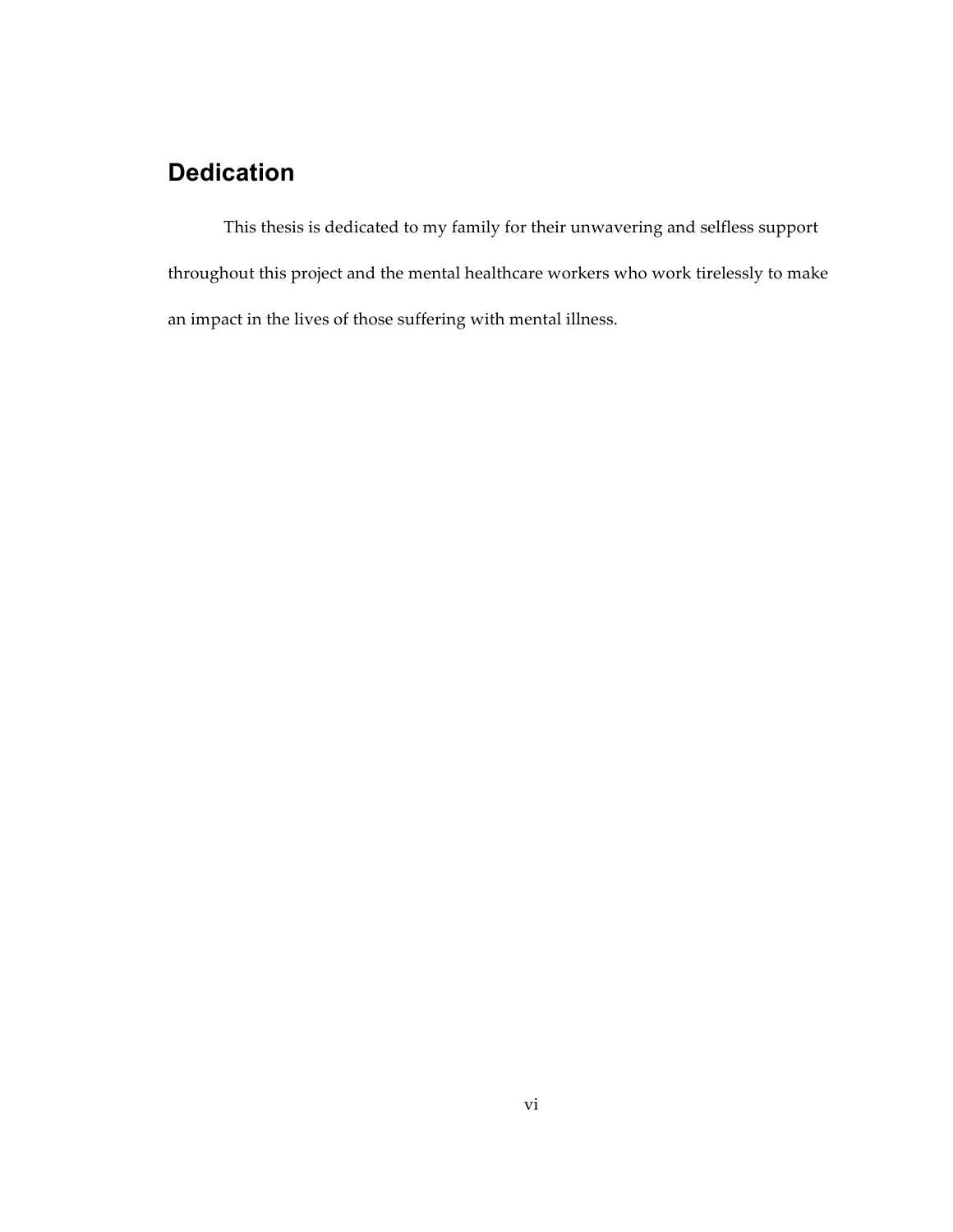# **Contents**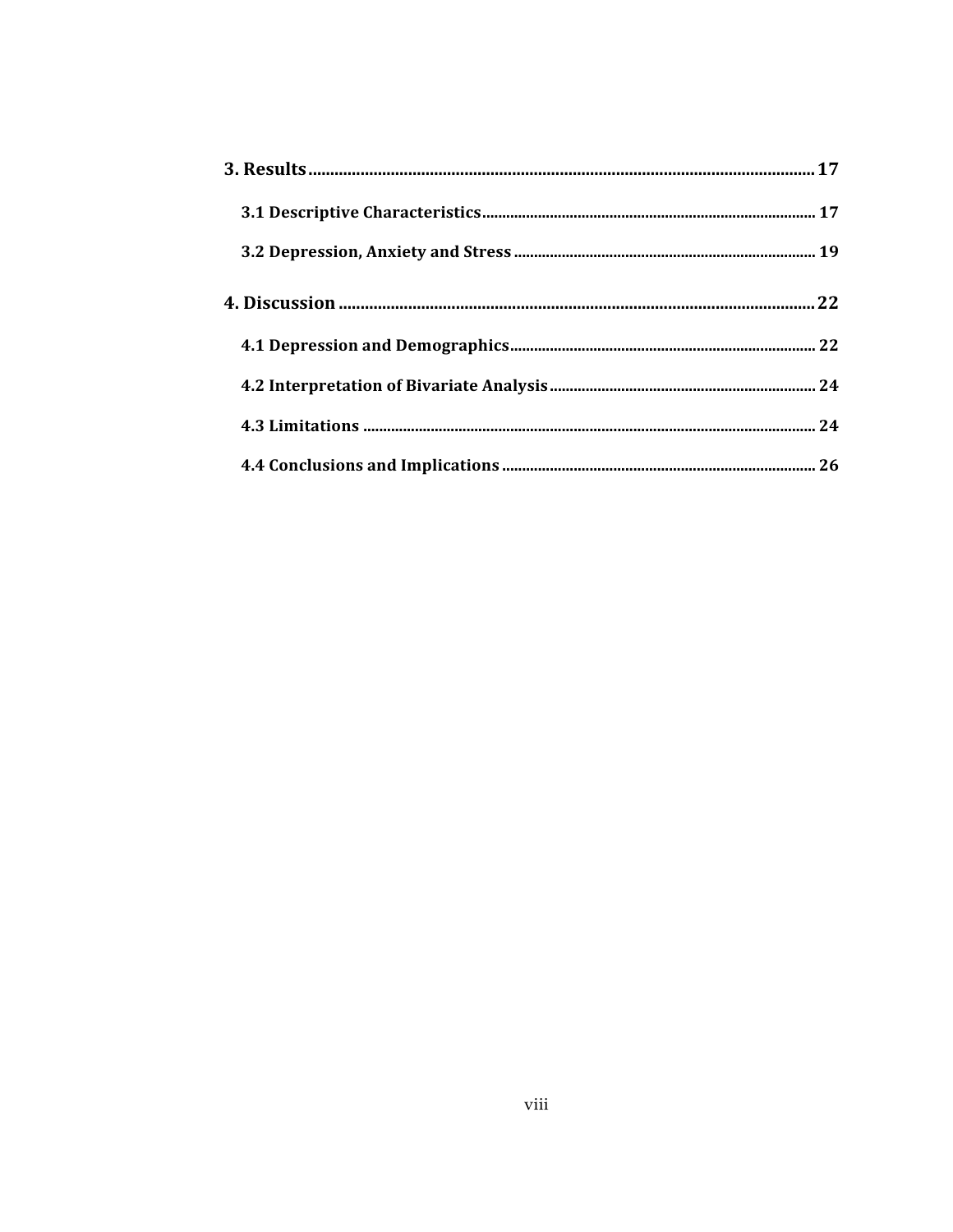# **List of Tables**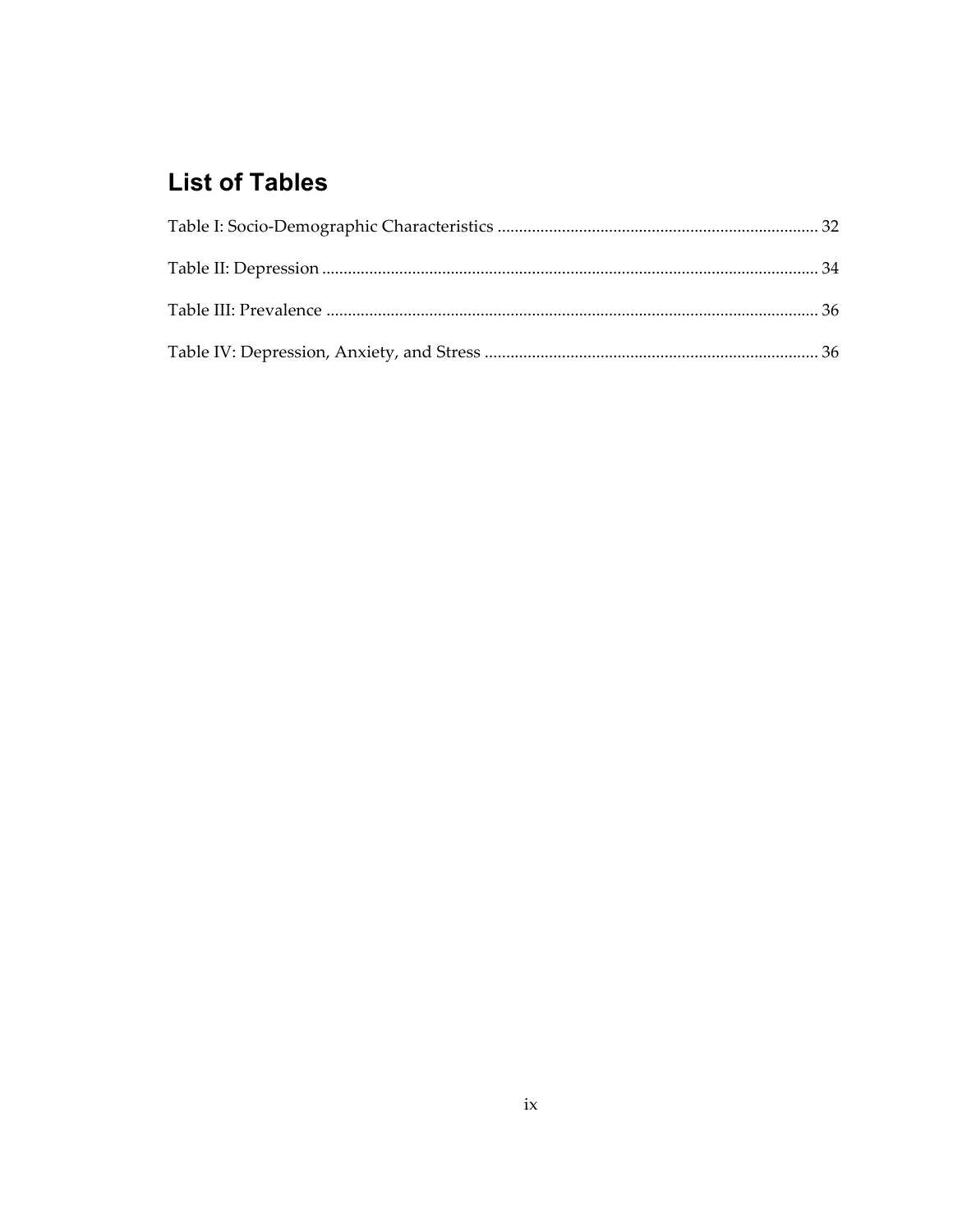# **List of Figures**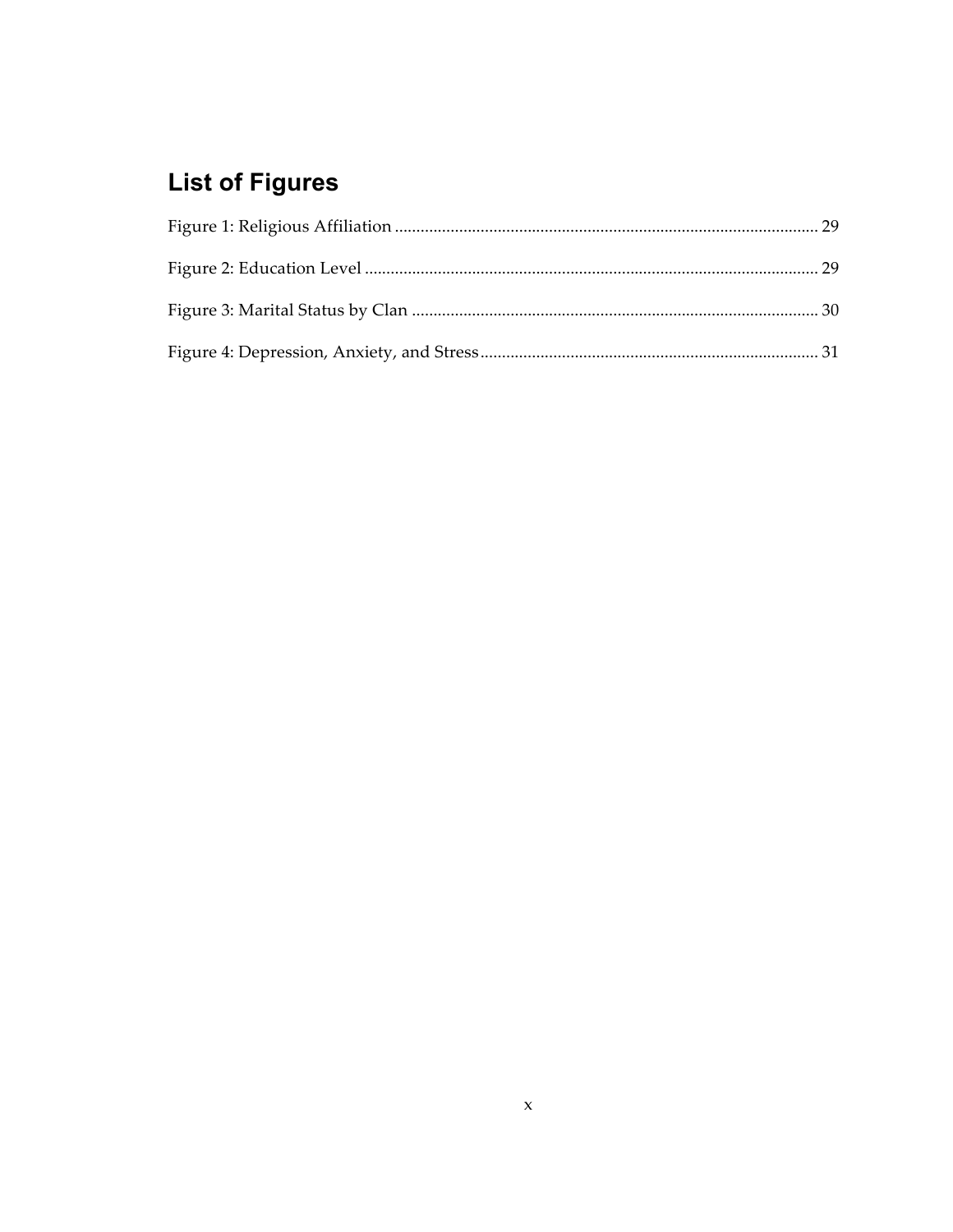## **Acknowledgements**

I am immensely thankful for the support of my mentor, Dr. Ross McKinney, who provided guidance, critique, and inspiration throughout my entire thesis process. Thank you to my thesis committee and those that reviewed this manuscript: Dr. Brian Pence, Dr. Dennis Clements, Dr. Samuel Tchwenko, Dr. Larry Park, Dr. Dwight Yin, and Dr. Gabriel Kyerematen. I am ever thankful for the assistance of everyone working with me in Ghana, specifically, Dr. Phyllis Antwi for her guidance, Mrs. Bridget Kyerematen-Darko for her assistance in facilitation. I would like to extend a thank you to the Duke Global Health Institute and its staff for providing me with this opportunity and training me to become a future leader in global health.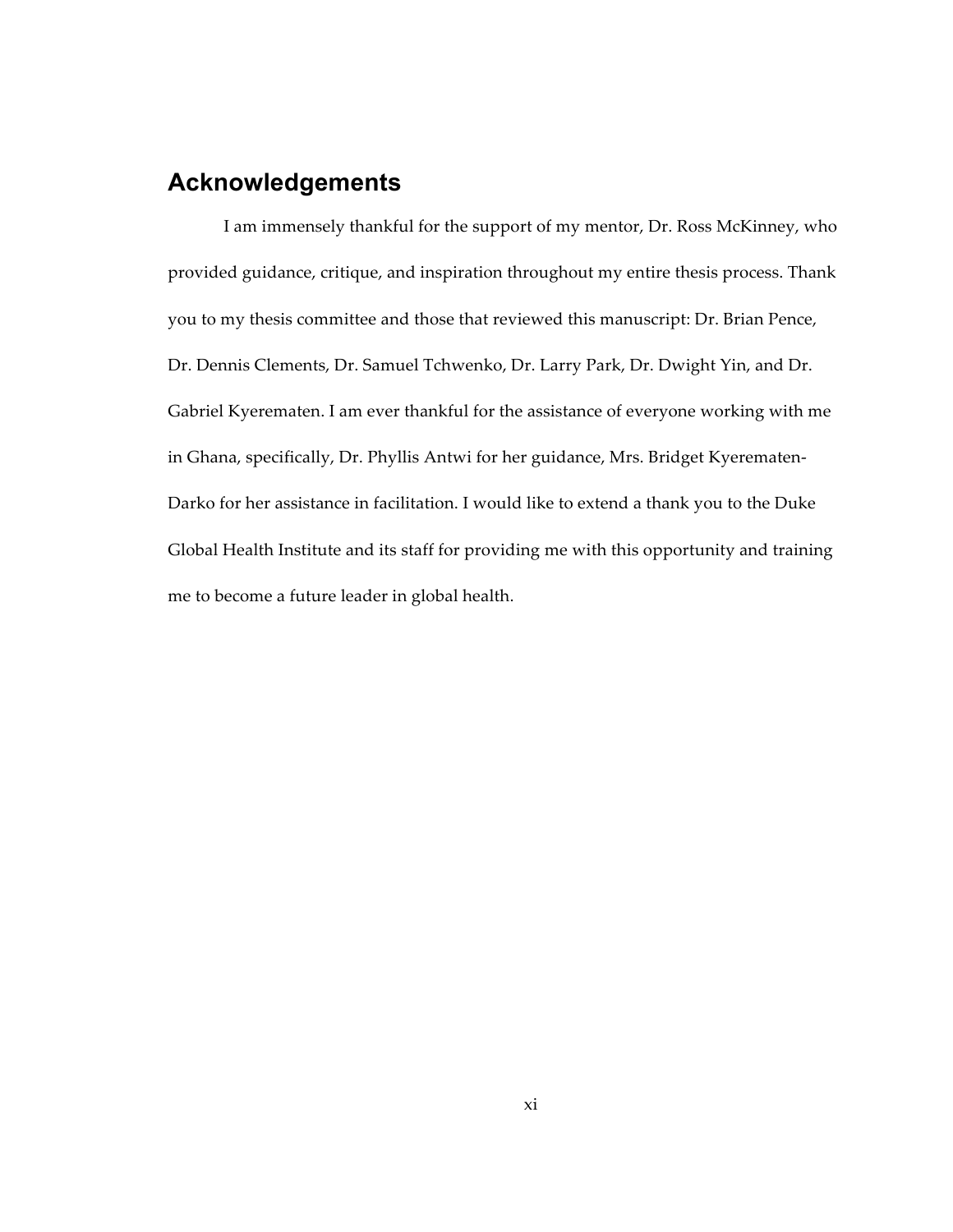## **1. Introduction**

#### *1.1 Background*

Mental illness manifests itself in varying degrees in all cultures. Its worldwide socioeconomic impact cannot be underestimated. The World Health Organization (WHO) (2010) estimates one in four patients seeking health care services has at least one mental, behavioral or neurological disorder that remain largely undiagnosed. The WHO (2010) moreover argues that a relationship can be found between chronic and infectious disease and mental illness. Less than 1 percent of health care expenditure in middle and low‑income countries is devoted to mental health (WHO 2010). In the background of this woeful lack of adequate funding, mental health remains one of the significant contributors to morbidity, accounting for as much as 14 percent of the global disease burden (Prince, et al., 2007). Mental health patients in addition to the dismal attention from their own governments and the international community, have to combat the stigma, lack of understanding and misdiagnosis of mental diseases. It is indeed impossible to meaningfully discuss global health without considering the impact of mental health.

Depression is the greatest contributor to global mental illness and remains the leading cause of disability measured by Years Lived with Disability (YLDs). Depression is rated the fourth leading contributor to global disease burden estimated as Disability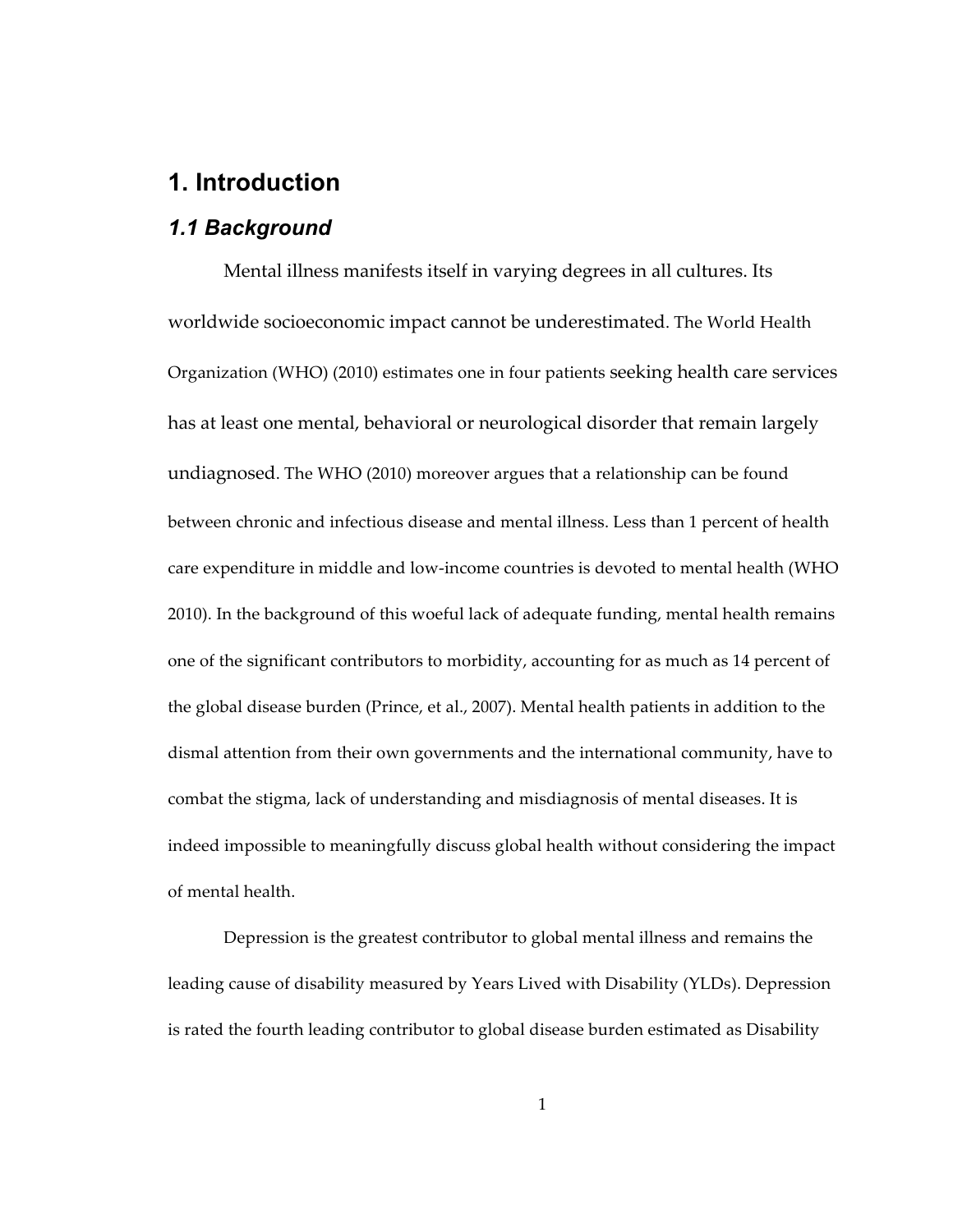Adjusted Life Years (DALYs) and among men and women aged 15‑44, depression is the second leading cause of DALYs. ). Consistently high co-morbidity exists between depression, anxiety and mood disorders and in the United States, 50 to 60 percent of those diagnosed with depression also suffer from anxiety disorder (Brown and Barlow 1992). This pattern suggests the impact of depression may be underestimated in the scope of mental illness and certainly in regard to health overall. Consequently, when examining depression within a population it is important to also examine anxiety.

The National Institute of Mental Health further describes depression as a frequent co-traveller with heart disease, stroke, cancer, HIV, diabetes, and Parkinson's Disease (Kytle et al 2010). With 121 million suffering from depression and 25 million suffering from schizophrenia among many other mental and neurological disorders, it is clear that more emphasis must be placed on mental health globally (WHO 2010).

The WHO (2010) defines "depression" as a dynamic disease characterized by a continuum of behavioral and physical symptoms including anhedonia, feelings guilt or low self-worth, disturbed sleep or appetite, low energy, and poor concentration. Female sex, lack of cash savings, job loss, and infertility are statistically significant risk factors for depression in developing nations; episodes of poverty or economic stress often trigger episodes of depression, which can in turn lead to worsened impoverishment (Patel, Abas, Broadhead, Todd, & Reeler, 2001). Although increased risk of death

2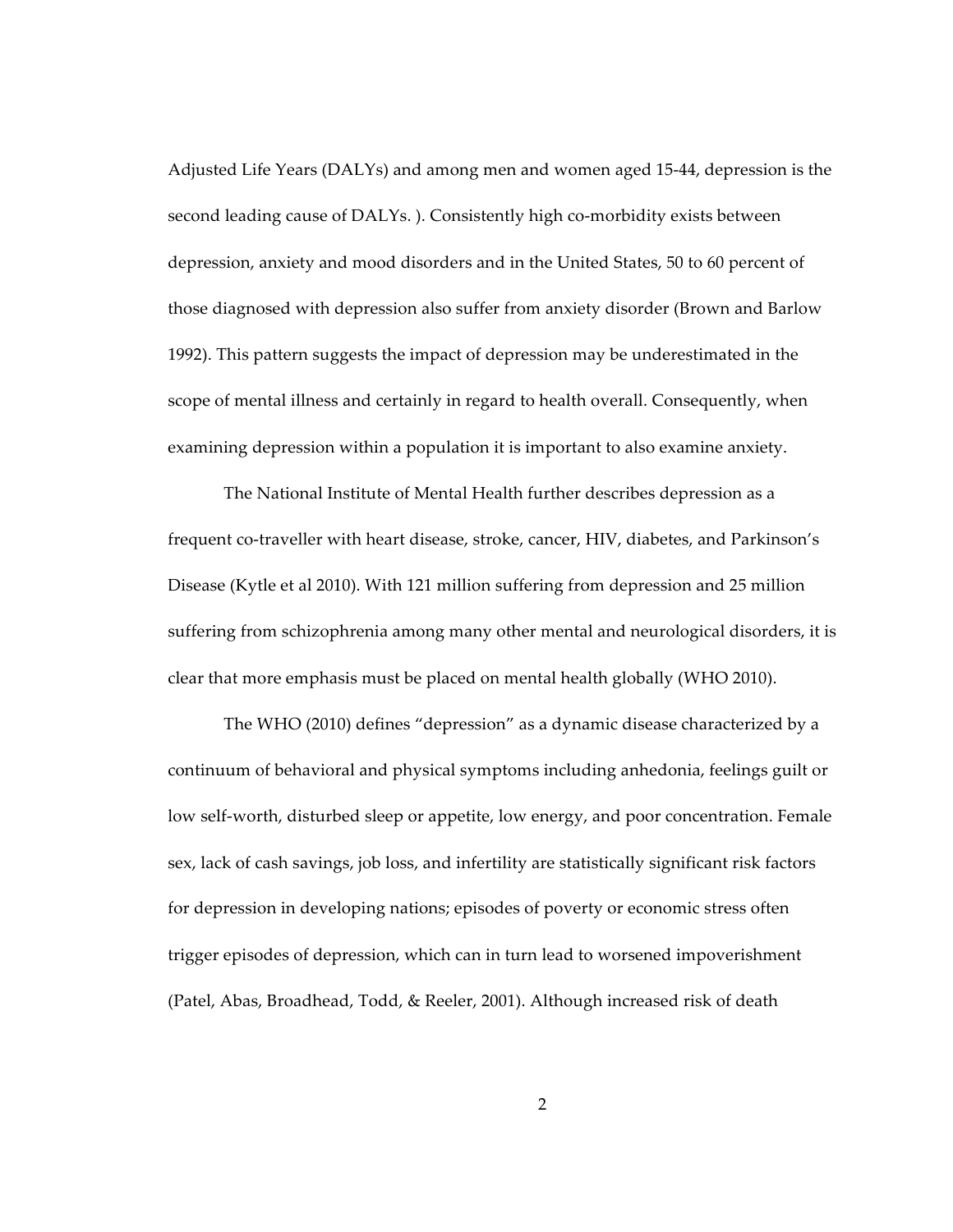remains the ultimate and significant adverse outcome of depression; 'crippling' lifetime depression related morbidity manifested with poor dietary habits, medication non adherence and general functional impairment, cannot be underestimated (Cassano & Fava, 2002).

## *1.2 Study Setting*

The Republic of Ghana is a constitutional democracy located in West Africa with a population of approximately 24 million composed of several ethnic groups, the Akan, the Mole‑Dagbani, the Ewe, the Ga‑Adangbe, the Guan, the Gurma, the Grusi, and the Mande‑Busanga (Ghana Statistical Service 2011). The literacy of Ghanaian people for only Ghanaian languages is 6.4 percent and for both English and Ghanaian language is 34. 6 percent (Ghana Statistical Service). Ghana is also the fastest growing economy in Sub-Saharan Africa. It is estimated that in 2020, Ghana will transition to a middleincome nation (Government of Ghana, 2011).

#### *1.3 Ethnic Groups*

Lineage networks and linkages largely dictate personal and public behaviors in Africa. This study examines the prevalence of depression among women of two major ethnic groups in Ghana – the Akans and Ga‑Adangbes. Given that women are twice as likely to develop depression worldwide (Patel et al 2001), this study looks exclusively at the prevalence of depression in women.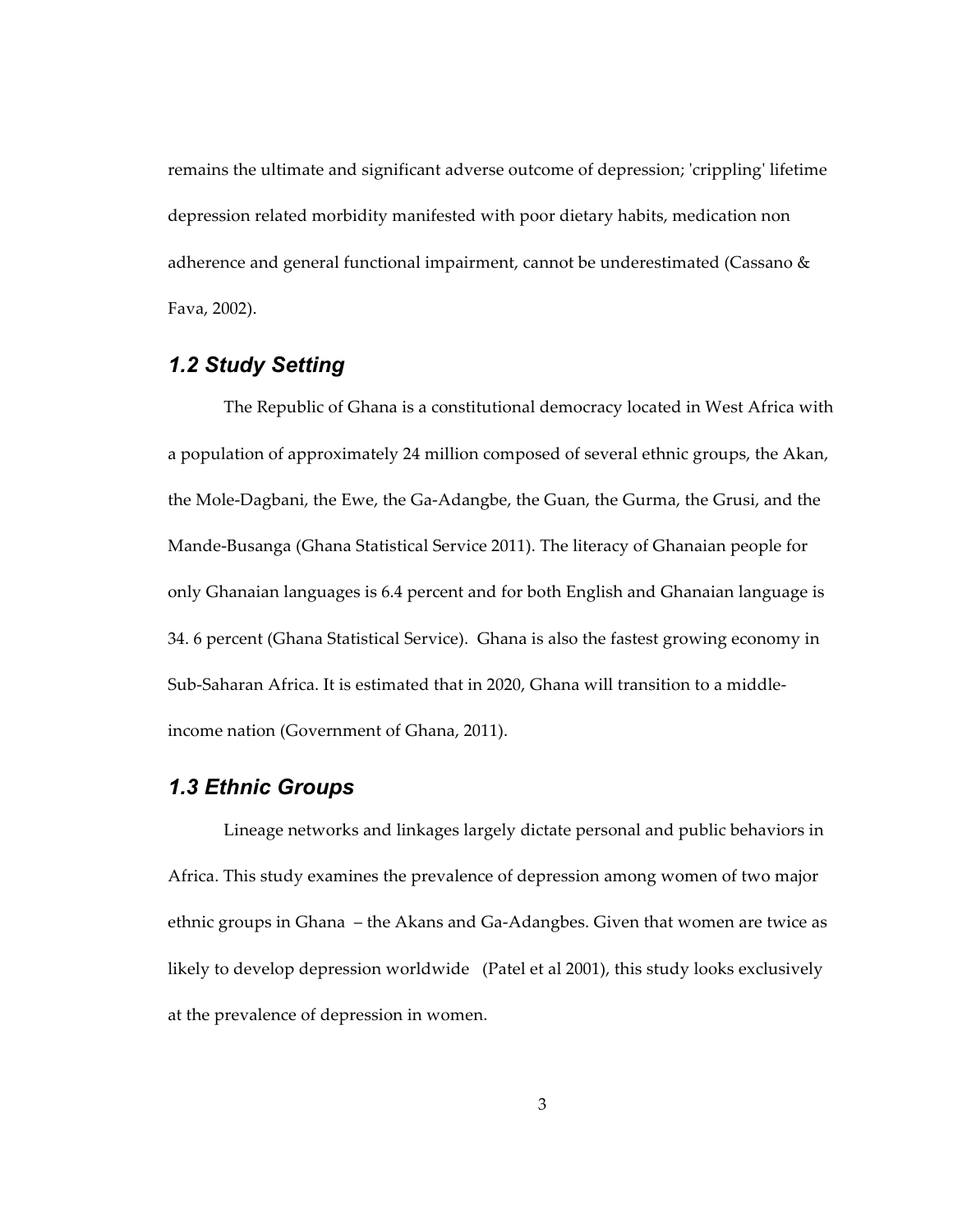The Akan people are one of the few matrilineal groups in West Africa while the Ga‑Adangbe is a patrilineal group. The Akan and Ga‑Adangbe constitute approximately 49.1 and 8.0 percent of the population respectively (Asante & Gyimah‑Boadi, 2004).

The Akans are rooted in the belief of the *abusua*, which represents the family of children born into a mother's lineage. The adult descendants of the grandmother are the individuals entrusted with decision‑making for the family as well as inheritance recipients (Clark, 1999). The tradition states that the mother passes on the *mogya*, blood, from maternal ancestors and the father passes on the *ntoro*, spirit from his father, believed to be important in regards to the child's health.

While there are laws that allow the preservation of land and resources for the children and wives in Ghana, the tradition is ever present (Clark, 1999). As a result of Christian colonialism the Akan tradition of rule somewhat weakened. Christians and colonialists made a concerted effort to reduce the importance of matrilineal lines and emphasize the importance of the "nuclear" or Western family. This, in addition to the rejection of traditional customs by some government officials in the 1970s, led to national laws reserving two-thirds of property for a man's wife and children. These laws also allow for women to legitimately claim housing and land "lineage-inherited resources to support their children, whom they are raising for the lineage" (Clark, 1999) (Asante & Gyimah‑Boadi, 2004). However, traditional customs are still retained and

4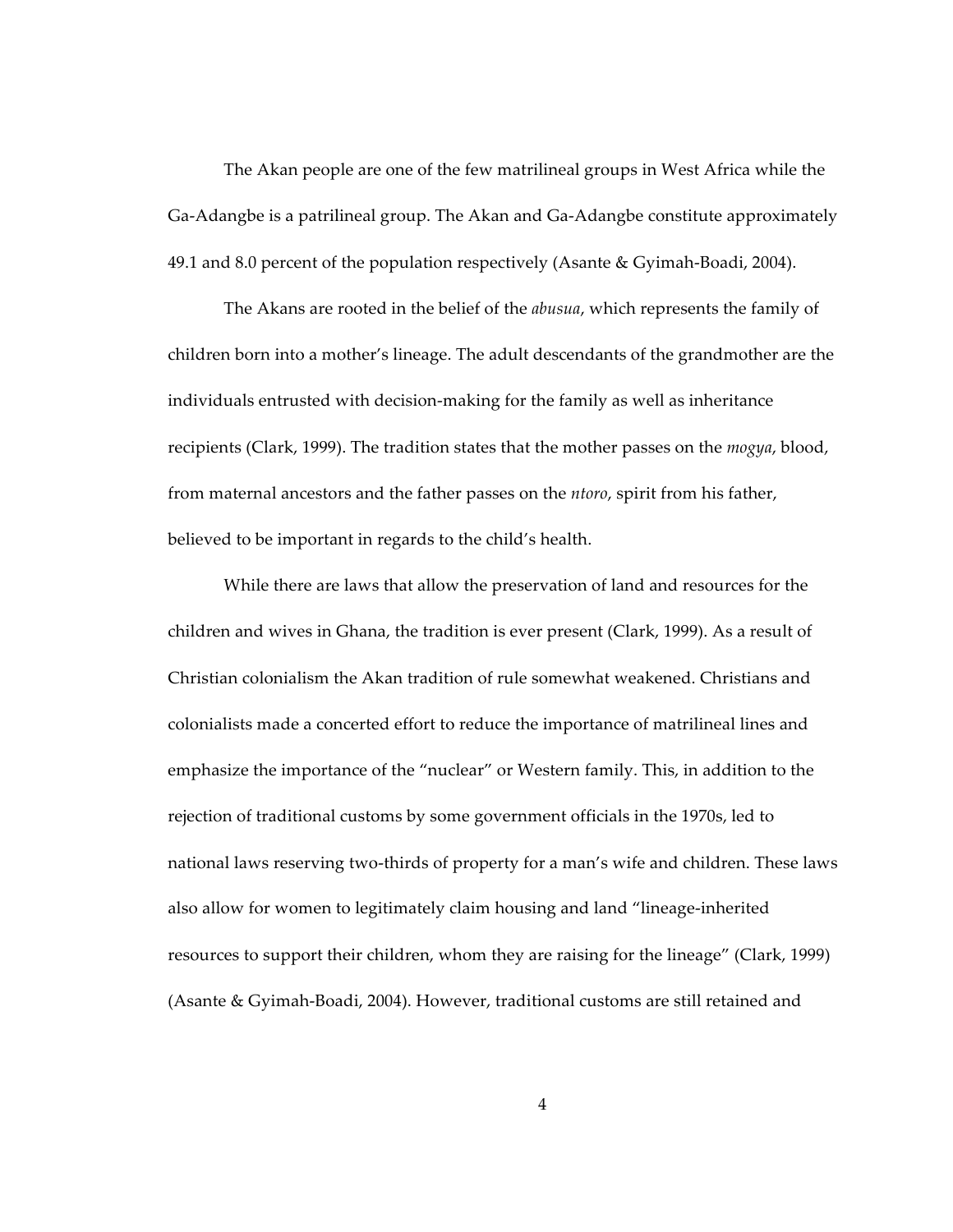practiced. Given that the man passes on his spirit to his children, his job was always to feed and train his children. In present-day, this is executed in the form of paying for school fees and food. Modern day Akans still practice the meeting of elders to make decisions in regards to important social institutions such as funerals and marriages as well as inheritance, and other major financial issues. Although traditional laws reserve land and some inheritance for conjugal family units, much of these laws are unenforced, with final decisions resting on the judgment of family elders (Clark, 1999). The importance of kin is visible through the channels in which assistance is requested. Often job referrals, school sponsorship, housing and domestic help, and loans are based on lineage lines. Culture and ethnic traditions are not static, nor are kinship obligations. Thus as globalization creates an impact on modern Ghana, obligations to lineage reflect and adjust traditional customs.

Much of the past research in Africa is based on patriarchal societies, which have a marked difference from that of matrilineal societies, such as the Akan, especially in regard to decision-making. Upon the examination of the literature on decision-making, the importance of fertility and contraceptive use is one medium in which researchers have compared matrilineal and patrilineal ordered cultures. There is extensive research that paints Africa as a place where men make decisions regarding contraceptive use and family planning. In Ghana, studies of the Akans indicate that in contrast to non‑Akan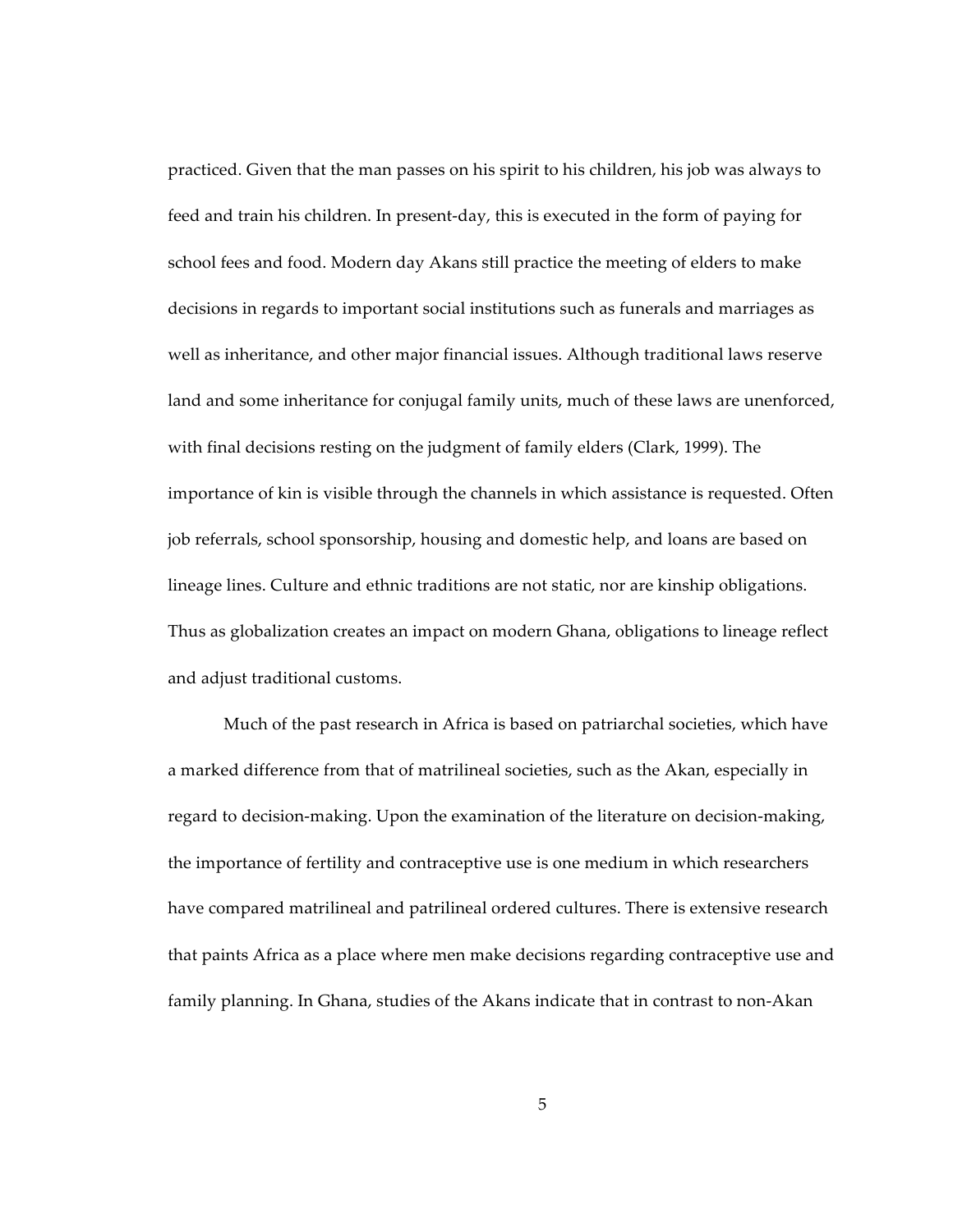women, Akan women play the major role in the decision-making process especially regarding contraceptive use and family planning (Takyi & Dodoo, 2005). Much of this is a result of the family support that the Akans receive from their extended matrilineal family. Non‑Akans however, lose much of their rights as they join the husband's lineage upon marriage, essentially allotting more power and control to the man (Takyi  $\&$ Gyimah, 2007).The matrilineal system found among Akans ensures social support, freedom, and benefits not common among non‑Akans (Takyi & Dodoo, 2005). Consequently, they experience a level of autonomy not found among their patrilineal counterparts (Takyi & Gyimah, 2007).

The Akans have much stronger lineal ties than conjugal ties. This creates a sense of security that is not as common among non‑Akans. This sense of independence is further illustrated in combining resources. Akan are less likely to combine resources than their patrilineal counterparts adding a level of autonomy for women from their husbands (Takyi & Gyimah, 2007). Preferences and needs of the conjugal unit are often subordinated to the interests of lineage. A woman's access to land and children is independent of her relationship with her husband, contributing to a sense of autonomy. Bride wealth, a characteristic of African marriages, where men must provide compensation for his wife upon marriage, is approached differently among Akans and non‑Akans in Ghana as well. While many note, that this exchange transfers power and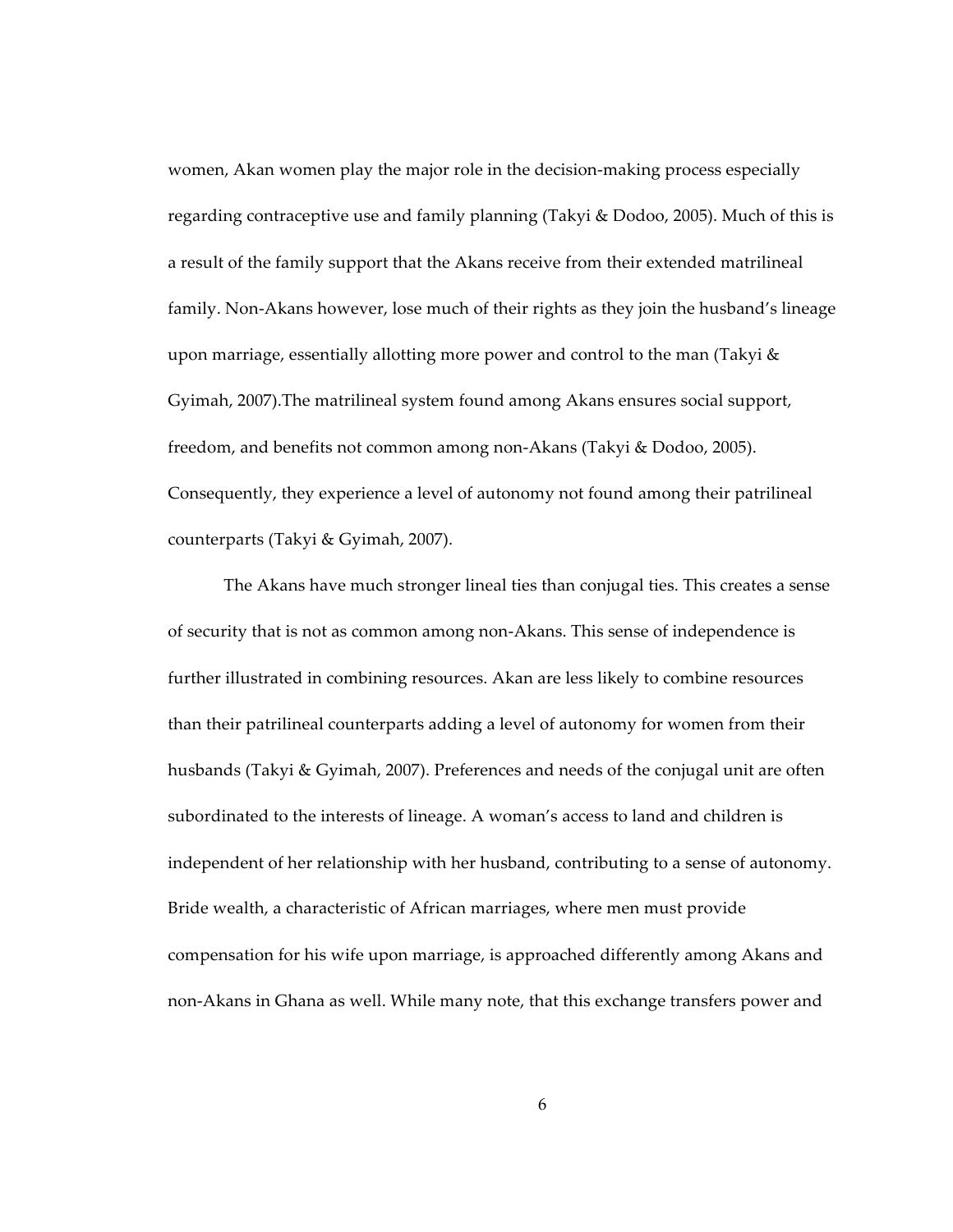decision-making ability to men, the effect is not as profound within the Akan clan, where the amounts are simply tokens as compared to the non-Akan who tend to have larger amounts of money invested. Financial differences between Akans and non‑Akans are greatly linked to the lineage and inheritance. Akan women upon entering marriage maintain their matrilineal lineage and inheritance, including access to vital land.

According to Takyi and Dodoo (2005) matrilineal societies award greater levels of independence to women, creating a more egalitarian relationship within genders and decision-making. Akans also have a distinct approach to decision making within marriages. The woman exerts significant power in decision-making but is supported by her family, which plays a vital role in the process as well. This is not found in non-Akan marriages in Ghana (Takyi & Dodoo, 2005). Non‑Akans in Ghana in contrast are characterized by greater male dominance and financial support similar to that of many patriarchal societies of sub‑Saharan Africa; as a result, more women tend to lack independence (Takyi & Gyimah 2007).

Gender roles as defined by kinship lines have been studied in regards to dissolution of marriage, family planning, and contraceptive use. Despite the interaction of many of these factors and mental health, little research has been conducted comparing the two.

7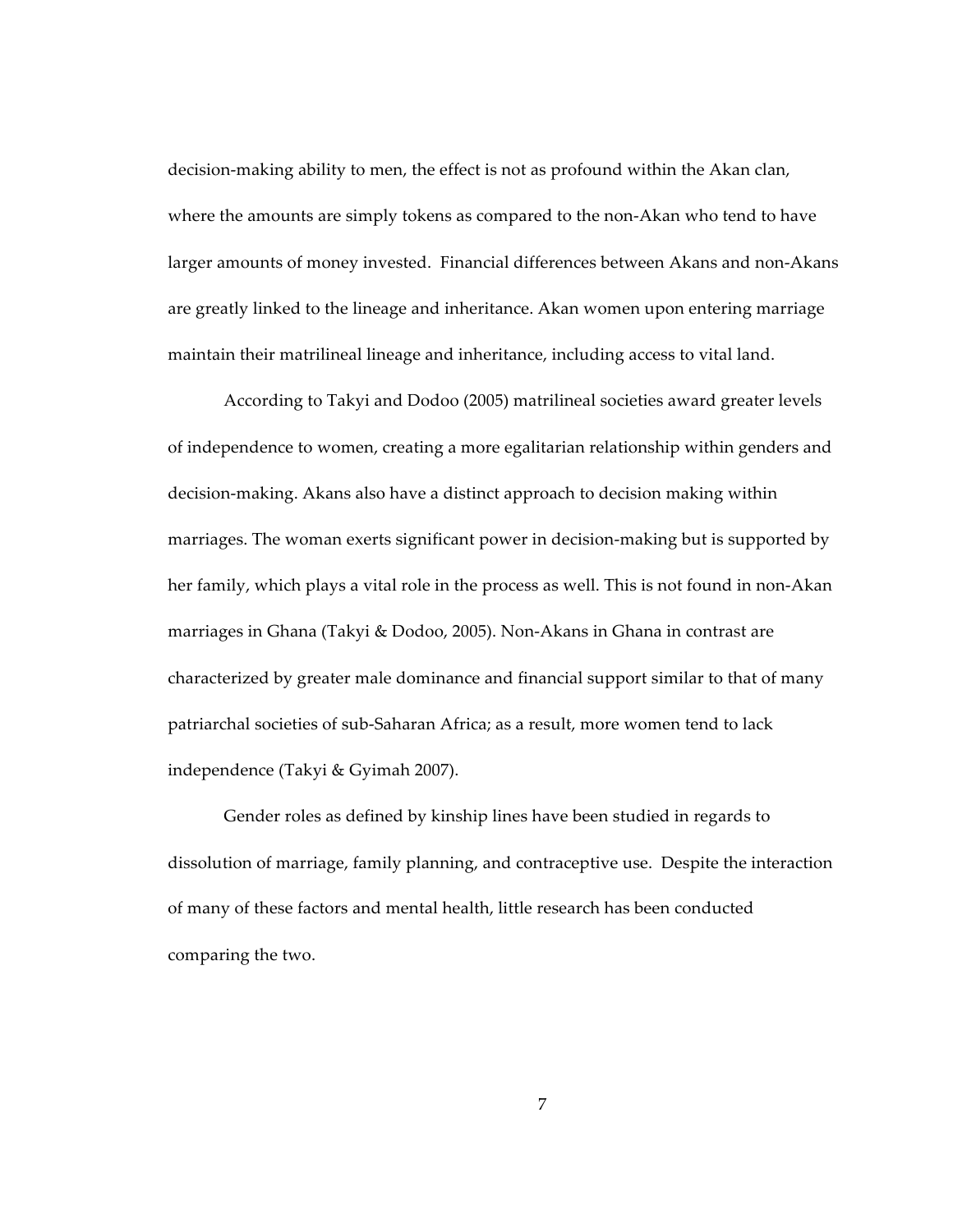#### *1.4 Mental Health in Ghana*

It is estimated that 2, 166, 000 people suffering from moderate to mild mental disorders in Ghana. There are an additional 650,000 suffering from severe mental illness of the 24 million people living in Ghana. With only 3 psychiatric institutions and 15 psychiatrists, the treatment gap for mental illness is 98 percent (Quinn, 2007) (World Health Organization, 2007). The World Mental Health Survey estimates that approximately 3 percent and 10 percent of the adult population are suffering from severe and moderate to mild mental disorder respectively. Depression accounts for 12 percent of the inpatient diagnosis in psychiatric hospitals (World Health Organization, 2007).

Field (1960) noted that depression was the most common mental illness in rural Ghana. The depression she observed was linked to family issues and was explained as a result of witchcraft. However, since its initial description in Ghana, mental illness is now believed to come from an assortment of sources by many Ghanaians (Ofori‑Atta & Linden 1995).

### *1.5 Depression in the Developing World*

Culture and depression are inherently intertwined. Patel and colleagues (2001) emphasize the importance of culture on the recognition of depression. Patel and colleagues also identified lack of cash savings, job loss, and infertility as risk factors for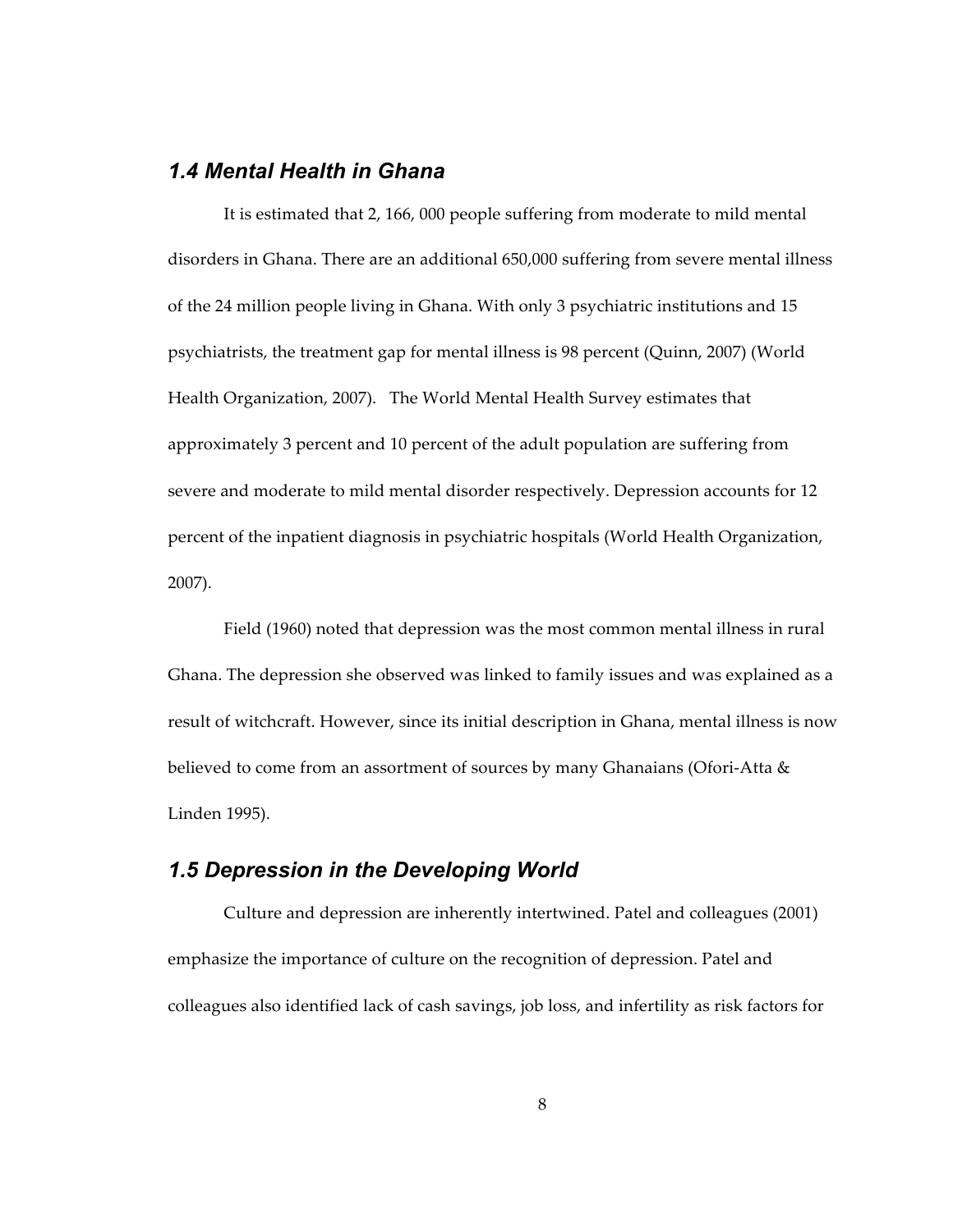women developing depression and found a strong association between depression and cycles of poverty.

Women are twice as likely to develop depression worldwide (Patel et al. 2001). Depression is associated with lack of power in decision-making and problems within the family or child rearing (Sackey & Sandy 2009). Marriage is considered a protective factor in the onset of depression, however in developing nations it plays an interesting role. Given that with marriage in many developing nations, especially in Sub‑Saharan Africa, women lose most of their autonomy, its effect can be very significant. Several studies suggest that women who are empowered and share equity in relationships are much less likely to have a depressive episode (Sakey & Sandy 2009) (Ward 2007) (Mirowsky 1985) (Kivela, Luukinen, Sulkava, Viramo, & Koski, 1999). Other factors associated with depression include family size, major life experiences, somatic health, and gender (Reinherz, Giaconia, Hauf, Wasserman, & Silverman, 1999).

Cultural context has proved to be an imperative aspect in the recognition and treatment of depression. Patel and colleagues like many researchers found cultural manifestations of depression in Zimbabwe. In a review of studies in developing nations, Ward (2007) concluded there was a great need for additional cross-cultural studies regarding mental health and argued as a necessity for studies looking at specifically at decision-making and empowerment and their role in depression.

9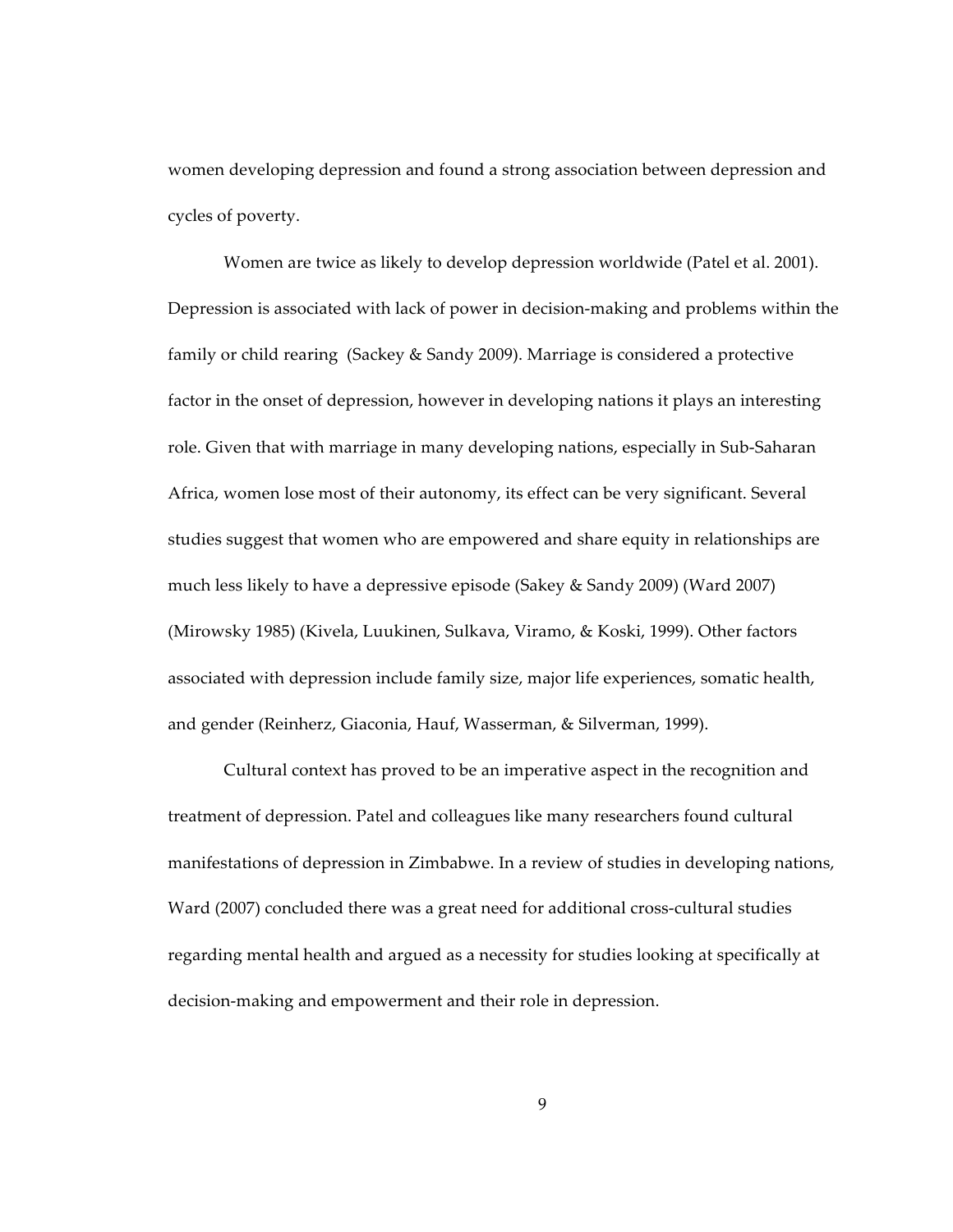## *1.6 Hypothesis*

Culture undeniably influences depression and the treatment of depression. The role of women as defined by their culture may also play a role in depression. This study examines the Akan and Ga‑Adangbe culturally defined role of women and quantitatively measures the prevalence of depressive symptoms to further examine this interaction. Previous literature suggests that a lower prevalence of depression may be found in the Akan, traditionally independent women, when compared to the prevalence of depression in the Ga‑Adangbe women, where women are less likely to work and have less of a sense of empowerment. Thus this study hypothesizes that Akan women are less likely to have depressive symptoms than women in the Ga-Adanbe clan.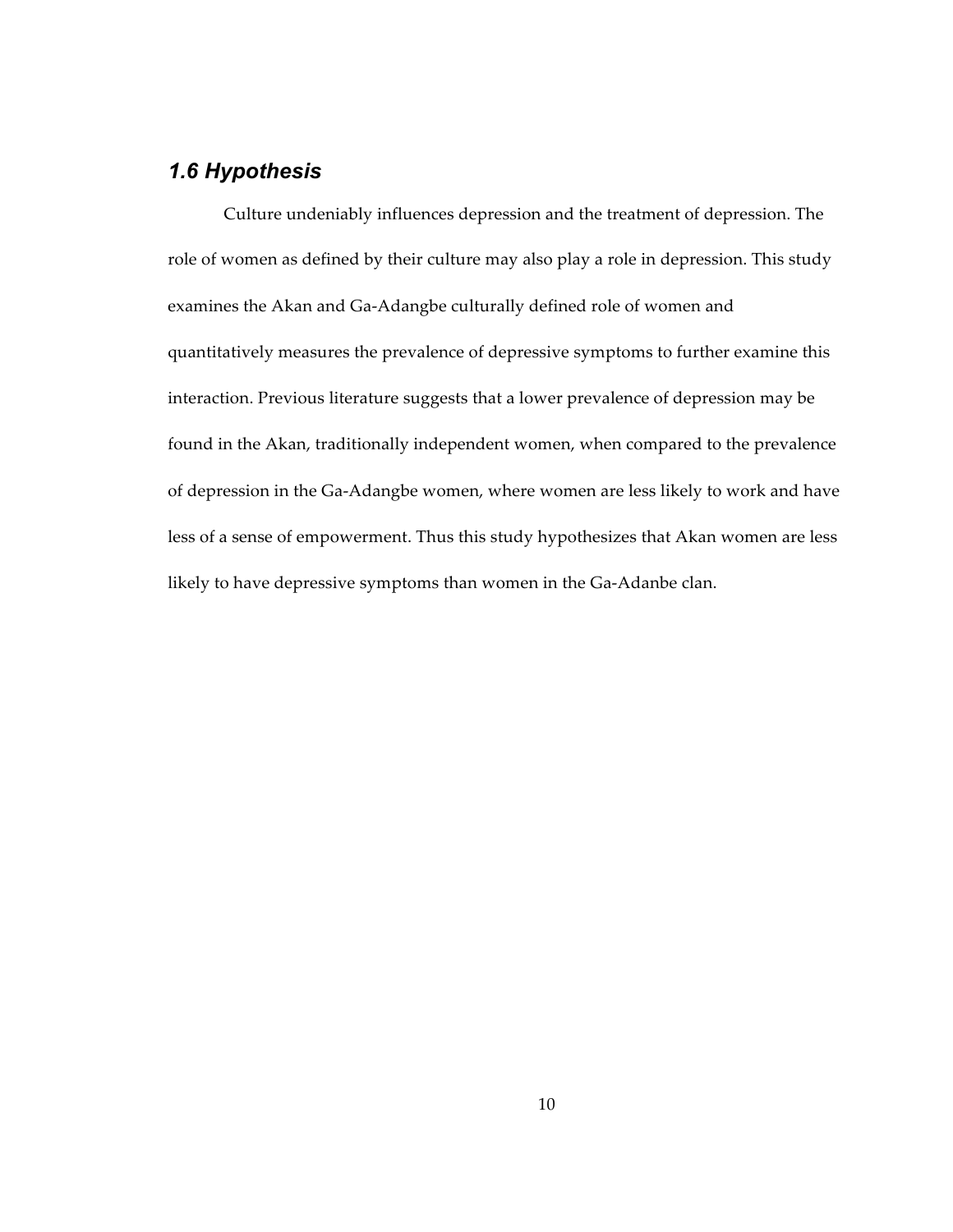## **2. Methods**

#### *2.1 Consent Process and Ethics*

The study received approval from the Duke University Institutional Review Board in the United States and the Noguchi Memorial Institute for Medical Research Institutional Review Board in Ghana. Participation and enrollment in the study did not begin until final approval from both ethics boards were provided.

This study used local community health workers from the Ghana Health Service and researchers from the Dodowa Health Research Centre to initiate the consent process. The first step in the consent process, after IRB approval, was community entry. The investigator presented the study to the chief of each village before individual consent was administered. After receiving approval from the chief the investigator administered verbal consent with an interpreter individually to each participant. Study volunteers were given the opportunity to ask questions then agree or abstain from participation in the study. If the volunteers agreed to participate, they then signed a consent form or used a thumbprint if illiterate in the presence of a witness. Both the chief and study volunteers were given copies of the consent form with contact information for the investigator in country and the ethics boards in both Ghana and the United States.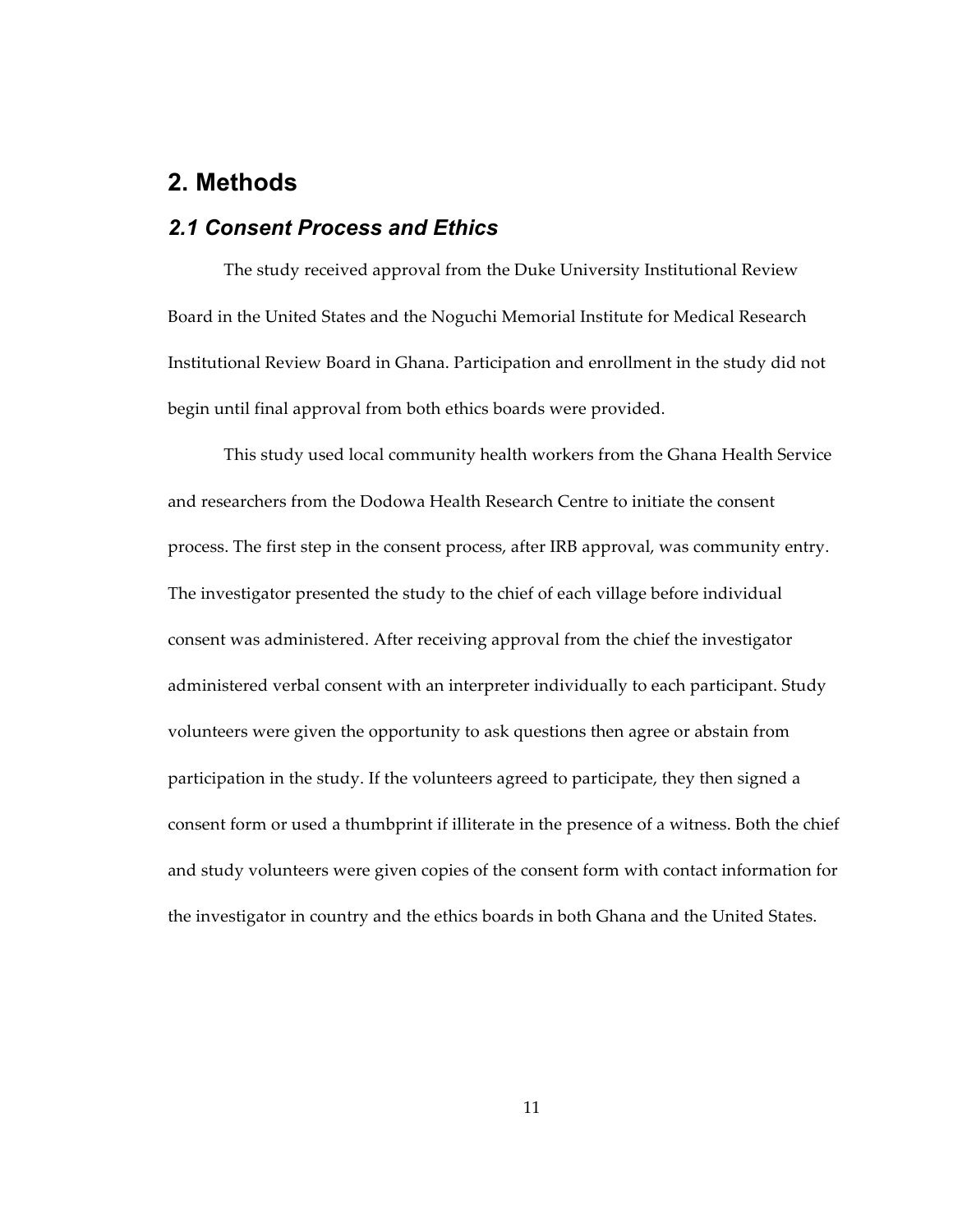#### *2.2 Study Area and Sample*

#### **2.2.1 Study Area**

A systematic stratified random sampling of villages from enumeration areas in Dangme West and Atwima Nwabiagya was conducted by the Ghana Statistical service providing 14 random villages containing women above the age 18 and of Ga‑Adangbe and Akan ethnic backgrounds. The enumerated areas also used for the Ghana Health Service estimates approximately 15 people in each household. Therefore, the enumerated maps provided by the Ghana Statistical Service then highlighted seven random households in each of the 14 villages for the investigator to recruit study volunteers. The study focuses on women in rural Ghana; therefore more villages were selected in hopes of covering less dense villages and enumeration areas.

Dangme West is a rural district of the Greater Accra Region with a population of 96,800 people. The majority of its inhabitants are traders and subsistence farmers. Dangme is a part of the most densely populated part of Ghana. This district is mainly comprised of Ga‑Adangbe people (Ghana Health Service, 2012).

Atwima Nwabiagya is one of the largest districts in the Ashanti Region. The population is approximately 129,000. The district is 36 percent rural and 64 percent urban/suburban (Ghana Health Service, 2012). Akan people heavily dominate this district.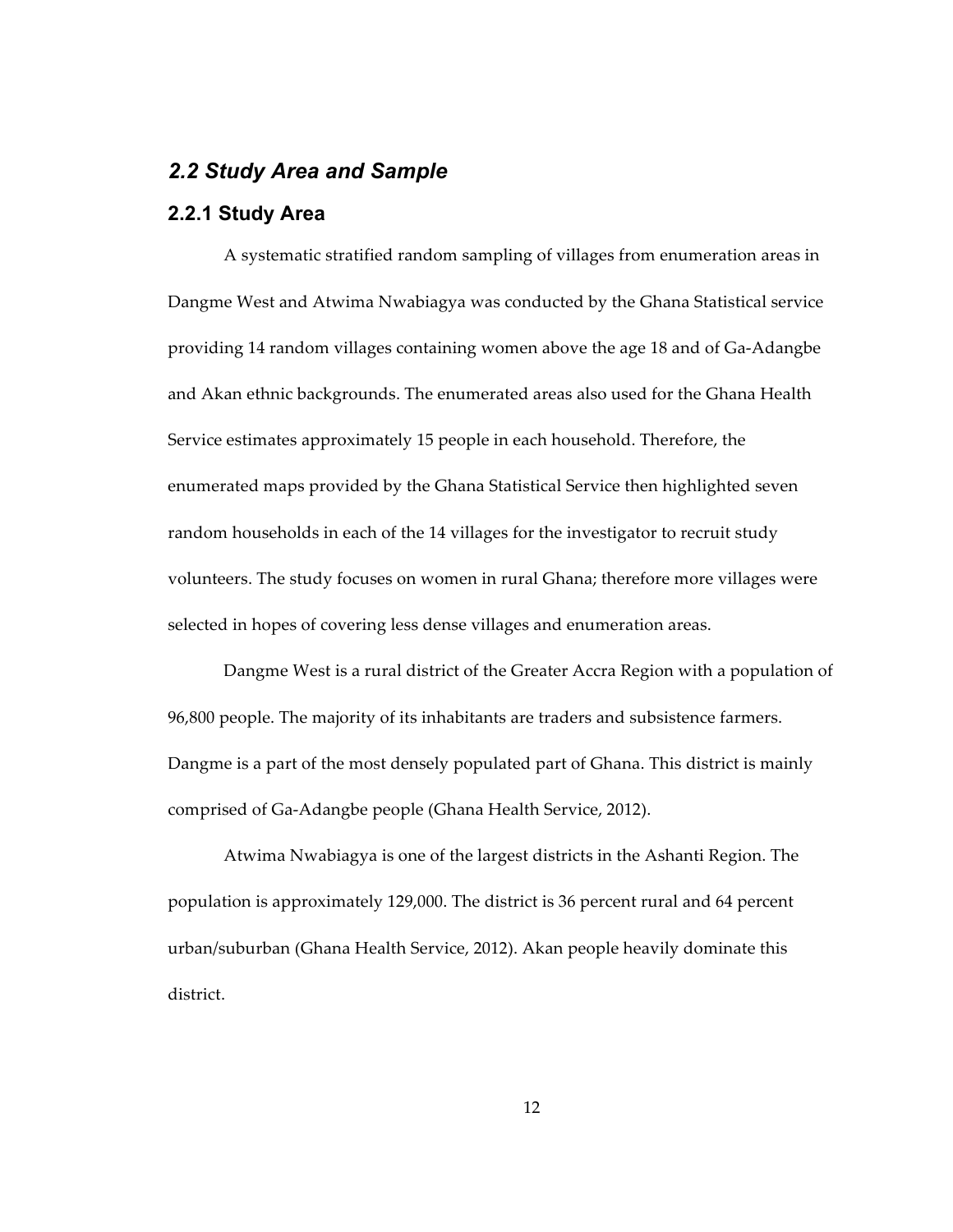#### **2.2.2 Sample Size Requirements**

An issue for the investigators was the lack of information on mental health in Ghana. Thus investigators relied on a 16 percent prevalence rate of depression found in a similar African nation, Nigeria (Afolabi, Abioye‑Kuteyi , Fatoye, Bello, & Adewuya, 2008). To achieve a prevalence estimate with a 95% confidence interval of plus or minus 5 percentage points, and anticipating a 10 percent refusal factor, the required sample size was calculated to be 228 women. In each district 114 interviews from the Ga-Adangbe and Akan tribes were conducted. All of the women in the study were above the age of 18 and understood Akan or Ga.

#### *2.3 Study Design*

This is a cross-sectional study that compares the prevalence of depressive, anxiety, and stress symptoms in two ethnic groups in Ghana. Using enumerated maps drafted by the Ghana Statistical Service the researcher went to the fourteen rural villages, seven in each district, where the statistical service randomly selected seven different households. Upon determining eligibility and received consent, the questionnaire was administered. Study volunteers were asked to answer 21 questions from the Depression Anxiety and Stress Scale short form (DASS‑21) in addition to a short demographic survey. Volunteers had the opportunity to withdraw or refuse to answer of the questions asked.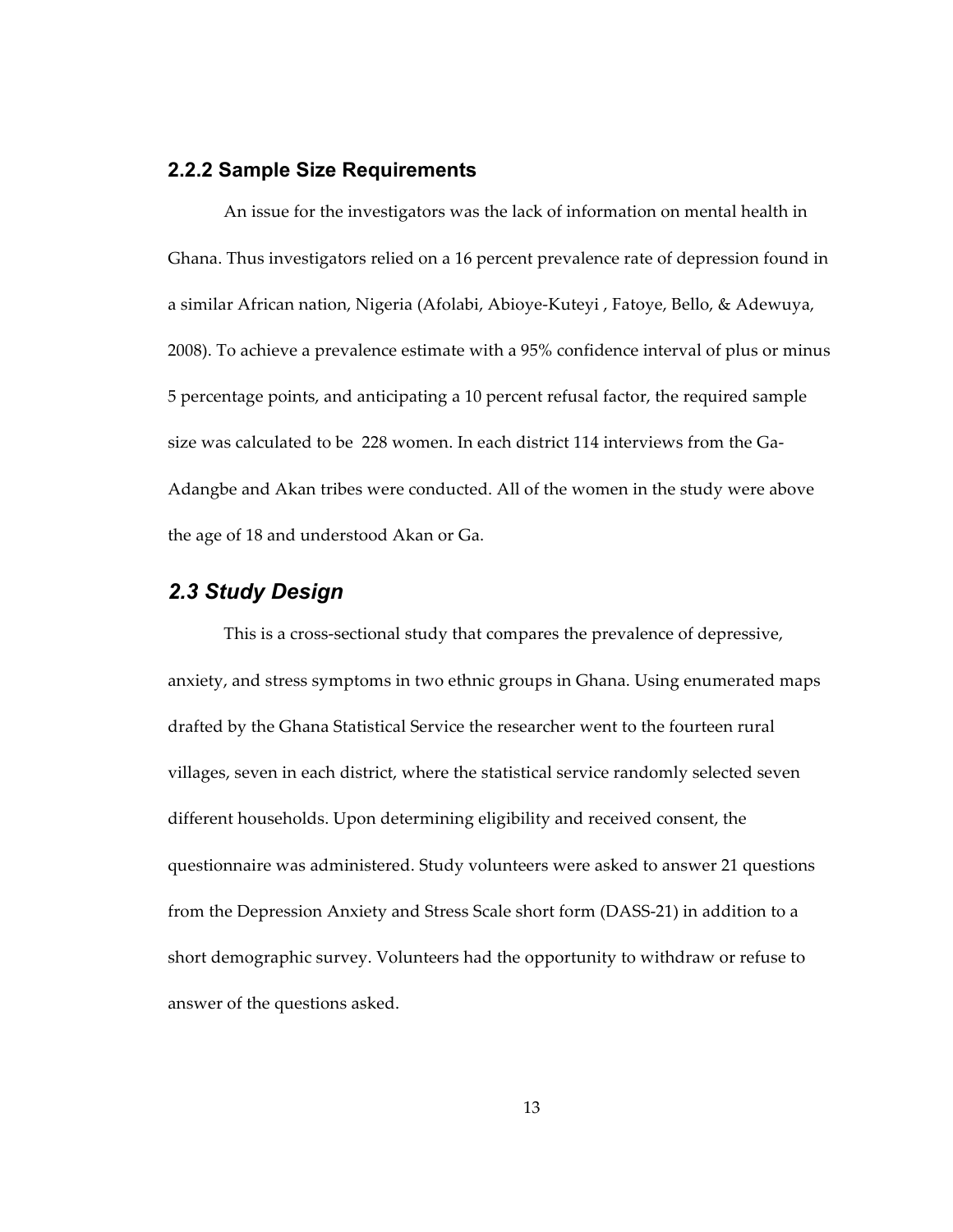#### *2.4 Study Instrument*

The Depression Anxiety Stress Scales Short form (DASS‑21) is used to measure depression as well as anxiety and stress among the participants (Appendix A). DASS is a 21 item self-report instrument that measures depression, anxiety, and stress. The instrument can be used in children as young as 12 years of age and adults (Psychology foundation of Australia). DASS-21 has been found to be an appropriate measure in nonclinical population (Henry & Crawford, 2005). The inventory has previously been used in Ghana among women (Sackey & Sanda 2008). DASS‑21 takes three 7‑item scales from the full version of DASS and asks respondents to answer questions based on a 4‑point severity scale measuring the extent of each state over the past week. After pre-testing the survey instrument, the investigator worked with local public health practioners to develop examples for the DASS-21. Examples were provided for questions that were more difficult to explain in the local vernacular (Appendix B).

The five level DASS‑21 was categorized into a dichotomous variable. Participants within the categories: Mild, Moderate, Severe, and Extremely Severe, were grouped as having depression, anxiety, or stress. For depression, scores of 0 to 9 are Normal, 10 to 13 are Mild, 14 to 20 are Moderate, 21 to 27 are Severe, and over 28 is classified as Extremely Severe. For anxiety, scores of 0 to 7 are Normal, 8 to 9 are Mild, 10 to 14 are Moderate, 15 to 19 are Severe, and over 20 are Extremely Severe. For stress, 0 to 14 are Normal, 15 to 18 are Mild, 19 to 25 are Moderate, 26 to 33 are Severe and 34 and over are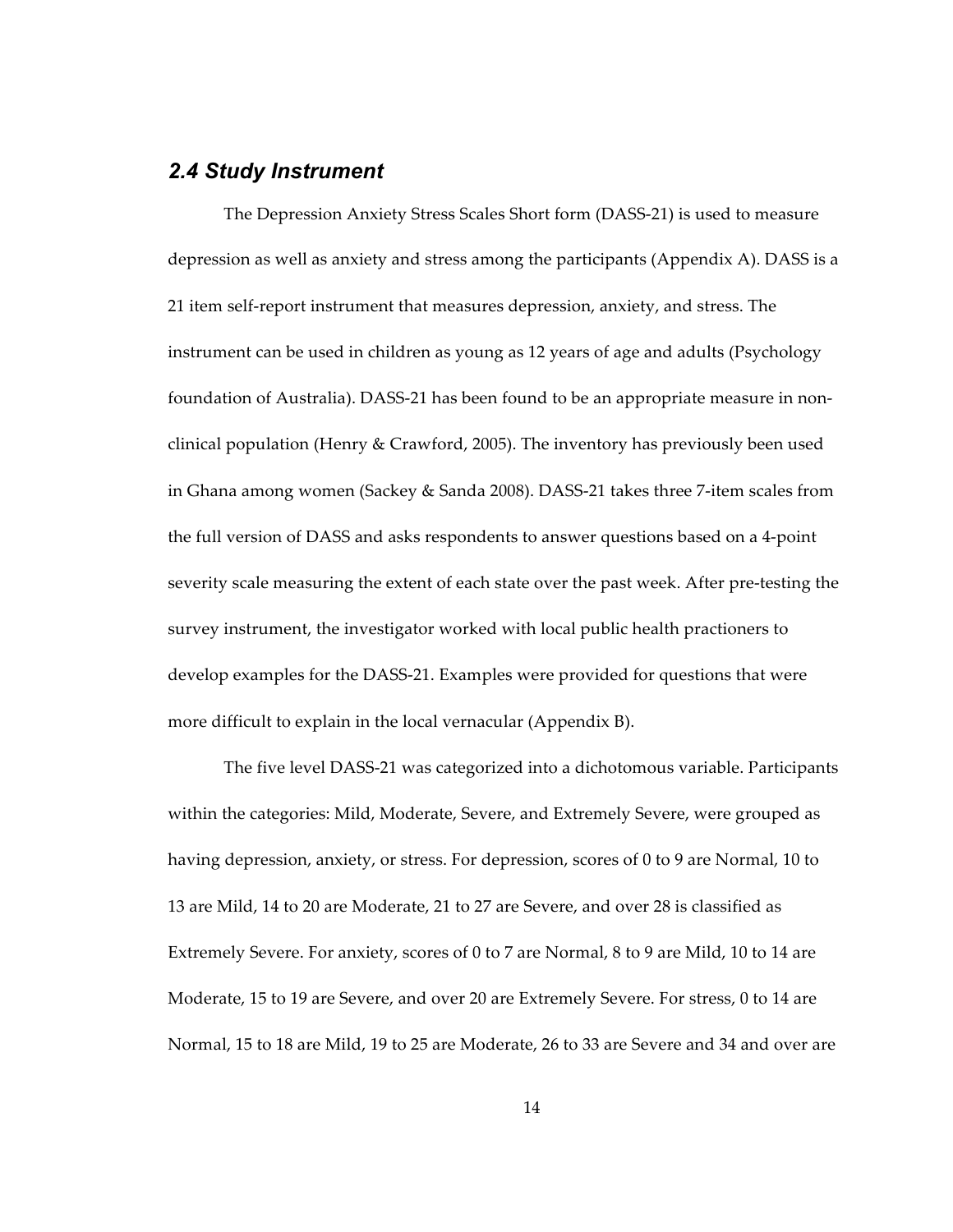Extremely Severe (Psychology Foundation of Australia, 2010). Those within the Normal and Mild categories were classified as not having depression, anxiety or stress. Moderate, Severe, and Extremely Severe were classified as depressed, anxious, or stressed.

This study also used a questionnaire to measure variables associated with depression and collect demographic data (Appendix C). Affiliation with a clan was measured by self-identification and classification from parents. Religion, said to be a protective factor against depression (Blazer, 2012) was measured by a belief in a higher power, denomination, church frequency, and church or religious involvement in times of emotional distress. The demographic questionnaire also includes questions on marital status, work status, the number of children, education level, employment status of parents, household size, and history of "treatment" by a traditional healer. Household size was determined by the amount of people eating a meal prepared by the same person, as that is the most common method of measurement in Ghanaian health household surveys. The Ghana Bureau of Ghana Languages translated and back translated the instrument.

## *2.5 Hypothesis and Analysis*

We hypothesize that among the Akan and Ga-Adangbe clans in Ghana, there is a statistically significant difference in depression score with an alpha value of 0.05 according to clan.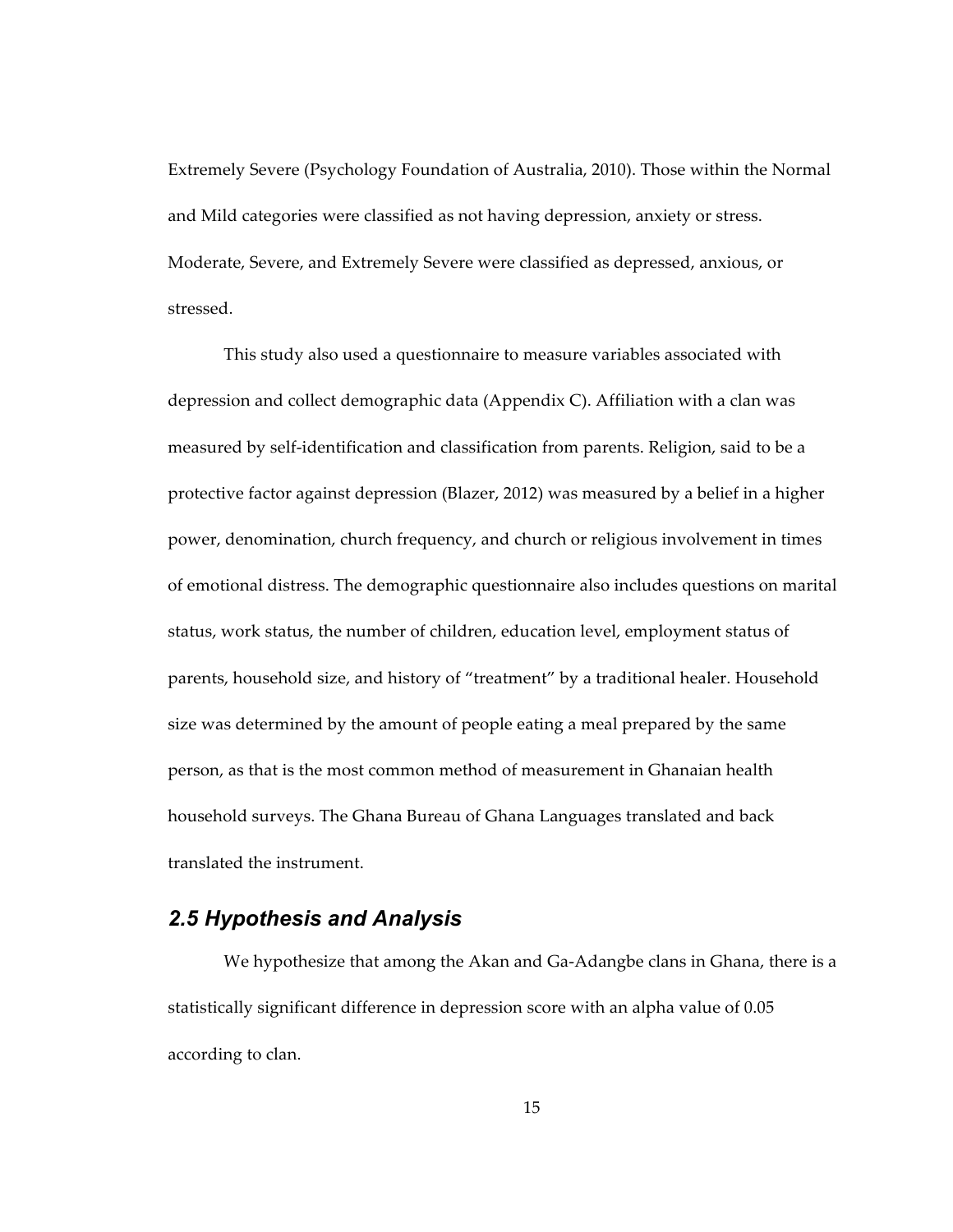The study inventory was analyzed using STATA 11.0. Investigators used double entry data input in Microsoft Excel and imported the data into STATA 11.0. Chi-square tests were used to measure associations between depression, anxiety, stress, and clan. Modes, medians, means, and proportions were calculated as applicable. The DASS‑21 categorizes the total depression, anxiety, and stress scores into Normal, Mild, Moderate, Severe, and Extremely Severe. Investigators created dichotomous variables for depression, anxiety, and stress by group Normal and Mild as "normal" and Moderate, Severe, and Extreme Severe as "depressed," "anxious", and "stressed." Comparisons of means were calculated for continuous variables using t-tests and ratios and proportions were calculated for categorical variables using Pearson's Chi-squared tests. P- Values of equal or less than 0.05 were considered statistically significant. Correlation was interpreted by the Pearson's correlation coefficient.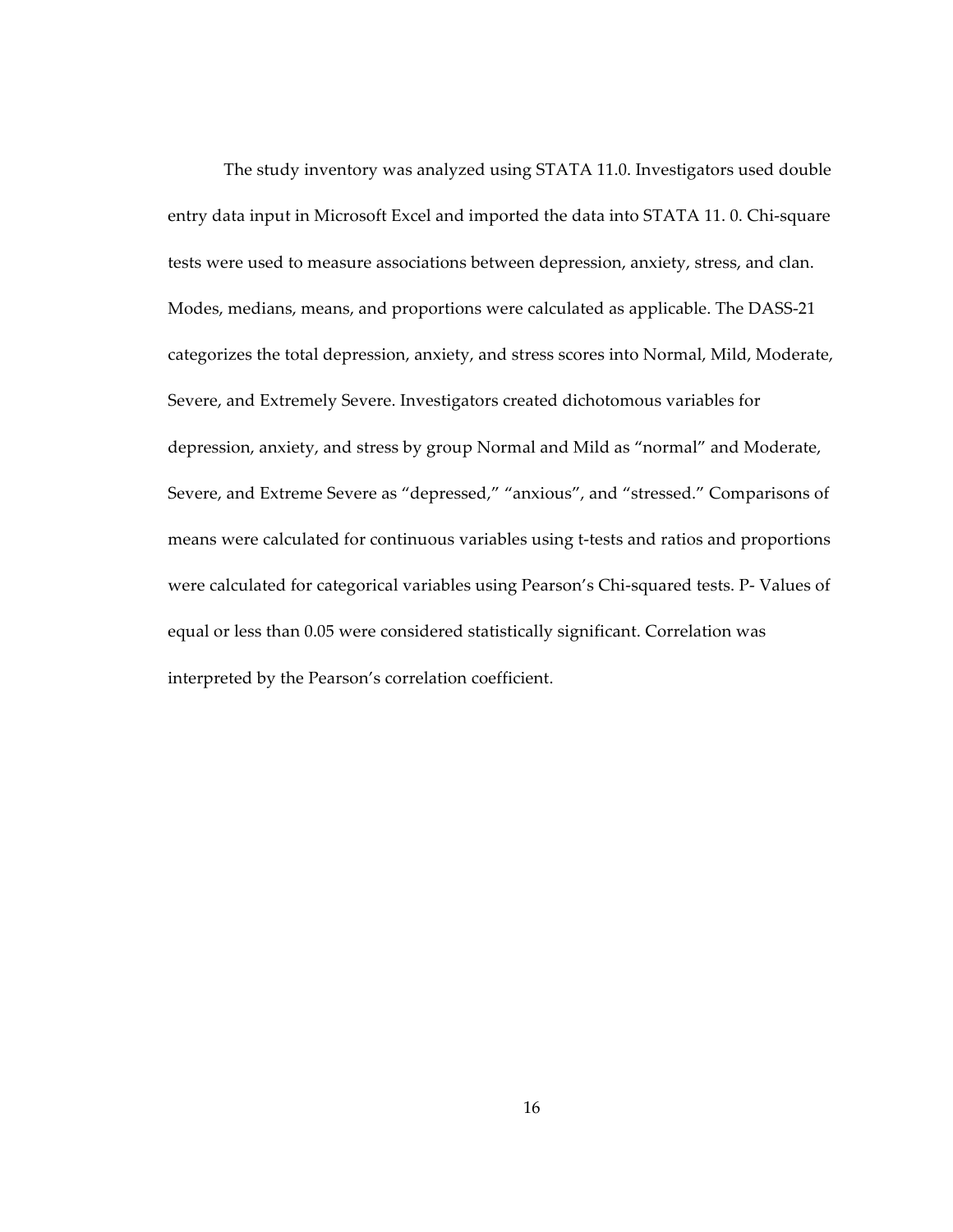## **3. Results**

#### *3.1 Descriptive Characteristics*

The age distribution of study participants is concentrated below the age of 50. A younger population is a characteristic of many nations in West Africa (Ashford, 2009). 85 percent of this study's participants were below the age of 65. However, it is important to note that age recall was imprecise. The majority of respondents identified with a religion and were married.

The total sample number used in the study was 228 with 114 women above the age 18 in each group. The mean age of participants was about 41. A high percentage (91) of study participants described themselves as Christian while 12 people (5.26%) did not identify with a religion (See Table I). There is a statistically significant difference between the Ga and Akan and their religious affiliation, however, there is still a high proportion of Ga‑Adangbe (89.5%) who identify with a religion, specifically Christianity (See Figure 1). At the time of the study 74 percent of all respondents attended church more than three times a month and in cases of distress among several other options, most participants (43%) looked to religion for guidance.

Table I also highlights the level of education of the respondents. This variable was particularly difficult to categorize due to major changes in the educational system where years of middle school did not exist as well as differing lengths for each level of schooling. Consequently, the categories are primary and greater than primary, without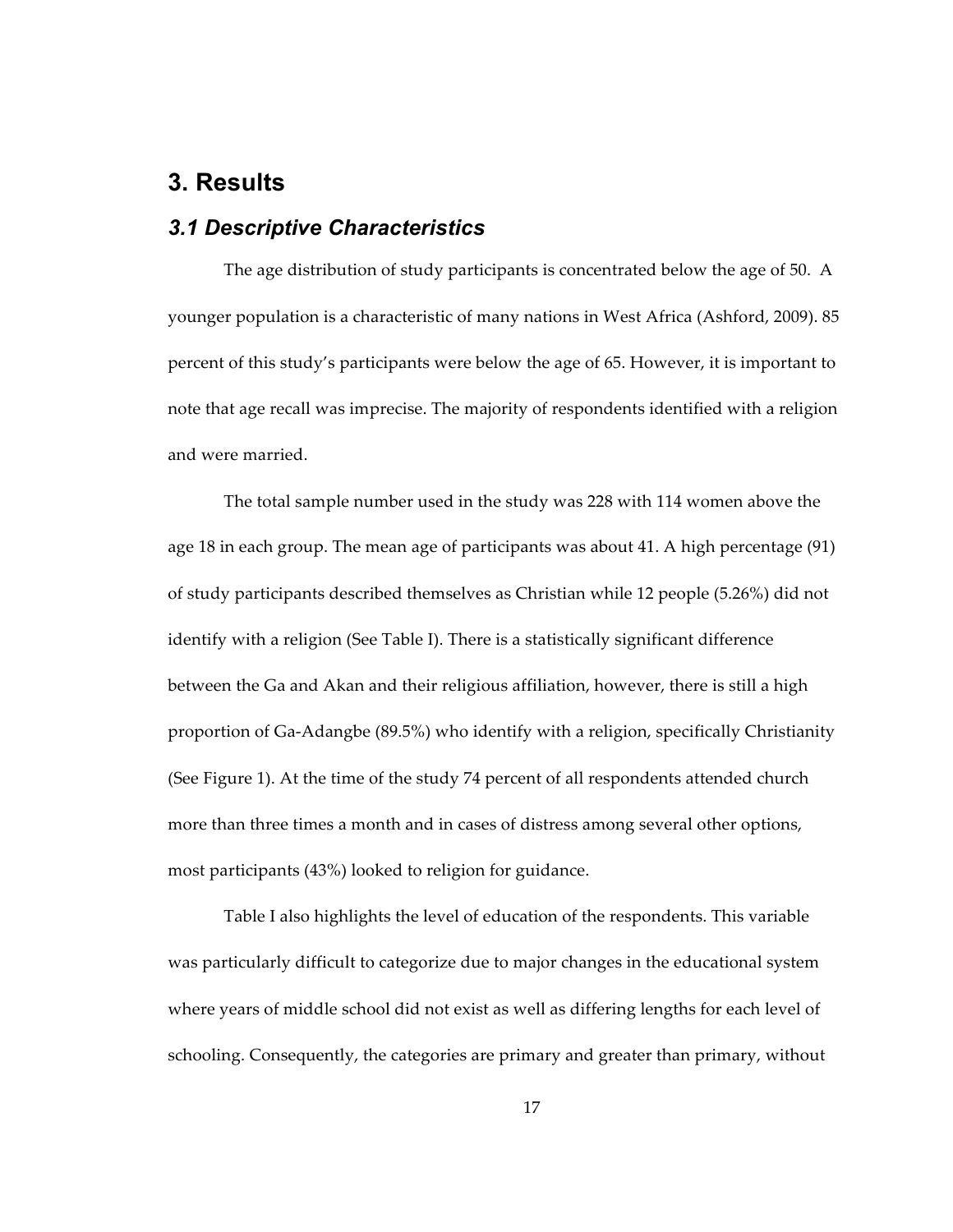distinction of completion of each level. Primary school includes elementary and middle school while greater than primary school include upper grade school and post grade school education. The demographic survey indicates that approximately 66 out of 228 respondents received no education while only three respondent received tertiary education. Both groups most frequently indicated primary school as their highest level of education. Education level was also statistically significant between tribes however it is important to note that there is a relatively low level of education between both groups (See Figure 2). The table also indicates that farming was the most common occupation, followed by trading and selling food and most participants have worked in their current occupation for less than 10 years. More Akans reported being married than Ga‑ Adangbes at approximately 76 percent and 56 percent respectively, and the majority of respondents (36%) reported being married for less than 10 years. The Akans were more likely to have a household size of six to ten people as compared to the Ga who were more likely to have a household of five or less people. The majority of the participants' mothers worked (87%), with the majority being farmers and traders. Similarly, the majority of the fathers of respondents worked (96%), many of which were farmers, especially among the Akans. It is important to note that recall for age, length of marriage, occupation, and other measures of time are imprecise as the cultural construct of time within the sample areas is different than that of more urban areas.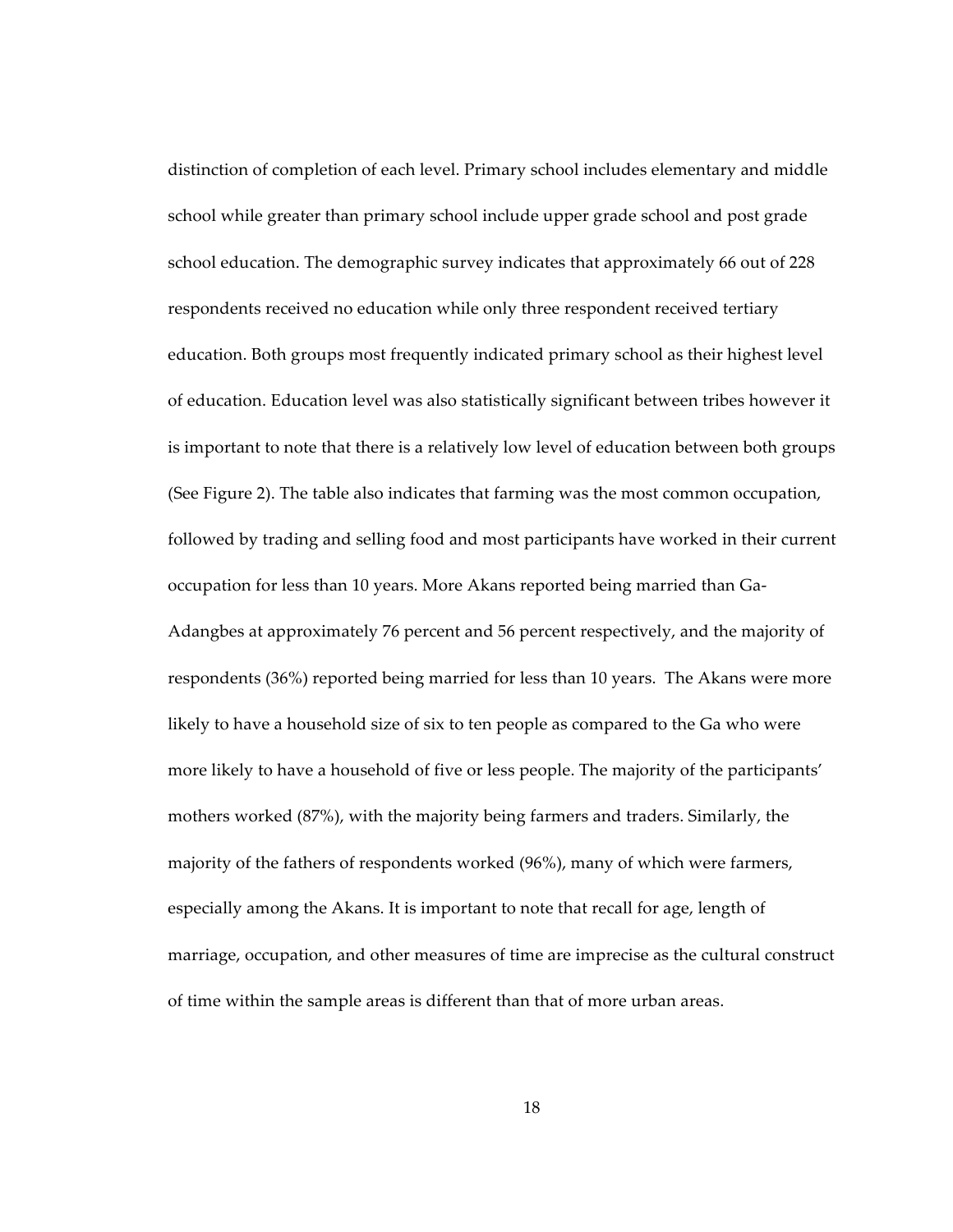For emotional support, 74 percent of the Akan women surveyed turned to God or Church, while the majority of Ga women (70%) turned to family. This is particularly striking because as a member of a patrilineal tribe, a husband may serve as a major source of support, and 44 percent of the Ga women were not married (See Figure 3). However in comparing depression and marital status in approximately the same proportion of women were classified as depressed in the "single" (31%) and "married" (29%) categories.

Only 11 percent of all participants reported visiting traditional healers. Of the 25 respondents reporting at least one visit to a traditional healer 5 reported emotional distress as a reason. The mean monthly income reported by respondents was 35 Ghana cedis, which is approximately 23.30 US dollars. Almost half of the data for income was missing and is consequently not used in further analysis.

#### *3.2 Depression, Anxiety and Stress*

Using a Pearson's chi square test we are able to see that the difference between the Ga‑Adangbe women and the Akan women in the presence of depression and stress are statistically significant with a p-value of 0.001. Difference in anxiety and clan are also significant (See Figure 4). Table III shows that 29.8 percent of all respondents were classified as depressed, 62.8 percent of which was Ga‑Adangbe. Additionally approximately 26.3 percent of the Akans surveyed reported high levels of anxiety as compared to 52.6 percent of Ga‑Adangbes.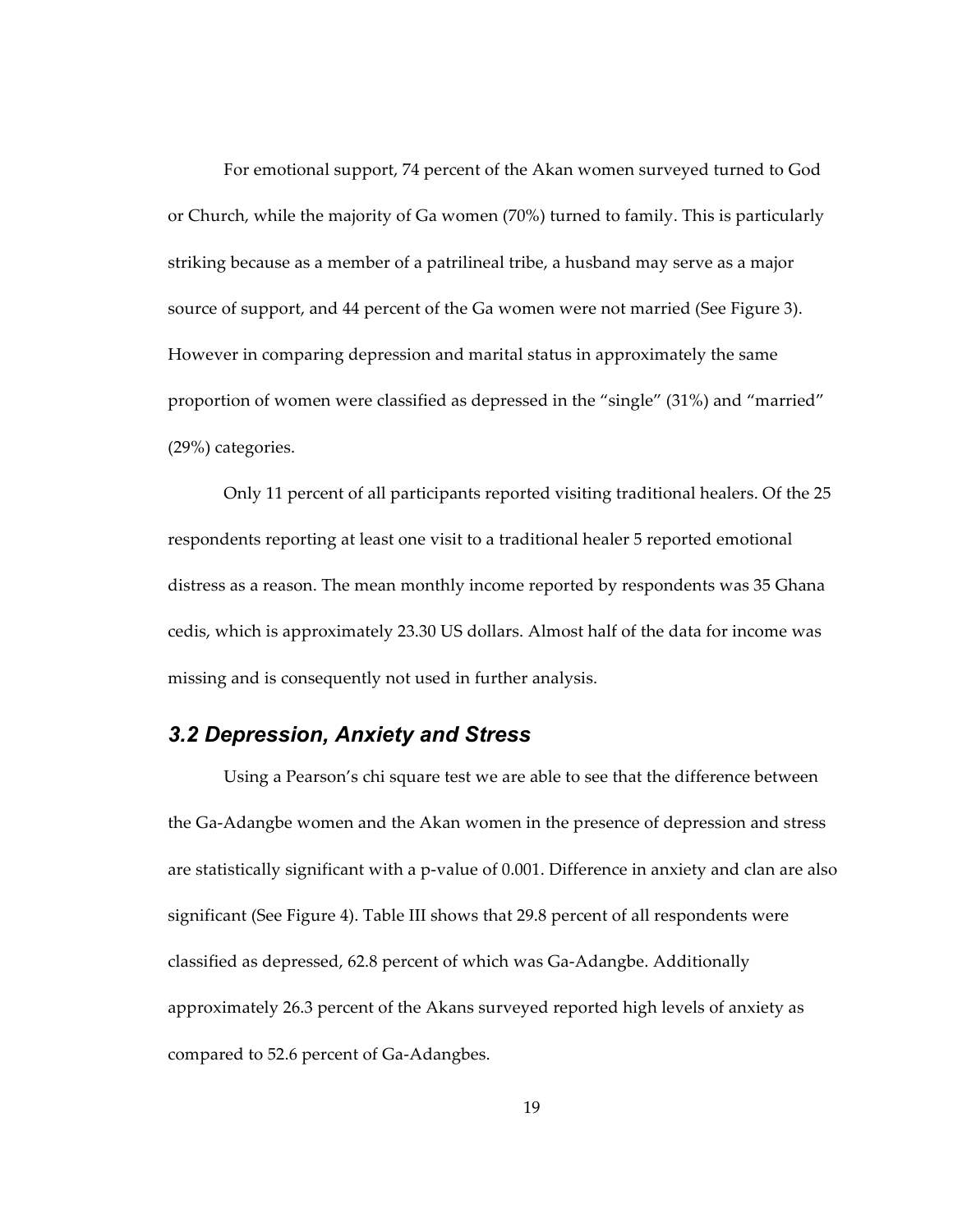The ages over 30 reported the highest percentage of depression (73.8), compared to the highest percentage from the ages 30 to 49 with anxiety (39.5), and the highest percentage above the age 50 with stress (41.4). 64 percent of all respondents reported primary school education, and of those respondents, 25 percent of them were classified as depressed. 29 percent of all respondents received zero education, and 42 percent of these respondents were classified as depressed. Almost 7 percent of the respondents were educated past primary school and of these respondents, 20 percent of them were classified as depressed. Similar results were found with stress and anxiety. Farmers had the greatest concentration of people classified as depressed (38%) than any other occupation. Similarly, they reported the highest concentrations of stress and anxiety. Approximately 56 percent of all participants had mothers who were farmers, 31 percent of which had anxiety, which was comparable to those who were classified as stressed. 52 percent of all participants who had no one to turn to were classified as depressed. 18 percent of respondent who turned to God were depressed and 36 percent of respondent who turned to family in times of distress were depressed. Those with higher levels of anxiety and stress reported similar sources of emotional support.

The DASS‑21 measures the presence of depressive, anxiety, and stress symptoms over the past week. During this time the prevalence of depression was about 1.7 times higher in the Ga women as compared to the Akan. The prevalence of stress was approximately 21 percent in the Ga and 7 percent in the Akan (See Table III). In absolute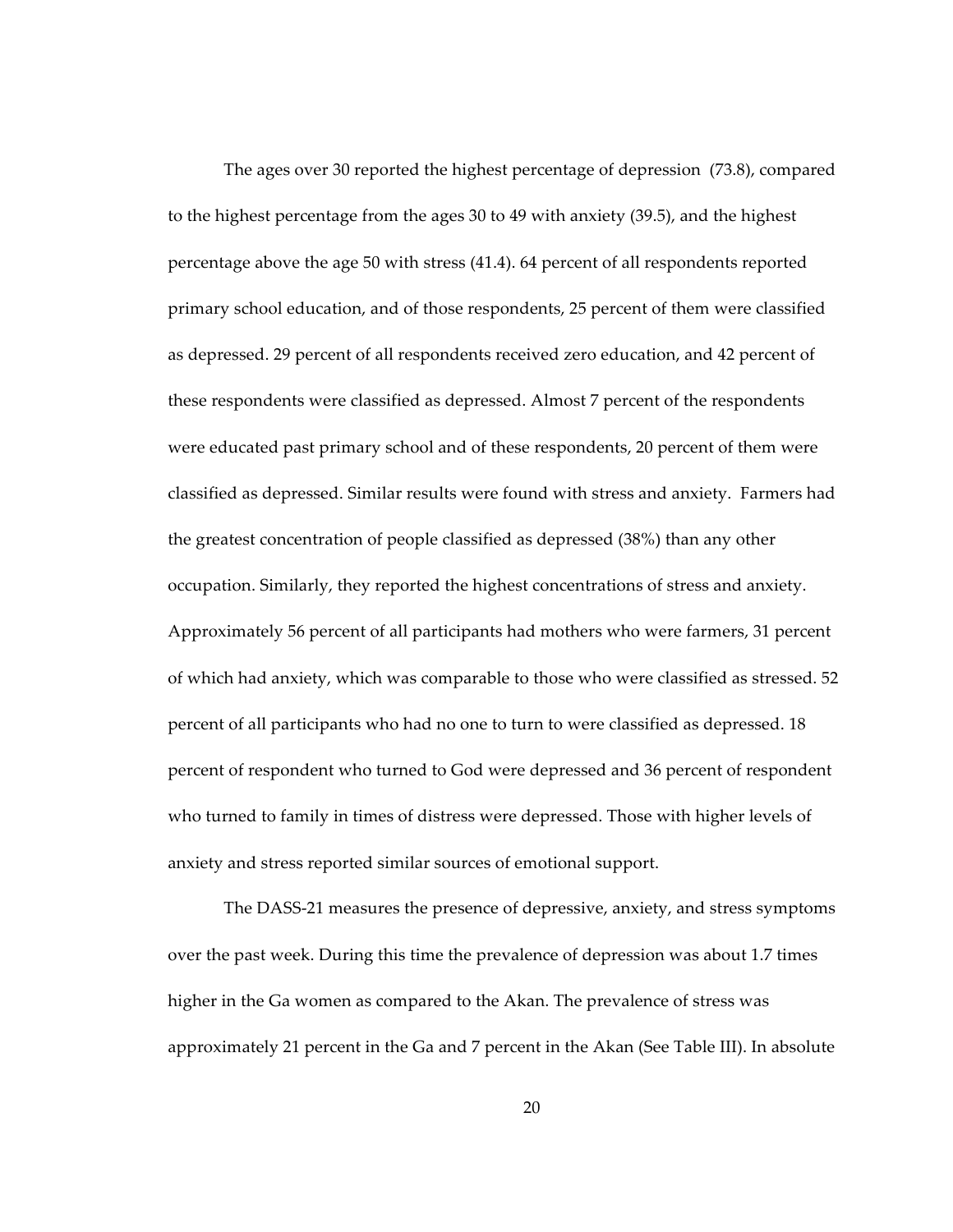terms, Ga women are approximately 26 percent more likely to have high anxiety than the Akan women.

The DASS-21 is divided into five categories; however for the sake of analysis in Table VI, the last two categories "severe" and "extremely severe" were collapsed and grouped as "severe". Using modified ridit scores a significant difference was found between clan and levels of depression, stress, and anxiety (See Table IV). Furthermore, the table highlights a significant difference between clan and comorbidity of depression, stress, and anxiety.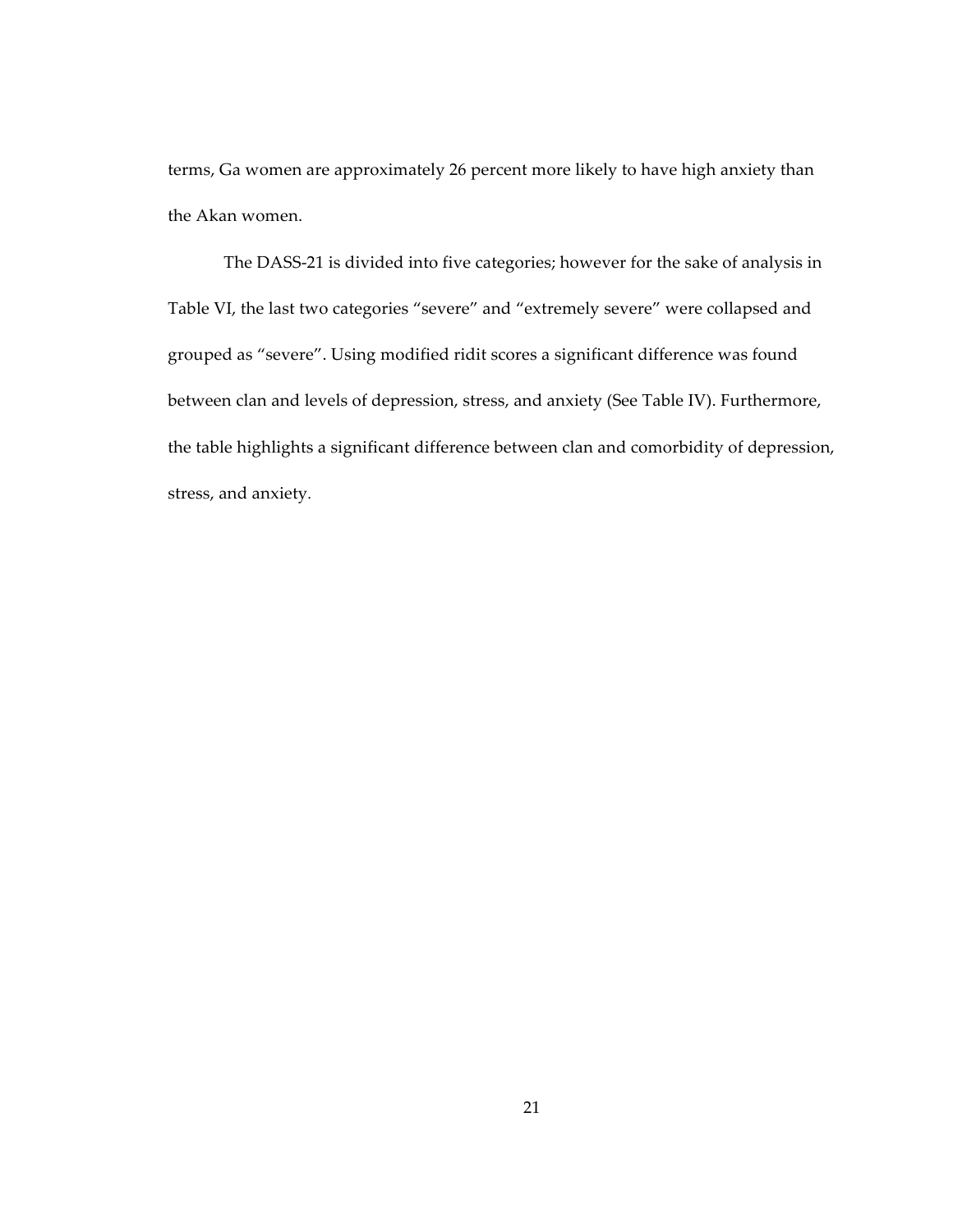## **4. Discussion**

## *4.1 Depression and Demographics*

This cross‑sectional study looked to examine the relationship between the matrilineal Akan clan and patrilineal Ga‑Adangbe clan and the presence of depression, which was measured by the DASS-21, particularly among women. Investigators worked in 14 rural villages within the Atwima Nwabiagya and Dangme West districts of Ghana, West Africa to collect the data.

Overall approximately 29.8% of all 228 respondents were classified as depressed. This is higher than the World Health Organization's report of 11 percent, of those admitted in a psychiatric unit but lower than the 59.6 percent prevalence found in Nigeria (WHO, 2007) (Afolabi, Abioye‑Kuteyi , Fatoye, Bello, & Adewuya, 2008). Additionally, approximately 10 percent of the Ghanaian community is estimated to suffer from mild to moderate mental illness.

Many factors might contribute to the differences in this rate, including the rural setting and different demographics in each of these samples as well as different methods of measurements and different definitions of "depression." The methodology is particularly significant given that mental health is greatly understudied in Ghana. While different numbers are reported, it is difficult to find reliable estimates that include the entire nation's different geographic, ethnic, and economic divisions.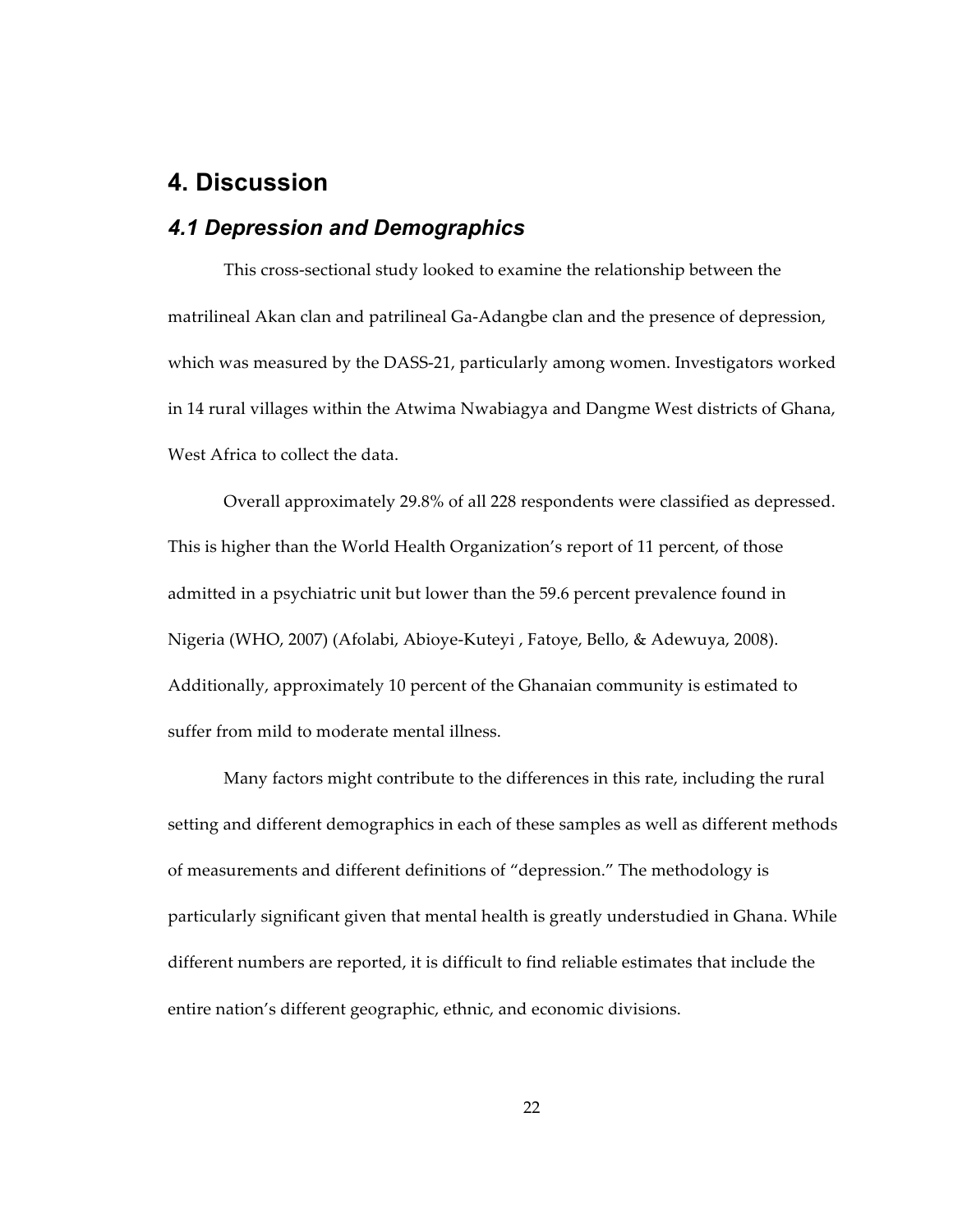The majority of the participants, in this study lived in households with 6 to 10 people. Despite the presence of the compound‑style homes in Ghana, household size is decreasing as a result of the rapid urbanization (Arslan, 2011). Compound‑style homes are large buildings that contain several families. The extended family that traditionally served as a support system is diminishing throughout much of Africa (Afolabi, Abioye-Kuteyi , Fatoye, Bello, & Adewuya, 2008). This is particularly relevant among the population of interest in this study because family and social support are important components of the lineages that are determined by clan. We found among those living in 1 to 5 person households a 33.7% rate of depression and a 25.7% rate among those living in 6 to 10 person households. This suggests that social support from an increased number of people in the household may influence the rate of depression, however the difference is relatively small.

Religious affiliation is a source of social support as well and is considered a protective factor of depression. Approximately 90.7 percent of all participants were Christian, while only approximately 5.3 percent of all participants did not identify with a religion and 4.0 percent identified as Muslim. Additionally, the level of education attained among study participants may influence the prevalence of depression reported. Though the majority of the participants in this study were enrolled in partial or complete primary school the amount of primary school may have an unmeasured impact; education is generally considered a buffer to the onset of depression (Cassano &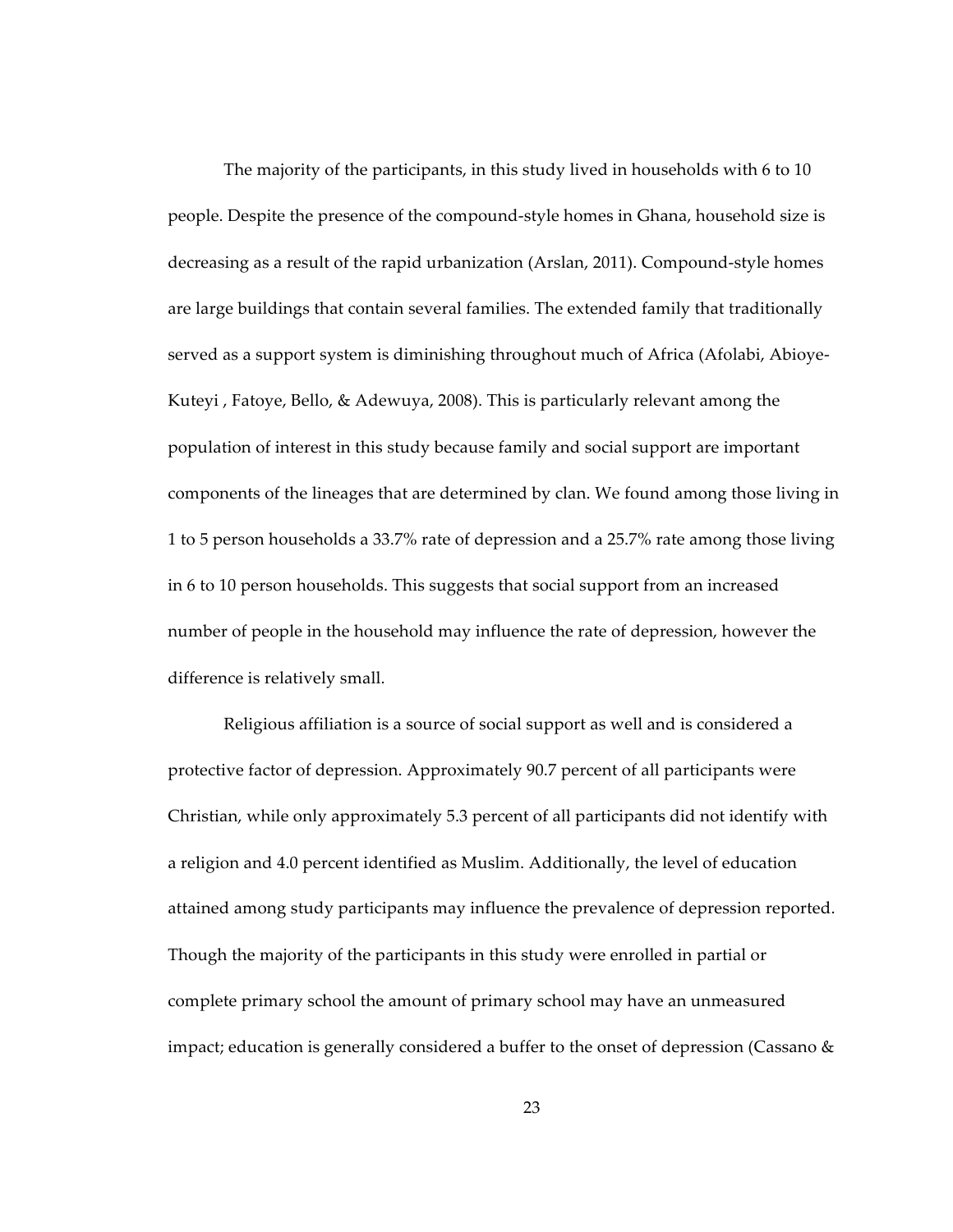Fava, Depression and Public Health: An Overiveiw, 2002). Socioeconomic status likely played a significant role, however due to cultural importance of money in the rural communities, very few respondents were able to report their weekly, monthly, or yearly income. There are several variables that are associated with depression; however, none are associated with clan, thus are causal intermediates, and cannot be adjusted for as confounders.

### *4.2 Interpretation of Bivariate Analysis*

The results indicate that the prevalence of depressive, stress, and anxiety symptoms differs between these two clans, allowing us to reject the null hypothesis and accept the hypothesis. Using an alpha level of 0.05, Akan women were statistically significantly less likely to be depressed than Ga-Adangbe women.

According to this study, depression, stress, and anxiety have a high comorbidity with one another, which has been found in several other studies. Stress and age according to the chi square test are also significant. We found the presence of emotional support and decreased stress, depression, and anxiety were also statistically significantly associated.

### *4.3 Limitations*

There were several limitations to this study. The first limitation is the language of the inventory used. The DASS‑21 is an English inventory that uses English phrases that may not be natural in the context of Ghana. An example of this would be the question,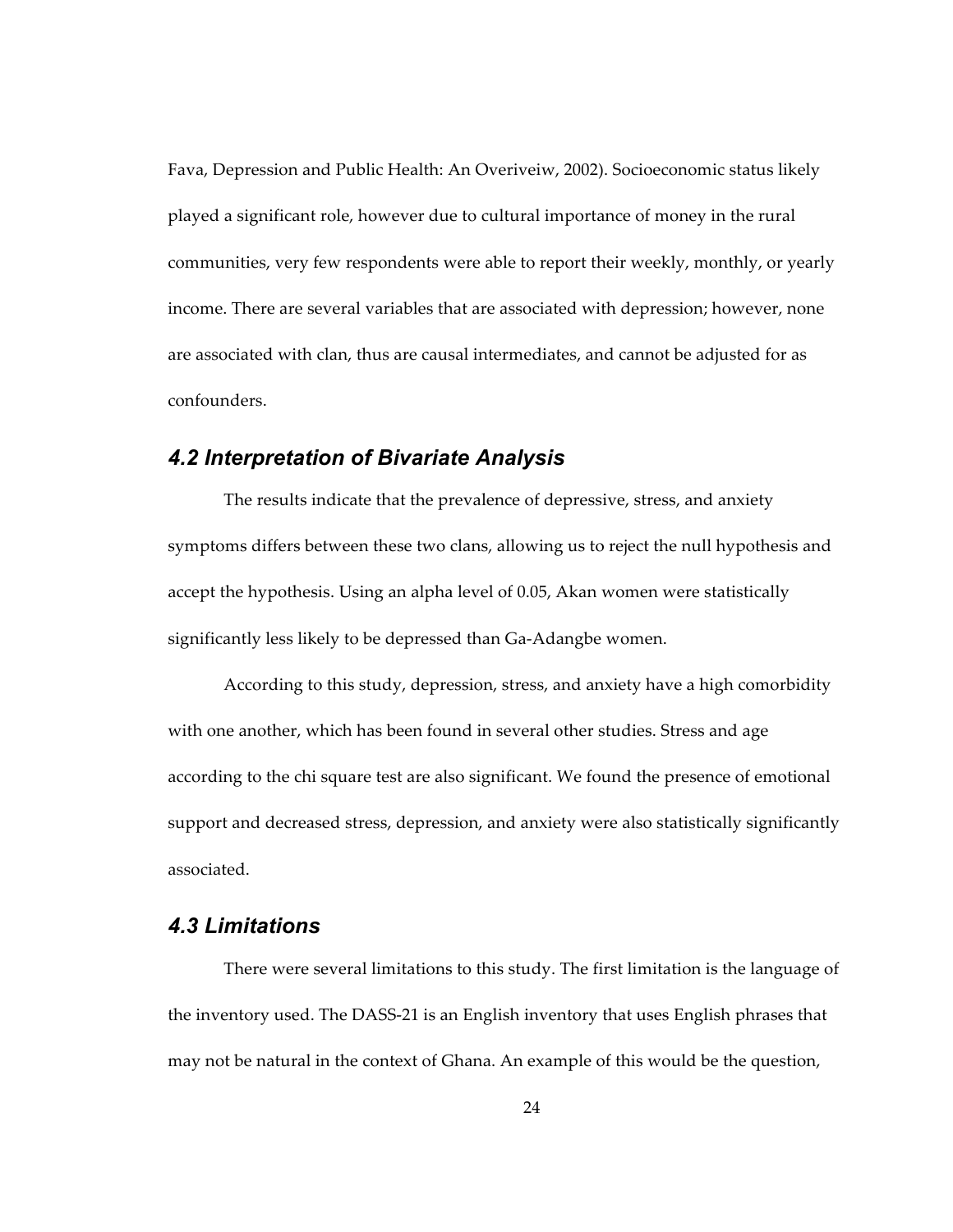"Are you feeling down and blue?" Though the phrase does not exist in the local context the researchers provided examples to describe the sentiment desired (Appendix A). There was also a possible bias because the investigator understood the Akan dialect but did not understand the Ga‑Adangbe dialect. To control for this bias an interpreter was used with both groups, however it is possible that a bias was still present. The concept of time in rural Ghana is very different from that of the West, thus questions that asked about time periods such as age, marital length, and length of employment provide imprecise answers.

Selection bias may also have been present in this study. For example, it is possible that at the time of interview, possible participants were working and unable to participate in the study. However, it is impossible to measure how the results may have changed, given that those possible participants did not answer the questionnaire. Additionally, this study enabled geographic randomization of two districts heavily concentrated in rural Akan and Ga‑Adangbe women. Thus the results cannot be generalized to all Akan and Ga‑Adangbe women who may be from other districts with differing characteristics such as urban areas, different employment opportunities, or less clan and tribal homogeneity.

We did not find that religion, marital status, presence of a child, education level were significant when matched with any of the categories, however this may be a result of under‑powering. Additionally this study created a dichotomous variable by grouping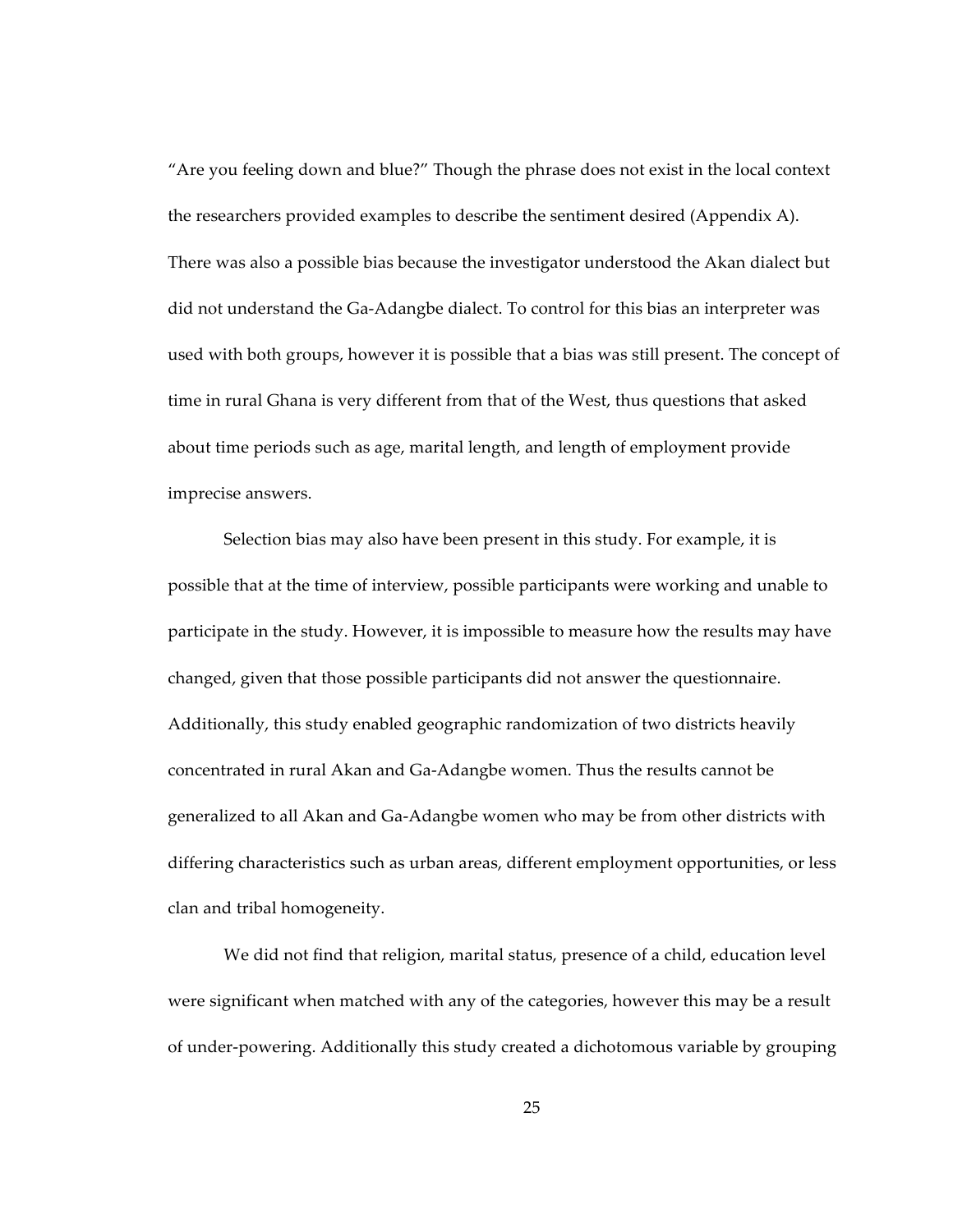the categories normal and mild as normal and moderate to extremely severe as "depressed", "anxious", or "stressed." This grouping allows for a more true estimate of the cases of depression however it does not include those who may be depressed but not classified in the moderate or higher categories.

In cross‑sectional research, the intent is to measure symptoms at that moment in time. Given that depression is a cyclical disorder, it is possible that participants may have had depressive symptoms before but not in the past week as the DASS-21 asks. Similarly, those with the depressive symptoms may not exhibit them the following week. Interview bias may have affected the results as well. Though the research team was trained and had experience, it is possible that the women's responses were influenced by the presence of an investigator. It is also important to note that while the villages were randomized, the results of this study can only be generalized to women within these tribes within the rural areas. The ethnic and cultural distinctions within urban areas vary drastically from that of rural Ghana.

#### *4.4 Conclusions and Implications*

Kinship studies have looked at various implications of matrilineal lineage mainly within Ghana. While many of the studies, look at traditional systems, social issues, and a few economic repercussions, little has been done with health. Mental health in Ghana is severely understudied. There is a need to understand the etiology and manifestations of mental illness in the Ghanaian context. Before any action or policy can be outlined, one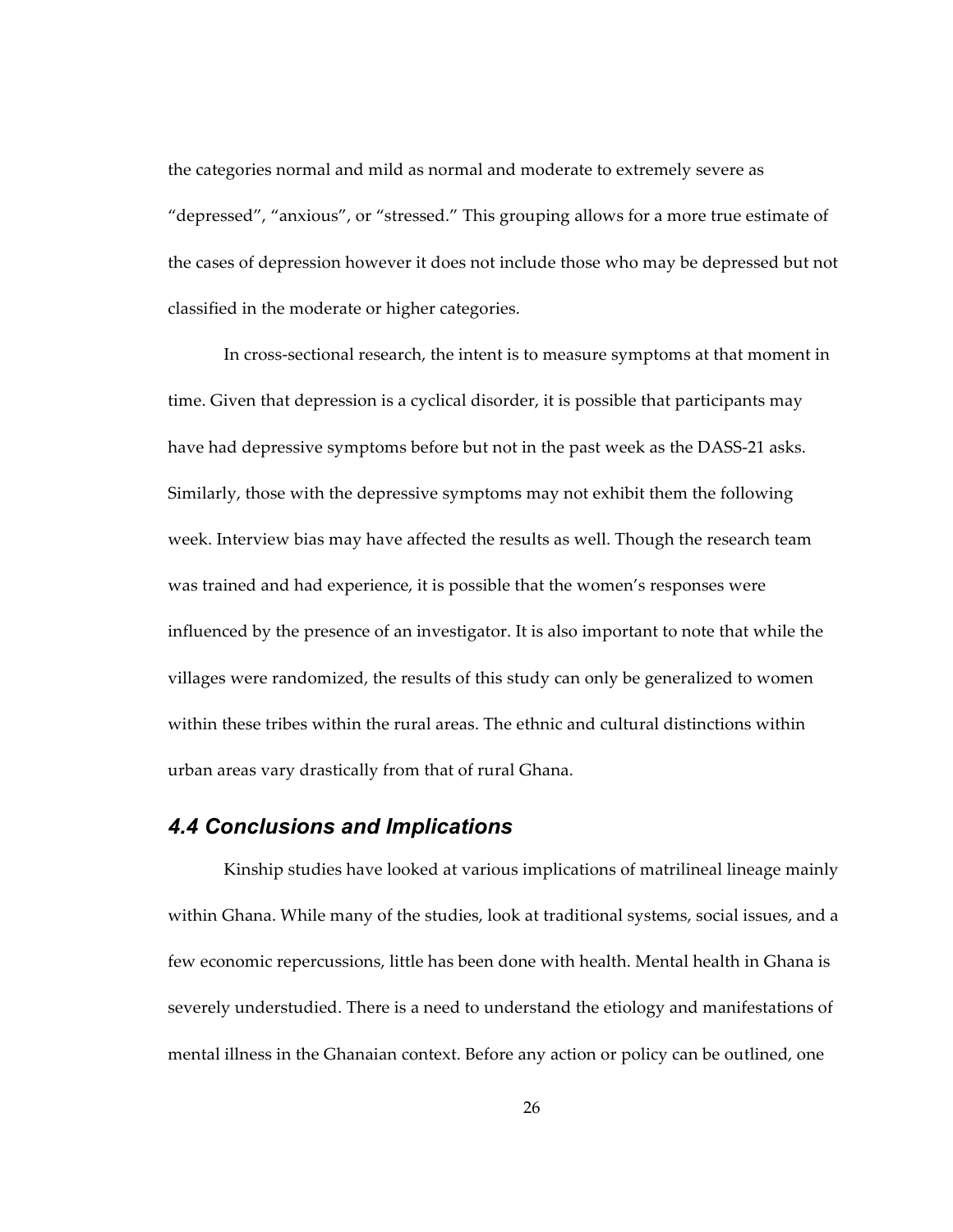must understand the nature and foundation of mental health and its relationship with the people in the country. With approximately half of the population in matrilineal tribes, one must also begin to understand the implications of tribe on mental health. This study shows that there is a statistically significant difference between depression, anxiety, and stress and clan. Future studies should look to replicate these findings among other patrilineal tribes in Ghana as well as more regions. Studies looking at prevalence rates among those married and single within these clans may contribute to understanding the relationship between clan and mood disorders. Additionally, prevalence studies should investigate other mental illness. It is clear that social support and family support influence the presence of these common mental disorders (CMD). Interventions encouraging social support and gender equity should be implemented in communities where the matrilineal order does not provide it. While there is a statistical difference, this study still shows relatively high prevalence rates of these CMDs. In a nation with a 98 percent treatment gap differential in mental health (WHO, 2007), it is important that policy makers place more emphasis on the needs of their constituents. Community and/or church based initiatives can also begin to work towards closing the gap. In 2007 Prince stated in the Lancet, "There is no health without mental health." This statement is certainly true in Ghana as well. This study has clearly illustrated that there is a relatively high prevalence of depression in the rural areas surround two of the largest cities in Ghana, the impact of which can be assumed is much greater.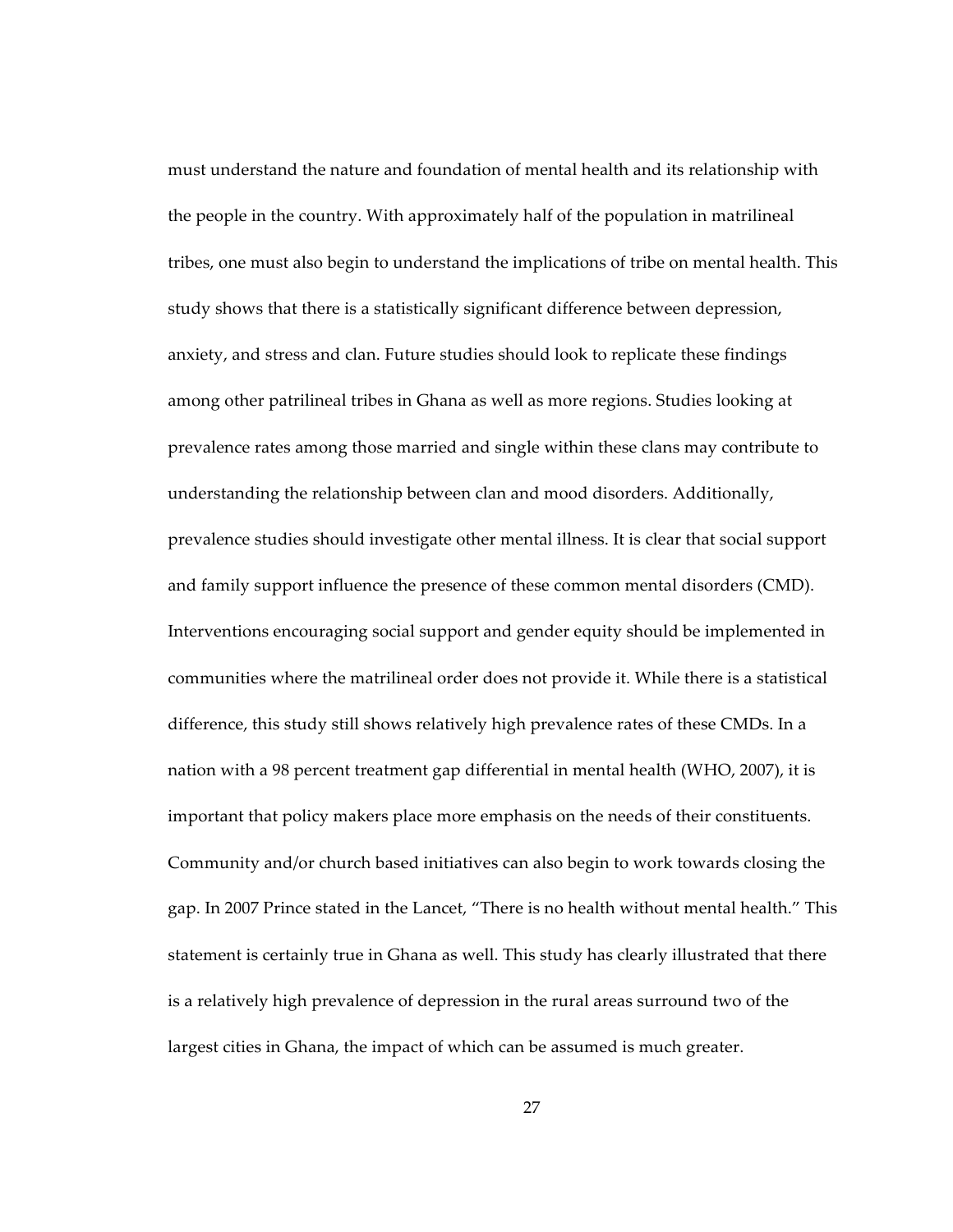The potentially great impact of the relatively high depression rates in rural areas surrounding the two largest Ghanaian cities indicates a need for the inclusion of mental health initiatives in Ghanaian health policy.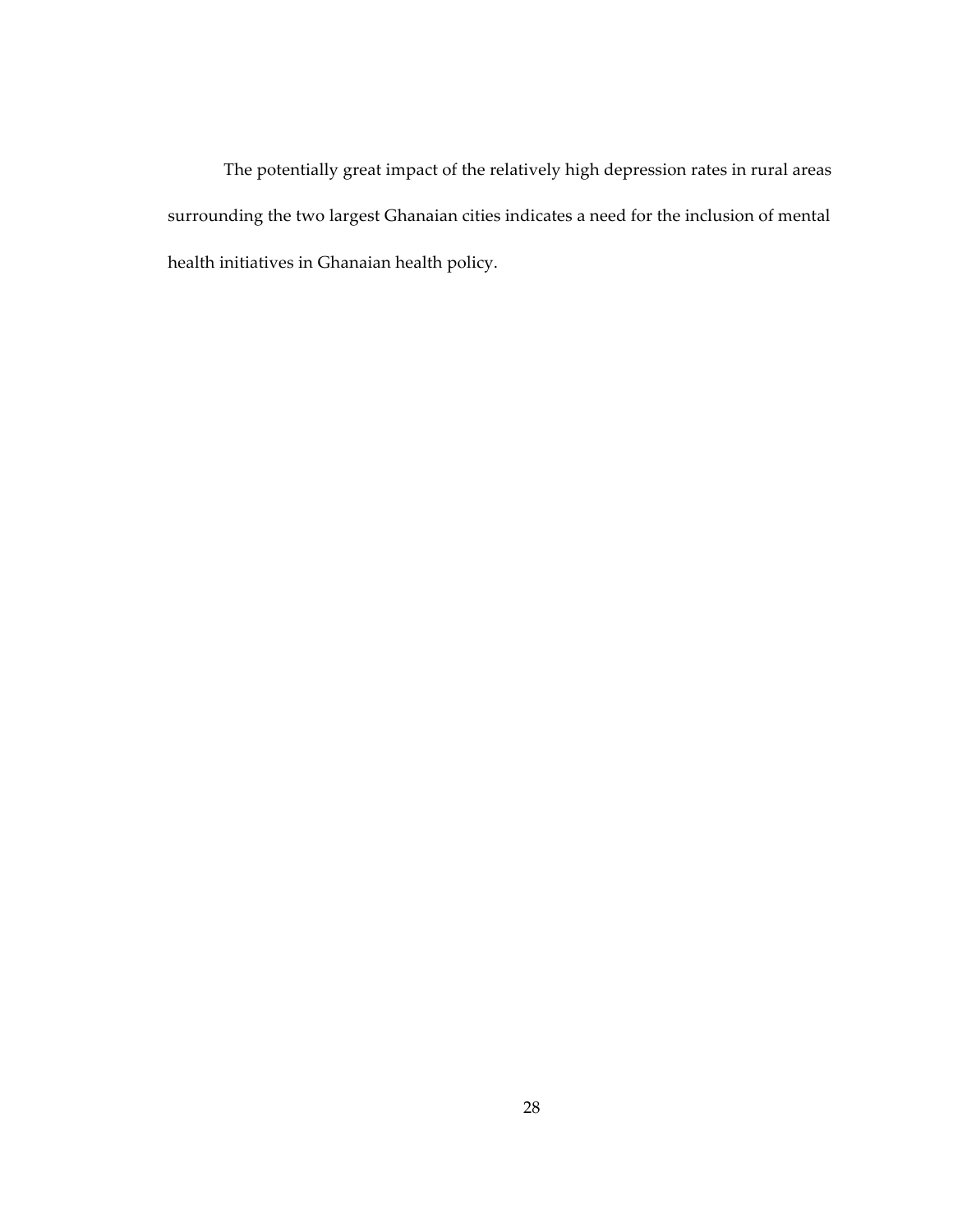

**Figure 1: Religious Affiliation**



**Figure 2: Education Level**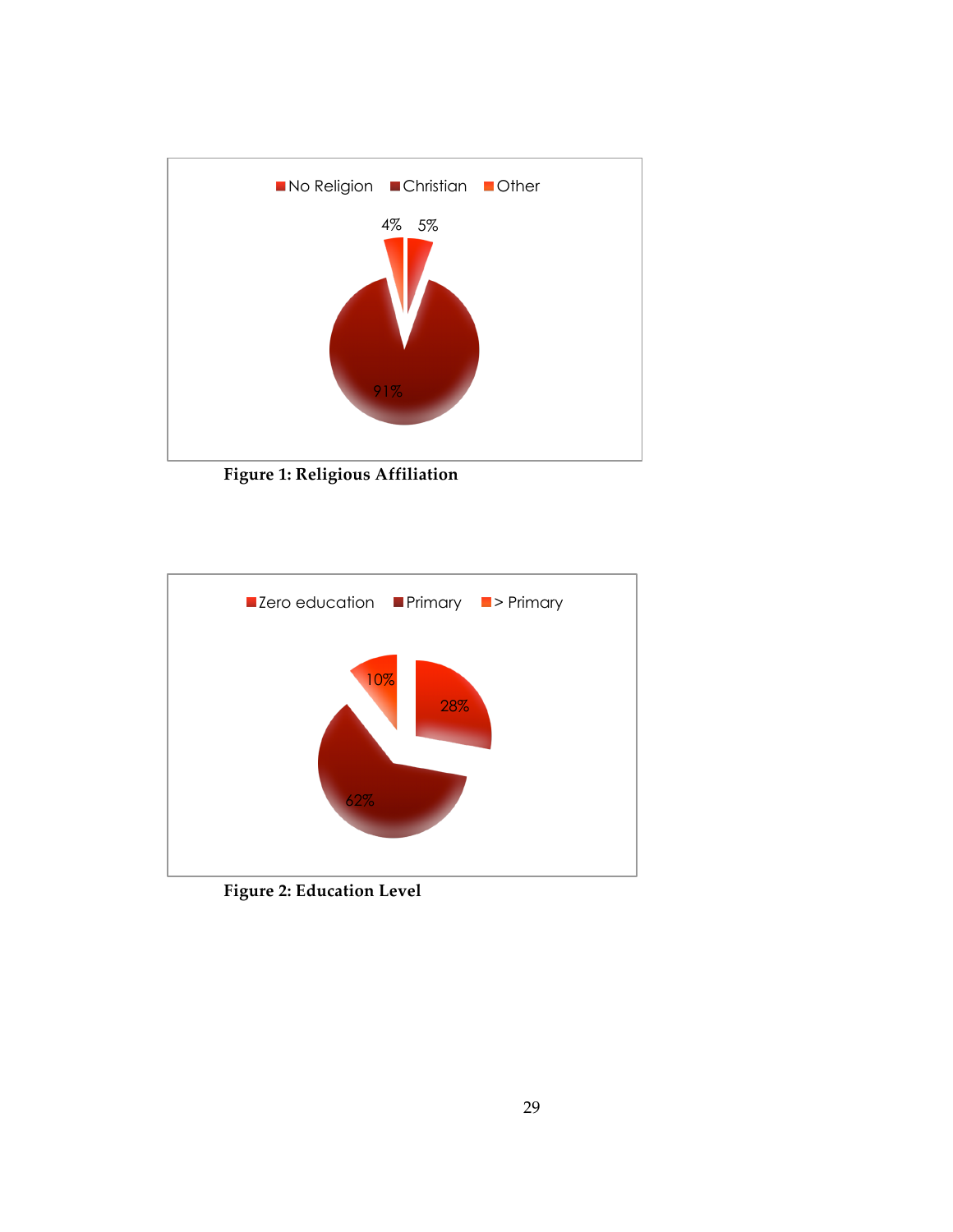

**Figure 3: Marital Status by Clan**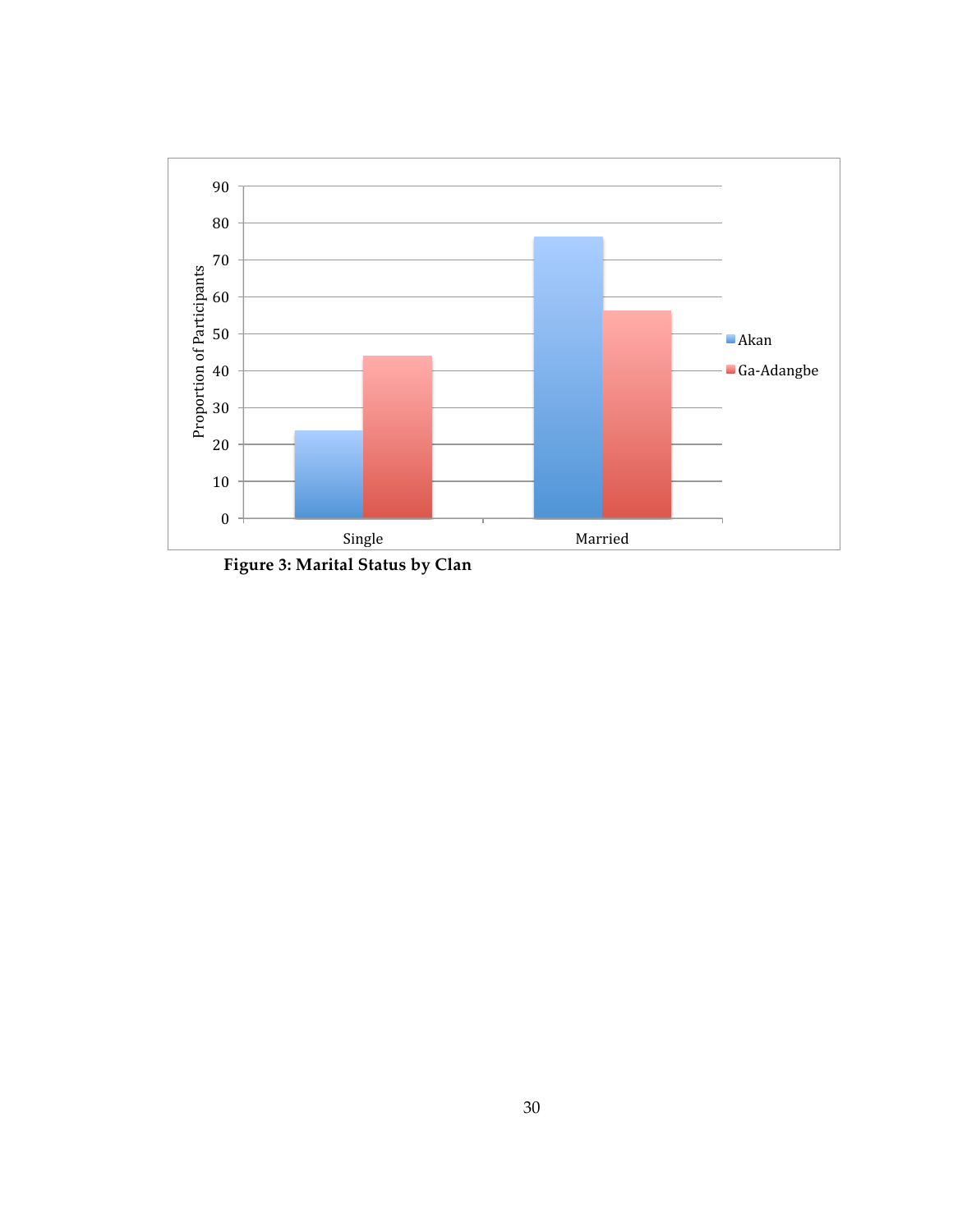

**Figure 4: Depression, Anxiety, and Stress**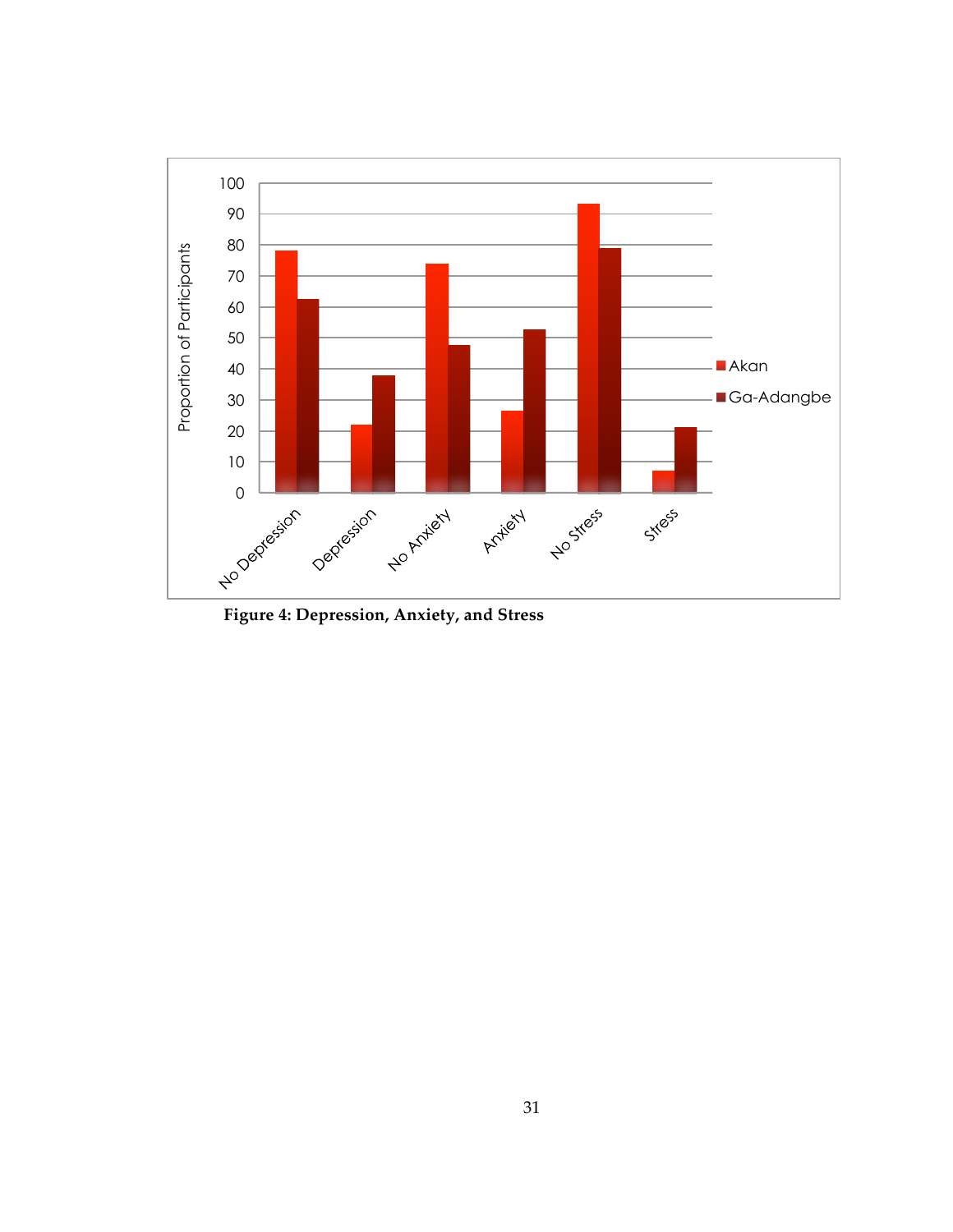| Characteristics                        | Akan N $(%)$ | Ga-Adangbe | Total      | P-value |
|----------------------------------------|--------------|------------|------------|---------|
| Age group* (years)                     |              |            |            |         |
| $0 - 30$                               | 36(31.9)     | 42(38.5)   | 78 (35.1)  | 0.515   |
| 31-49                                  | 44(38.9)     | 41 (37.6)  | 85 (38.3)  |         |
| $\geq 50$ years                        | 33 (29.2)    | 26(23.9)   | 59 (26.6)  |         |
|                                        |              |            |            | < 0.001 |
| Religion                               |              |            |            |         |
| No Religion                            | 0(0.00)      | 12(10.5)   | 12(5.3)    |         |
| Christianity                           | 110 (96.5)   | 97(85.1)   | 207 (90.8) |         |
| Other                                  | 4(3.5)       | 5(4.4)     | 9(3.9)     |         |
|                                        |              |            |            | 0.552   |
| Church Frequency<br>Zero times a month |              |            |            |         |
|                                        | 14 (12.3)    | 13(11.4)   | 27(11.8)   |         |
| Once a month                           | 13(11.4)     | 20(17.5)   | 33 (14.5)  |         |
| $\ge$ Twice a month                    | 87 (76.3)    | 81(71.1)   | 168 (73.7) |         |
| Level of education*                    |              |            |            | 0.012   |
| Zero                                   | 23(20.4)     | 43 (37.7)  | 66(29.1)   |         |
| Primary                                | 83 (73.4)    | 63(55.3)   | 146 (64.3) |         |
| $>$ Primary                            | 7(6.2)       | 8(7.0)     | 15(6.6)    |         |
|                                        |              |            |            | 0.006   |
| <b>Employment Status</b>               |              |            |            |         |
| Employed                               | 104 ((91.2)  | 89 (78.1)  | 193 (84.7) |         |
| Unemployed                             | 10(8.8)      | 25(21.9)   | 35(15.3)   |         |
|                                        |              |            |            | < 0.001 |
| Occupation*<br>Farmer                  |              |            |            |         |
|                                        | 61 (58.6)    | 38 (42.2)  | 99 (51.0)  |         |
| Trader                                 | 8(7.7)       | 34 (37.8)  | 42 (21.7)  |         |
| Food Vendor                            | 24(23.1)     | 4(4.4)     | 28 (14.4)  |         |
| Other                                  | 11(10.6)     | 14 (15.6)  | 25(12.9)   |         |
| Occupation length                      |              |            |            | 0.025   |
| $0$ years                              | 10(9.3)      | 25(22.1)   | 35(15.8)   |         |
| $0 - 10$ years                         | 55 (50.9)    | 59 (52.2)  | 114 (51.6) |         |
| $11 - 20$ years                        | 17(15.7)     | 13(11.5)   | 30 (13.6)  |         |
| $\geq$ 21 years                        | 26(24.1)     | 16(14.2)   | 42 (19.0)  |         |
|                                        |              |            |            | 0.144   |
| Household size*                        |              |            |            |         |
| $\boldsymbol{0}$                       | 1(0.9)       | 1(0.9)     | 2(0.9)     |         |
| 1-5 people                             | 38 (33.6)    | 54 (47.4)  | 92 (40.5)  |         |
| $6 - 10$ people                        | 64 (56.6)    | 49 (42.9)  | 113 (49.8) |         |
| >10 people                             | 10(8.9)      | 10(8.8)    | 20(8.8)    |         |

## **Table I: Socio‑Demographic Characteristics**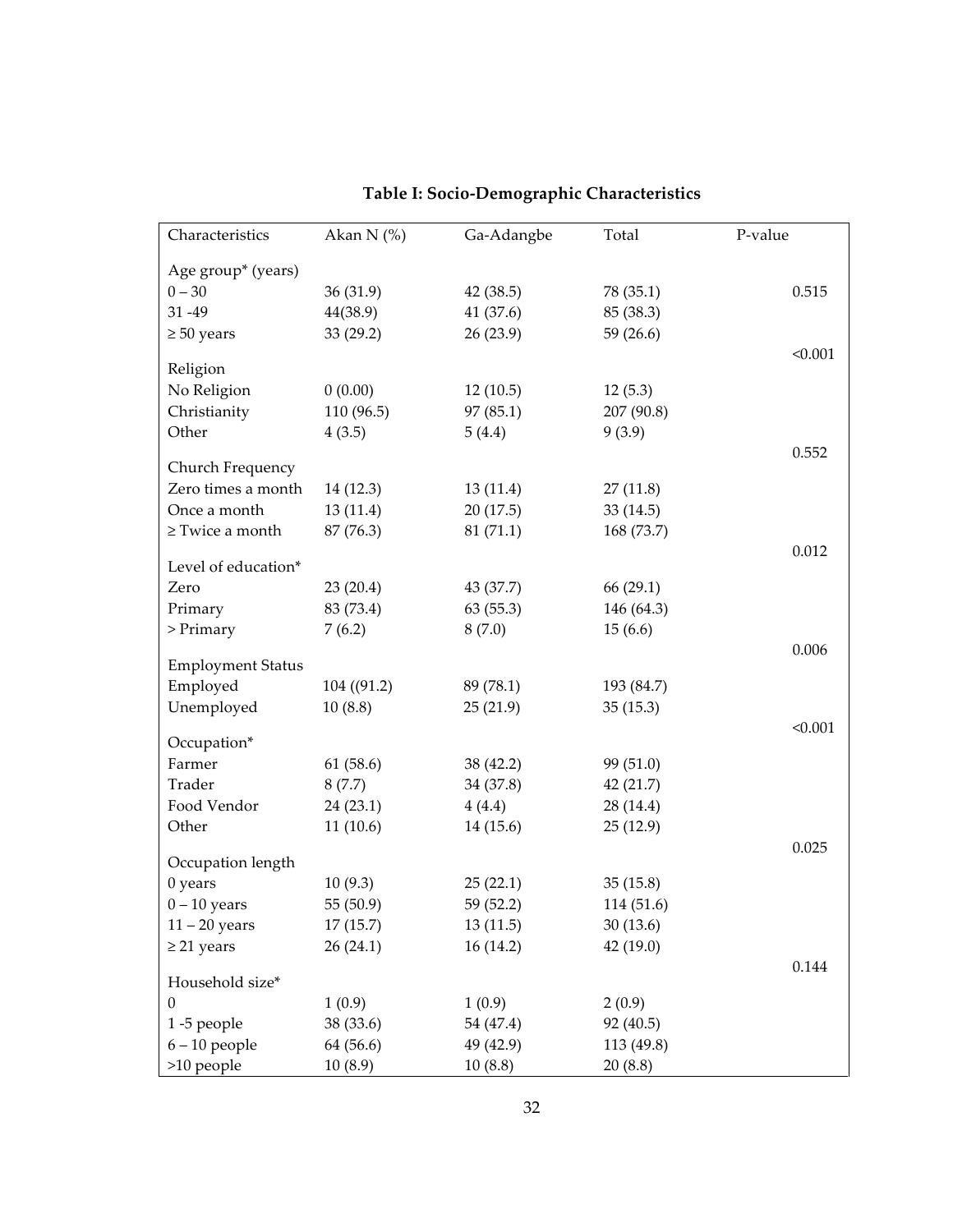|                                                                              |            |                  |                                                                                                 | 0.003   |
|------------------------------------------------------------------------------|------------|------------------|-------------------------------------------------------------------------------------------------|---------|
| Mother's Work Status Akan N (%)                                              |            | Ga-Adangbe N (%) | Total N $s$ (%)                                                                                 |         |
| Employed                                                                     | 107 (93.9) | 92 (80.7)        | 199 (87.3)                                                                                      |         |
| Unemployed                                                                   | 7(6.1)     | 22(19.3)         | 29 (12.7)                                                                                       |         |
| Mother's Occupation*                                                         |            |                  |                                                                                                 | < 0.001 |
| Does not work                                                                | 5(4.5)     | 24(21.4)         | 29(13.0)                                                                                        |         |
| Farming                                                                      | 87 (77.7)  | 41(36.6)         | 128 (57.1)                                                                                      |         |
| Trading                                                                      | 8(7.1)     | 36(32.1)         | 44 (19.6)                                                                                       |         |
| Other                                                                        | 12(10.7)   | 11(9.8)          | 23(10.3)                                                                                        |         |
|                                                                              |            |                  |                                                                                                 | 0.002   |
| Father's Occupation*                                                         |            |                  |                                                                                                 |         |
| Does not work                                                                | 2(1.9)     | 7(6.3)           | 9(4.1)                                                                                          |         |
| Farmer                                                                       | 80 (74.0)  | 59 (52.6)        | 139 (63.2)                                                                                      |         |
| Fisherman                                                                    | 2(1.9)     | 12(10.7)         | 14(6.4)                                                                                         |         |
| Other                                                                        | 24 (22.2)  | 34 (30.4)        | 58 (26.3)                                                                                       |         |
|                                                                              |            |                  |                                                                                                 | 0.001   |
| Marital Status                                                               |            |                  |                                                                                                 |         |
| Married                                                                      | 87 (76.3)  | 64 (56.1)        | 151 (66.2)                                                                                      |         |
| Single                                                                       | 27(23.7)   | 50(43.9)         | 77 (33.8)                                                                                       |         |
| Marital Length                                                               |            |                  |                                                                                                 | 0.004   |
| 0 years                                                                      | 27(23.7)   | 50 $(44.3)$      | 77 (33.9)                                                                                       |         |
| $1 - 10$ years                                                               | 47 (41.2)  | 34(30.1)         | 81 (35.7)                                                                                       |         |
| $11 - 20$ years                                                              | 14 (12.3)  | 16(53.3)         | 30(13.2)                                                                                        |         |
| >20 years                                                                    | 26(22.8)   | 13(11.5)         | 39 (17.2)                                                                                       |         |
|                                                                              |            |                  |                                                                                                 | < 0.001 |
| Sources of emotional support*                                                |            |                  |                                                                                                 |         |
| No one                                                                       | 3(2.7)     | 16(14.2)         | 19(8.4)                                                                                         |         |
| God                                                                          | 84 (74.3)  | 14 (12.4)        | 98 (43.4)                                                                                       |         |
| Family                                                                       | 23(20.4)   | 79 (69.9)        | 102(45.1)                                                                                       |         |
| Other                                                                        | 3(2.6)     | 4(3.5)           | 7(3.1)                                                                                          |         |
| <b>Traditional healers</b>                                                   |            |                  |                                                                                                 | 0.053   |
| No                                                                           | 96 (85.0)  | 106 (93.0)       | 202 (89.0)                                                                                      |         |
| Yes                                                                          | 17(15.0)   | 8(7.0)           | 25(11.0)                                                                                        |         |
|                                                                              |            |                  | *5 missing responses for age, 1 missing response for education, 34 missing responses for        |         |
|                                                                              |            |                  | occupation, 1 missing response for household size, 4 responses missing for mother's occupation; |         |
| 8 responses missing for father's occupation, 2 missing for emotional support |            |                  |                                                                                                 |         |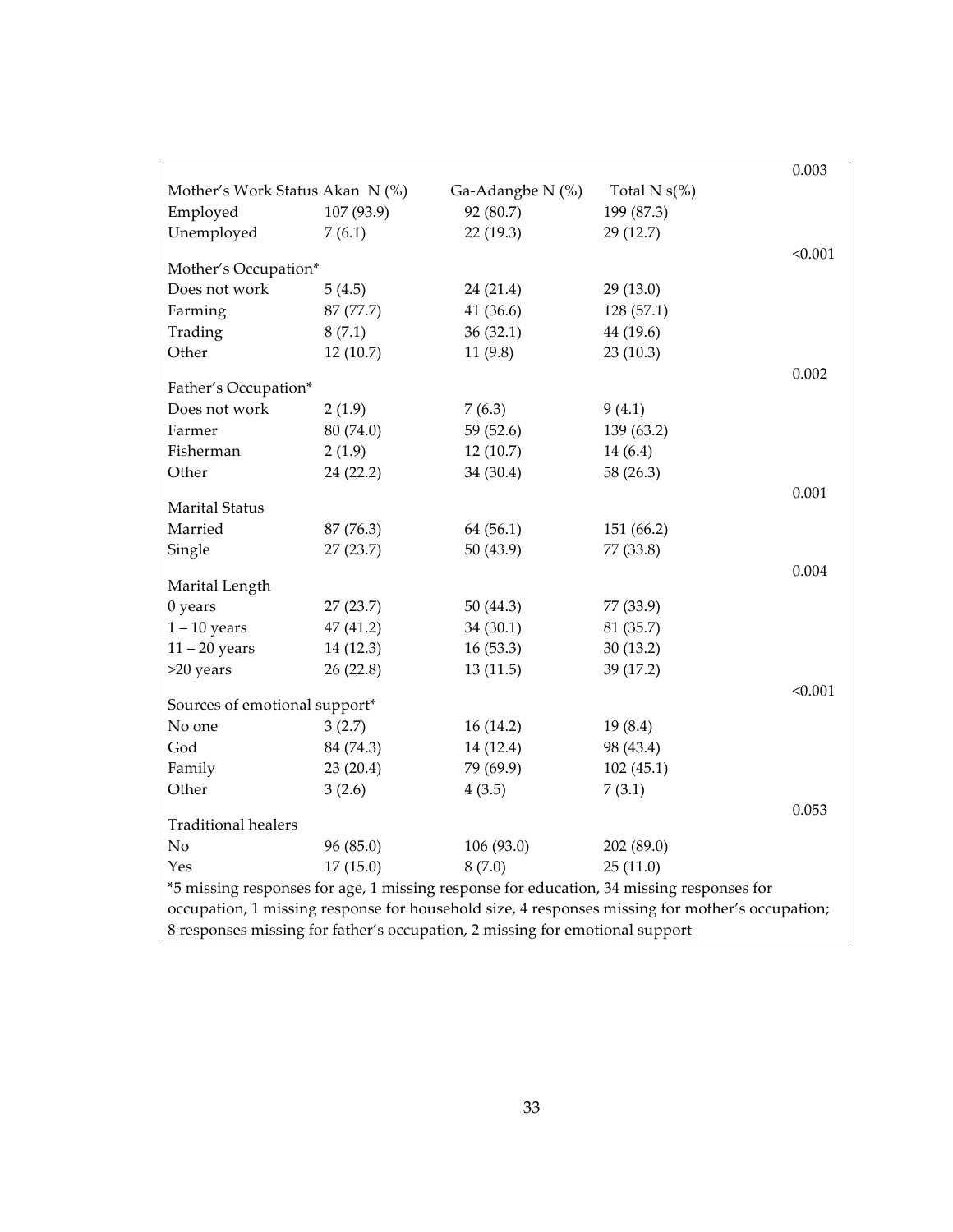|                          | No Depression | Depression | Total     | P-value     |
|--------------------------|---------------|------------|-----------|-------------|
| Age                      |               |            |           | 0.053       |
| $0 - 30$                 | 61(78.2)      | 17(21.8)   | 78 (100)  |             |
| $31 - 49$                | 61(71.8)      | 24(28.2)   | 85 (100)  |             |
| $\geq 50$                | 35(59.3)      | 24 (40.7)  | 59 (100)  |             |
| Total                    | 157 (70.7)    | 65(29.3)   | 222(100)  |             |
|                          |               |            |           | ${}< 0.001$ |
| Denomination             |               |            |           |             |
| No denomination          | 7(58.3)       | 5(41.7)    | 12 (100)  |             |
| Christian                | 148 (71.5)    | 59(28.5)   | 207 (100) |             |
| Other                    | 5(55.6)       | 4(44.4)    | 9(100)    |             |
| Total                    | 160(70.2)     | 68 (29.8)  | 228 (100) |             |
| <b>Education</b> level   |               |            |           | 0.029       |
| Zero Education           | 38 (57.6)     | 28 (42.4)  | 66 (100)  |             |
| Primary                  | 109(74.7)     | 37(25.3)   | 146 (100) |             |
| $>$ Primary              | 12(80.0)      | 3(20.0)    | 15(100)   |             |
| Total                    | 159 (70.0)    | 68 (29.9)  | 227 (100) |             |
|                          |               |            |           | 0.563       |
| <b>Employment Status</b> |               |            |           |             |
| Employed                 | 134 (69.4)    | 59 (30.6)  | 193 (100) |             |
| Unemployed               | 26 (74.3)     | 9(25.7)    | 35 (100)  |             |
| Total                    | 160(70.2)     | 68 (29.8)  | 228 (100) |             |
|                          |               |            |           | 0.103       |
| Occupation               |               |            |           |             |
| Farmer                   | 61(61.6)      | 38 (38.4)  | 99 (100)  |             |
| Trader                   | 32(76.2)      | 10(23.8)   | 42 (100)  |             |
| Food Vendor              | 22(78.6)      | 6(21.4)    | 28 (100)  |             |
| Other                    | 20(80.0)      | 5(20.0)    | 25(100)   |             |
| Total                    | 135 (69.6)    | 59 (30.4)  | 194 (100) |             |
| Occupation length        |               |            |           | 0.531       |
| $0$ years                | 26(74.3)      | 9(25.7)    | 35(100)   |             |
| $0 - 10$ years           | 83 (72.8)     | 31(27.2)   | 114 (100) |             |
| $11 - 20$ years          | 20 (66.7)     | 10(33.3)   | 30 (100)  |             |
| $\geq$ 21 years          | 26(61.9)      | 16(38.1)   | 42 (100)  |             |
| Total                    | 155(70.1)     | 66 (29.9)  | 221 (100) |             |
|                          |               |            |           | 0.526       |
| Household Size           |               |            |           |             |
| 0                        | 1(50.0)       | 1(50.0)    | 2(100)    |             |
| 1-5 people               | 61(66.3)      | 31 (33.70) | 92 (100)  |             |
| $6 - 10$ people          | 84 (74.3)     | 29(25.7)   | 113 (100) |             |
| >10 people               | 13(65.0)      | 7(35.0)    | 20 (100)  |             |
| Total                    | 159 (70.0)    | 68 (30.0)  | 227 (100) |             |

#### **Table II: Depression**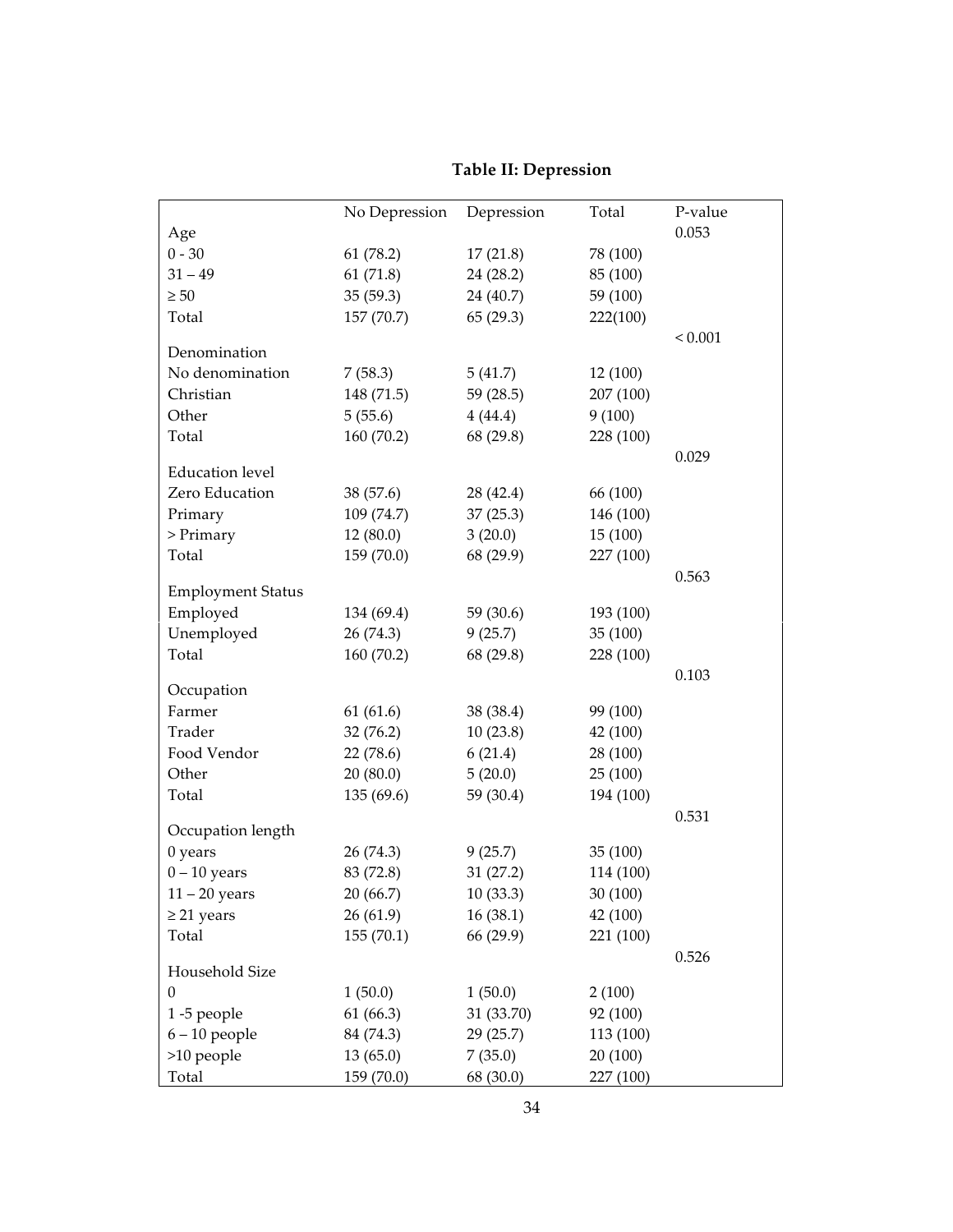|                          |            |            |           | 0.307 |
|--------------------------|------------|------------|-----------|-------|
| Mother's Employment      |            |            |           |       |
| Status                   |            |            |           |       |
| Unemployed               | 18(62.1)   | 11 (37.9)  | 29 (100)  |       |
| Employed                 | 142 (71.4) | 57(28.6)   | 199 (100) |       |
| Total                    | 160 (70.2) | 68 (29.8)  | 228 (100) |       |
| Mother's Occupation      |            |            |           | 0.088 |
| Does not work            | 16(55.2)   | 13 (44.8)  | 29 (100)  |       |
| Farming                  | 98 (76.6)  | 30(23.4)   | 128 (100) |       |
| Trading                  | 28 (63.6)  | 16(36.4)   | 44 (100)  |       |
| Other                    | 16(69.6)   | 7(30.4)    | 23 (100)  |       |
| Total                    | 158 (70.5) | 66 (29.5)  | 224 (100) |       |
|                          |            |            |           | 0.257 |
| Father's Occupation      |            |            |           |       |
| Does not work            | 4(44.4)    | 5(55.6)    | 9(100)    |       |
| Farmer                   | 102 (73.4) | 37(26.6)   | 139 (100) |       |
| Fisherman                | 9(64.3)    | 5(35.7)    | 14 (100)  |       |
| Other                    | 39 (67.2)  | 19(32.8)   | 58 (100)  |       |
| Total                    | 154 (70.0) | 66 (30.0)  | 220 (100) |       |
|                          |            |            |           | 0.751 |
| Marital Status           |            |            |           |       |
| Single                   | 53 (68.8)  | 24 (31.2)  | 77 (100)  |       |
| Married                  | 107 (70.9) | 44(29.1)   | 151 (100) |       |
| Total                    | 160 (70.2) | 68 (29.8)  | 228 (100) |       |
| Marital Length           |            |            |           | 0.453 |
| 0 years                  | 53 (68.8)  | 24 (31.2)  | 77 (100)  |       |
| $1 - 10$ years           | 61(75.3)   | 20(24.7)   | 81 (100)  |       |
| $11 - 20$ years          | 22(73.3)   | 8(26.7)    | 30(100)   |       |
| >20 years                | 24 (61.5)  | 15(38.5)   | 39 (100)  |       |
| Total                    | 160 (70.4) | 67(30.0)   | 227 (100) |       |
|                          |            |            |           | 0.003 |
| <b>Emotional Support</b> |            |            |           |       |
| No one                   | 9 (47.37)  | 10(52.63)  | 19 (100)  |       |
| God                      | 80 (81.63) | 18 (18.37) | 98 (100)  |       |
| Family                   | 65 (63.73) | 37 (36.27) | 102 (100) |       |
| Other                    | 5(71.43)   | 2(28.57)   | 7(100)    |       |
| Total                    | 159 (70.3) | 67(29.7)   | 226 (100) |       |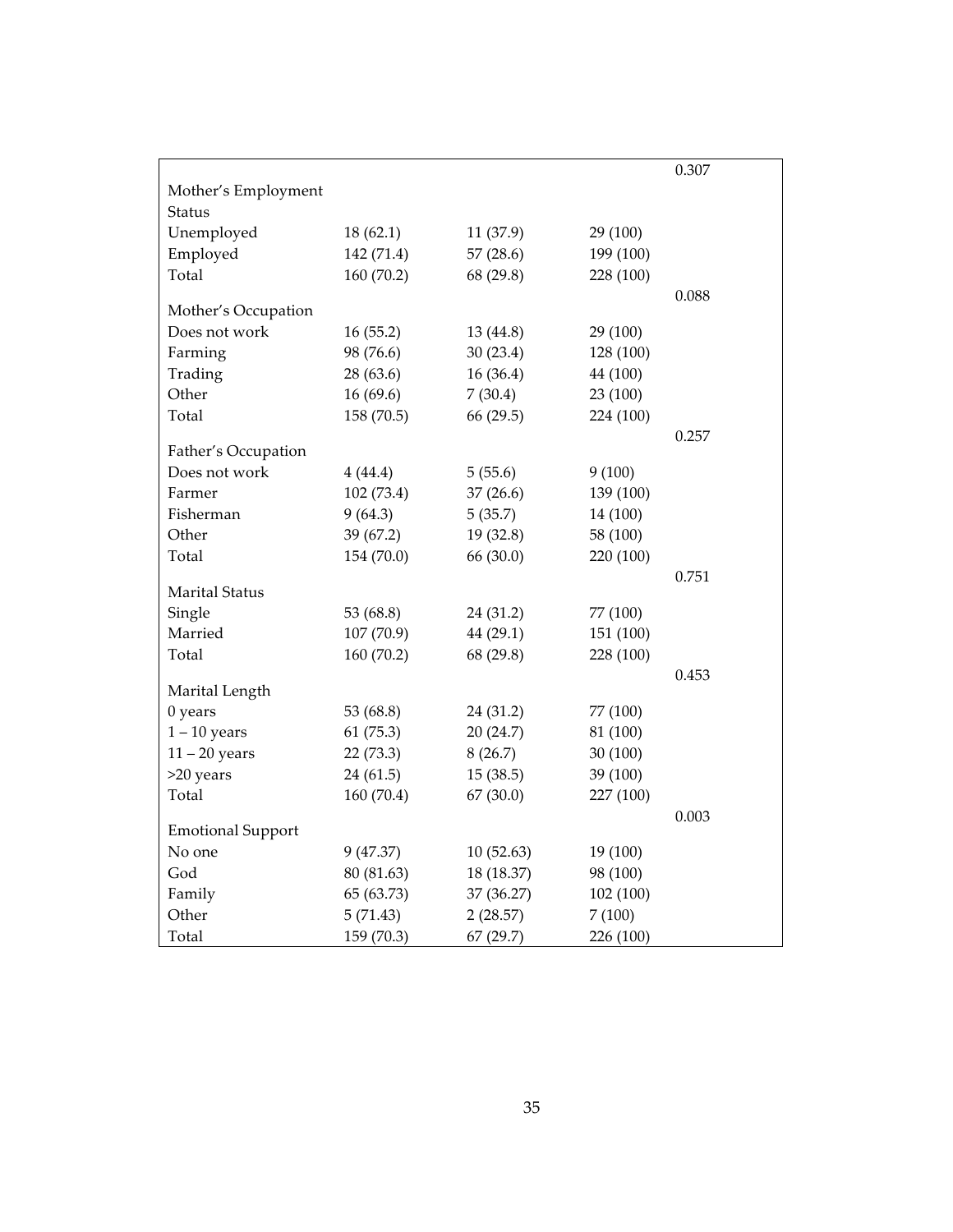#### **Table III: Prevalence**

| Prevalence    | Akan   | Ga     |       | Prevalence Ratio Prevalence Difference |
|---------------|--------|--------|-------|----------------------------------------|
| Depression    | 25/114 | 43/114 |       |                                        |
| Prevalence    | 0.219  | 0.377  | 1.719 | 0.158                                  |
| Anxiety       | 30/114 | 60/114 |       |                                        |
| Prevalence    | 0.263  | 0.526  | 2.000 | 0.263                                  |
| <b>Stress</b> | 8/114  | 24/114 |       |                                        |
| Prevalence    | 0.070  | 0.211  | 2.999 | 0.140                                  |

## **Table IV: Depression, Anxiety, and Stress**

|                        | Normal     | Mild         | Moderate       | Severe                   | Mean | Standard  | P-value     |
|------------------------|------------|--------------|----------------|--------------------------|------|-----------|-------------|
|                        |            |              |                |                          |      | Deviation |             |
| Level of depression    |            |              |                |                          |      |           | 0.001       |
| Akan                   | 76 (66.67) | 13(11.40)    | 17(14.91)      | 8(7.02)                  | 1.63 | 1.01      |             |
| Ga-Adangbe             | 50 (43.86) | 21 (18.42)   | 32(28.07)      | 11(9.65)                 | 2.07 | 1.15      |             |
| Total                  | 126        | 34           | 49             | 19                       |      |           |             |
| Level of Anxiety       |            |              |                |                          |      |           | ${}< 0.001$ |
| Akan                   | 73 (64.04) | 11(9.65)     | 14 (12.28)     | 16                       | 1.83 | 1.29      |             |
| Ga-Adangbe             | 42 (36.84) | 12(10.53)    | 28 (24.56)     | (14.04)<br>32<br>(28.07) | 2.61 | 1.50      |             |
| Total                  | 115        | 23           | 42             | 48                       |      |           |             |
| Level of Stress        |            |              |                |                          |      |           | 0.0007      |
| Akan                   | 98 (85.96) | 8(7.02)      | 5(4.39)        | 3(2.63)                  | 1.24 | 0.66      |             |
| Ga-Adangbe             | 77 (67.54) | 13(11.40)    | 13(11.40)      | 11(9.65)                 | 1.65 | 1.08      |             |
| Total                  | 175        | 21           | 18             | 14                       |      |           |             |
| Comorbidity            |            |              |                |                          |      |           | < 0.001     |
| Overall<br>comorbidity | $\theta$   | $\mathbf{1}$ | $\overline{2}$ | 3                        |      |           |             |
| Akan                   | 62 (54.39) | 22(19.30)    | 17(14.91)      | 13 (11.40)               |      |           |             |
| Ga-Adangbe             | 27(23.68)  | 28 (24.56)   | 32 (28.07)     | 27 (23.68)               |      |           |             |
| Total                  | 89         | 50           | 49             | 40                       |      |           |             |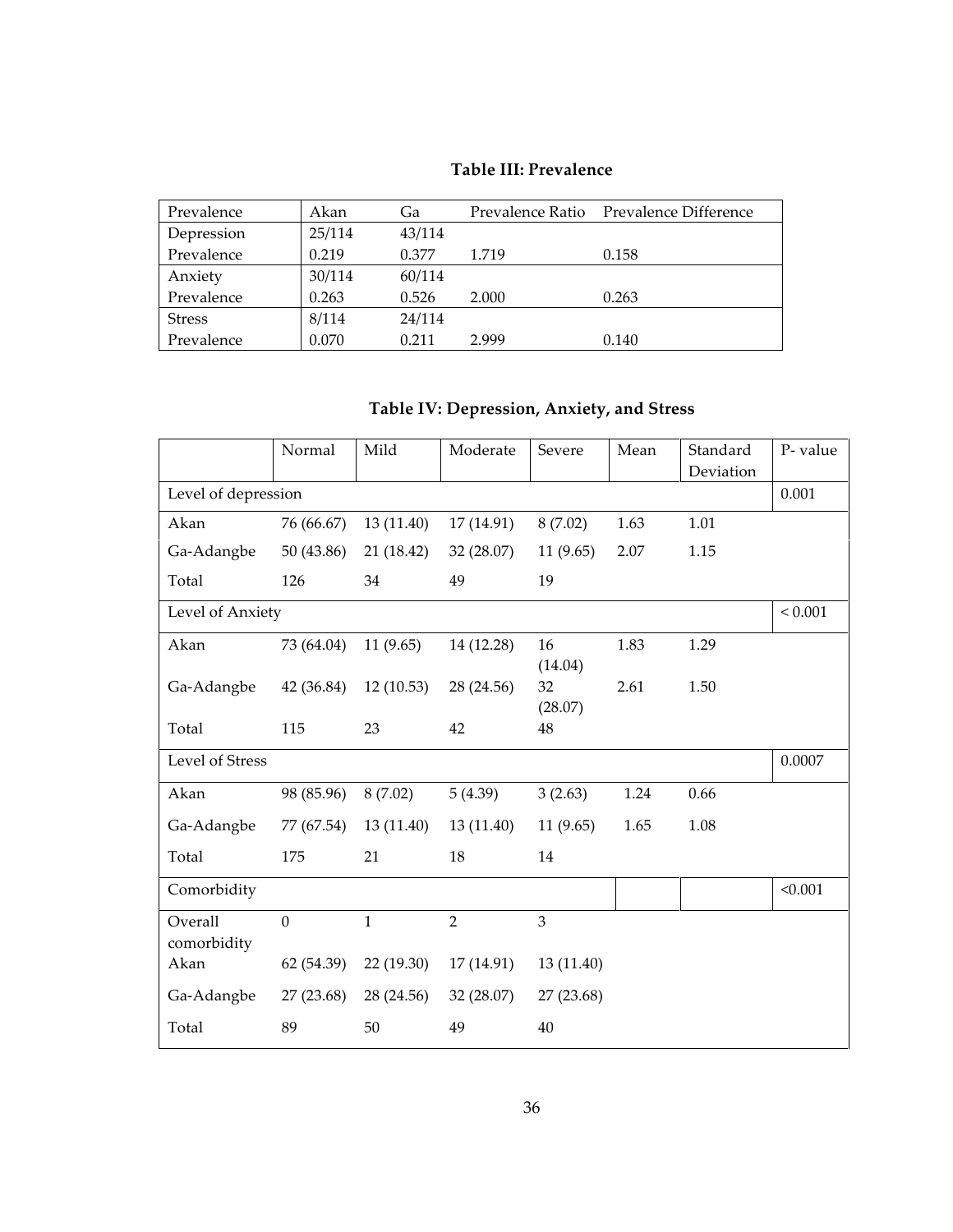# **Appendix A**

|    | $\mathrm{DASS}_{21}$                                                                                                                                                                                                          | Name:                                                                                                                                 | Date: |    |                |   |  |  |  |
|----|-------------------------------------------------------------------------------------------------------------------------------------------------------------------------------------------------------------------------------|---------------------------------------------------------------------------------------------------------------------------------------|-------|----|----------------|---|--|--|--|
|    | Please read each statement and circle a number 0, 1, 2 or 3 which indicates how much the statement<br>applied to you over the past week. There are no right or wrong answers. Do not spend too much time<br>on any statement. |                                                                                                                                       |       |    |                |   |  |  |  |
|    | The rating scale is as follows:                                                                                                                                                                                               |                                                                                                                                       |       |    |                |   |  |  |  |
|    | 0 Did not apply to me at all<br>1 Applied to me to some degree, or some of the time<br>2 Applied to me to a considerable degree, or a good part of time<br>3 Applied to me very much, or most of the time                     |                                                                                                                                       |       |    |                |   |  |  |  |
| 1  | I found it hard to wind down                                                                                                                                                                                                  |                                                                                                                                       | 0     | 1  | 2              | 3 |  |  |  |
| 2  | I was aware of dryness of my mouth                                                                                                                                                                                            |                                                                                                                                       | 0     | 1. | 2              | 3 |  |  |  |
| 3  | I couldn't seem to experience any positive feeling at all                                                                                                                                                                     |                                                                                                                                       | 0     | 1  | $\overline{c}$ | 3 |  |  |  |
| 4  | breathlessness in the absence of physical exertion)                                                                                                                                                                           | I experienced breathing difficulty (eg, excessively rapid breathing,                                                                  | 0     | 1  | $\overline{c}$ | 3 |  |  |  |
| 5  | I found it difficult to work up the initiative to do things                                                                                                                                                                   |                                                                                                                                       | 0     | 1  | 2              | 3 |  |  |  |
| 6  | I tended to over-react to situations                                                                                                                                                                                          |                                                                                                                                       | 0     | 1  | $\overline{c}$ | 3 |  |  |  |
| 7  | I experienced trembling (eg, in the hands)                                                                                                                                                                                    |                                                                                                                                       | 0     | 1  | 2              | 3 |  |  |  |
| 8  | I felt that I was using a lot of nervous energy                                                                                                                                                                               |                                                                                                                                       | 0     | 1  | $\overline{2}$ | 3 |  |  |  |
| 9  | a fool of myself                                                                                                                                                                                                              | I was worried about situations in which I might panic and make                                                                        | 0     | 1  | 2              | 3 |  |  |  |
| 10 | I felt that I had nothing to look forward to                                                                                                                                                                                  |                                                                                                                                       | 0     | 1  | 2              | 3 |  |  |  |
| 11 | I found myself getting agitated                                                                                                                                                                                               |                                                                                                                                       | 0     | 1. | 2              | 3 |  |  |  |
| 12 | I found it difficult to relax                                                                                                                                                                                                 |                                                                                                                                       | 0     | 1. | 2              | 3 |  |  |  |
| 13 | I felt down-hearted and blue                                                                                                                                                                                                  |                                                                                                                                       | 0     | 1  | 2              | 3 |  |  |  |
| 14 | I was intolerant of anything that kept me from getting on with<br>what I was doing                                                                                                                                            |                                                                                                                                       | 0     | 1  | 2              | 3 |  |  |  |
| 15 | I felt I was close to panic                                                                                                                                                                                                   |                                                                                                                                       | 0     | 1  | 2              | 3 |  |  |  |
| 16 | I was unable to become enthusiastic about anything                                                                                                                                                                            |                                                                                                                                       | 0     | 1  | $\overline{2}$ | 3 |  |  |  |
| 17 | I felt I wasn't worth much as a person                                                                                                                                                                                        |                                                                                                                                       | 0     | 1  | 2              | 3 |  |  |  |
| 18 | I felt that I was rather touchy                                                                                                                                                                                               |                                                                                                                                       | 0     | 1  | 2              | 3 |  |  |  |
| 19 |                                                                                                                                                                                                                               | I was aware of the action of my heart in the absence of physical<br>exertion (eg, sense of heart rate increase, heart missing a beat) | 0     | 1  | $\overline{c}$ | 3 |  |  |  |
| 20 | I felt scared without any good reason                                                                                                                                                                                         |                                                                                                                                       | 0     | 1  | 2              | 3 |  |  |  |
| 21 | I felt that life was meaningless                                                                                                                                                                                              |                                                                                                                                       | 0     | 1  | 2              | 3 |  |  |  |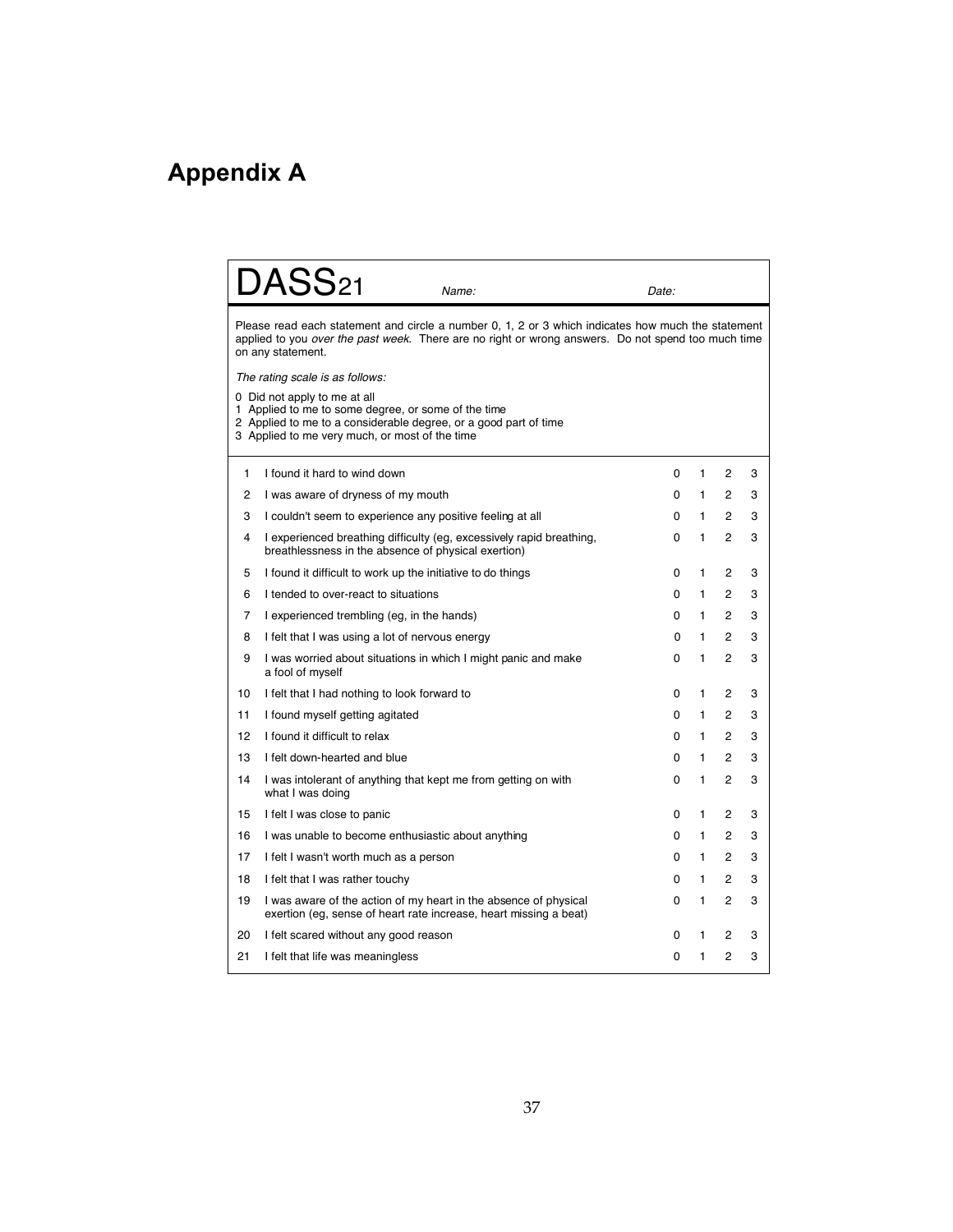## **Appendix B**

- 1. I found it hard to wind down.
	- a. At the end of the day when you were going to sleep did you have difficulty?
- 2. I was aware of dryness of my mouth
	- a. Did you feel as though there was no saliva in your mouth?
- 3. I couldn't seem to experience any positive feeling at all.
	- a. Let's say your child is about to get married or someone has prepared your favorite food, for some reason, were unable to find joy?
- 4. I experienced breathing difficulty.
- 5. I found it difficult to work up the initiative to do things
	- a. Was there a time when you had to prepare a meal or clean like you normally do but you could not find within yourself the energy to do so?
- 6. I tended to over‑react to situations
	- a. Was your reaction to something much greater than what was needed? For example, cry when someone walked away or became very angry for a minor problem?
- 7. I experienced trembling
- 8. I felt that I was using a lot of nervous energy
	- a. Did you open a bag with much more energy than was needed? Or feel very tense
- 9. I was worried about situations in which I might panic and make a fool of myself
	- a. Let's say you were walking around the village did you think in your mind, oh! If I trip everyone will laugh at me and I will feel very uncomfortable?
- 10. I felt that I had nothing to look forward to
- 11. I found myself getting agitated
	- a. Did you feel very sensitive about things that made you get angry?
- 12. I found it difficult to relax
	- a. When you were sitting down to relax did you still feel very tense?
- 13. I felt down‑hearted and blue
	- a. Did you feel sad without any real reason?
- 14. I was intolerant of anything that kept me from getting on with what I was doing
	- a. Did someone interrupt you from cooking and you became extremely angry?
- 15. I felt I was close to panic
- 16. I was unable to become enthusiastic about anything
	- a. Were you unable to be excited about something like someone giving you money?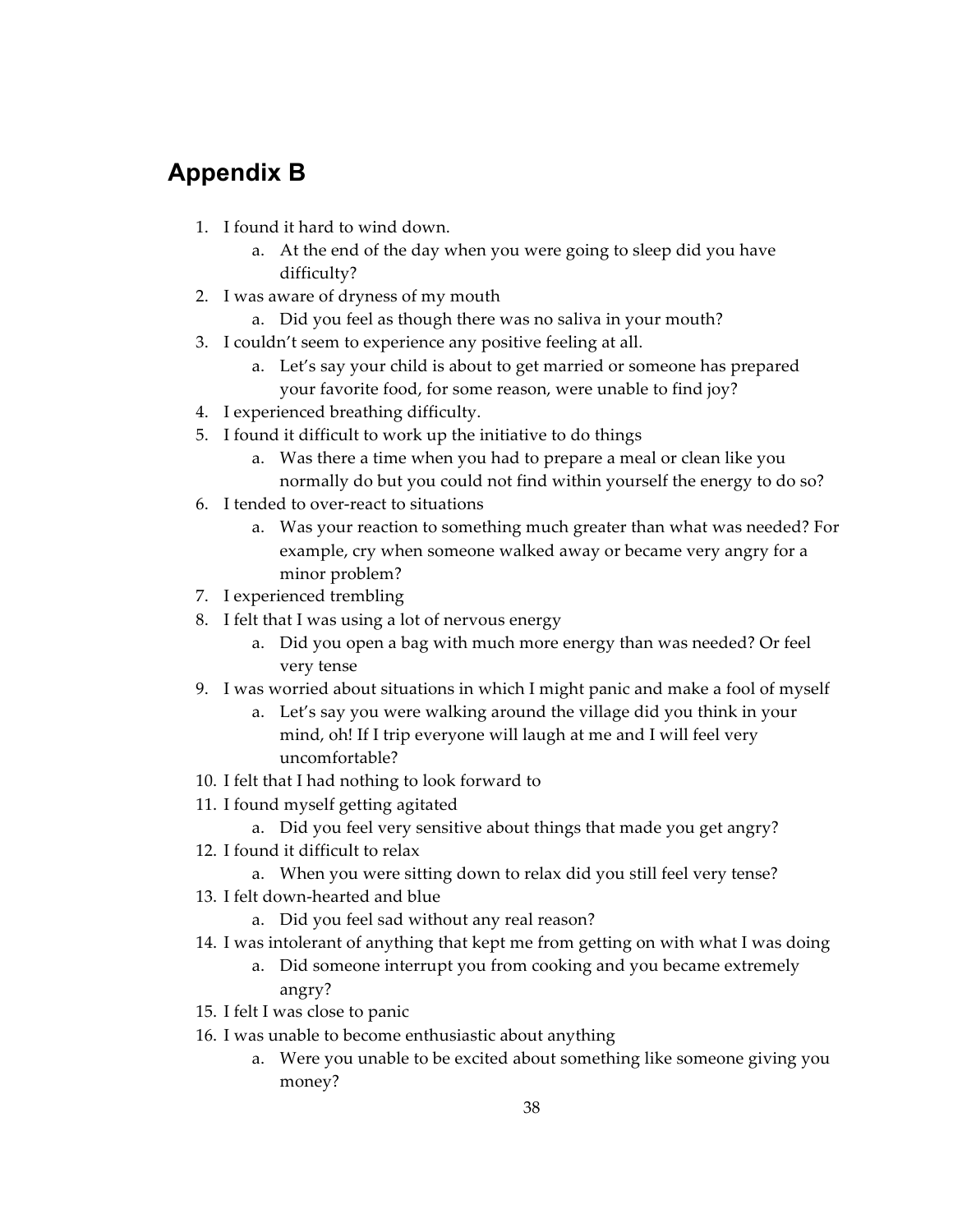- 17. I felt I wasn't worth much as a person
- 18. I felt that I was rather touchy
	- a. Did you feel sensitive about situations or did minor things irritate you? For example someone joking around with you but instead of laughing you became very offended
- 19. I was aware of the action of my heart in the absence of physical exertion
- 20. I felt scared without any good reason
- 21. I felt that life was meaningless
	- a. Did you feel when you woke-up today, Why am I awake there's no reason for me to be here on this earth.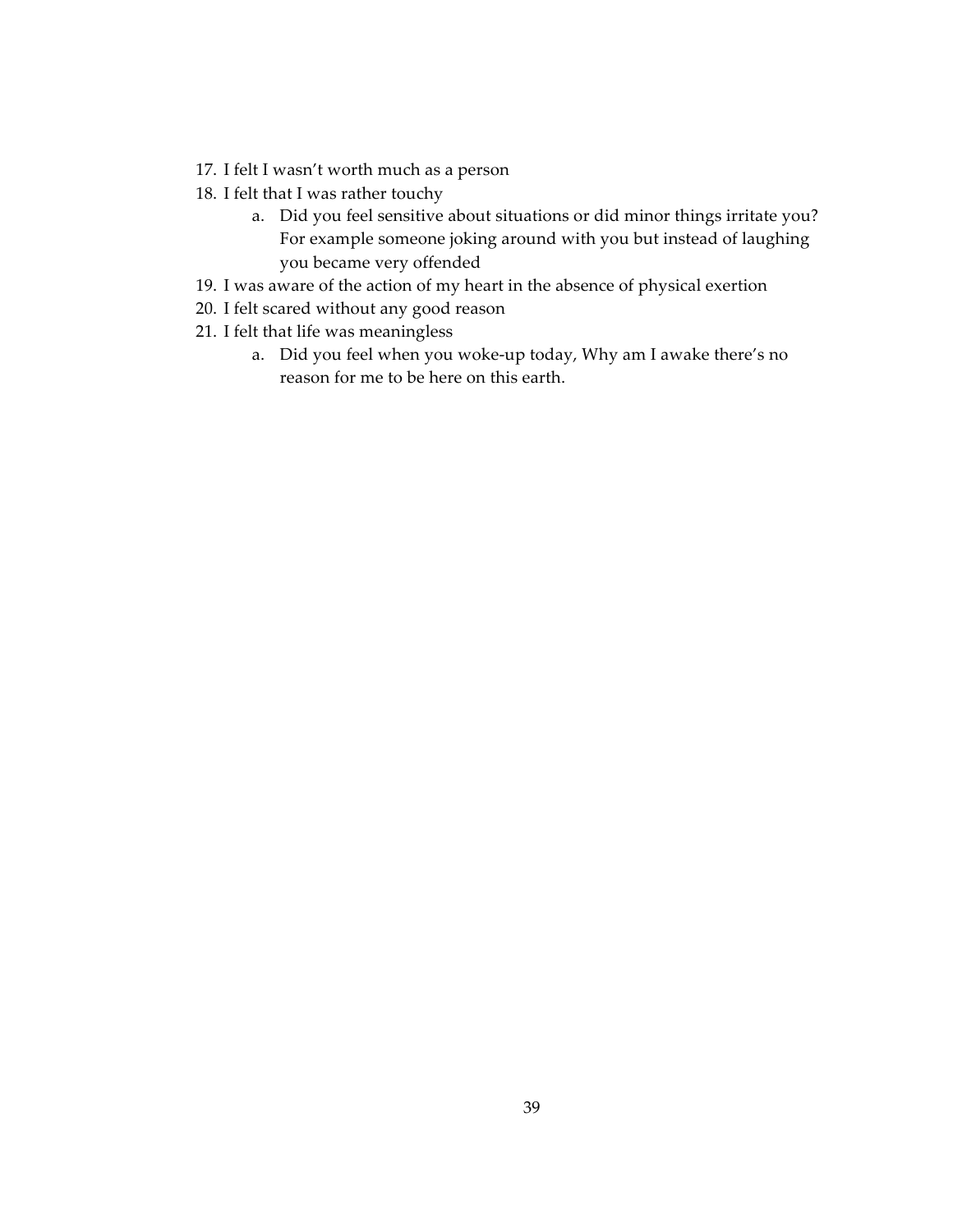# **Appendix C**

| ID#<br>the control of the control of the control of the control of the control of the control of                                                                |  |
|-----------------------------------------------------------------------------------------------------------------------------------------------------------------|--|
|                                                                                                                                                                 |  |
| What is your clan? Akan Ga-Adangbe<br>What is your tribe?(i.e. Ashanti, Krobo, Fanti, etc) ___________________________                                          |  |
| What is your mother's tribal affiliation?( <i>i.e. Ashanti, Ewe, Ga, Krobo</i> )                                                                                |  |
| What is your father's tribal affiliation?( <i>i.e. Ashanti, Ewe, Ga, Krobo</i> )                                                                                |  |
| Are you affiliated with a religion? _______ yes ________ no<br>If $so$                                                                                          |  |
|                                                                                                                                                                 |  |
| Are you married? ________ yes _________ no<br>a. How long have you been married?<br>a. What kind of work does he do?<br>c. How long has he been working here?   |  |
| Do you work? (i.e. crafts, selling food, market, etc) _______ yes ________ no<br>c. How long have you worked?<br>d. If you do not work, would you like to work? |  |
| Do you have children? _________ yes __________ no<br>a. How many children do you have?                                                                          |  |
| What was your father's profession? (i.e. farming, teacher, etc.)                                                                                                |  |
| Did your mother work? ______ yes ________ no<br>a. What did she do? __________________ how long? __________                                                     |  |
| How many people live in your household? ______________                                                                                                          |  |
| What is your highest level of education? _______<br>What is your age?                                                                                           |  |
| How often do you go to people in the church for emotional support in a month?                                                                                   |  |
| Have you ever seen a traditional healer? If so for what?<br>Emotional symptoms?                                                                                 |  |
| What is the average income every month in your home?                                                                                                            |  |
| If you feel stressed, to whom do you turn?                                                                                                                      |  |
| What is your age?                                                                                                                                               |  |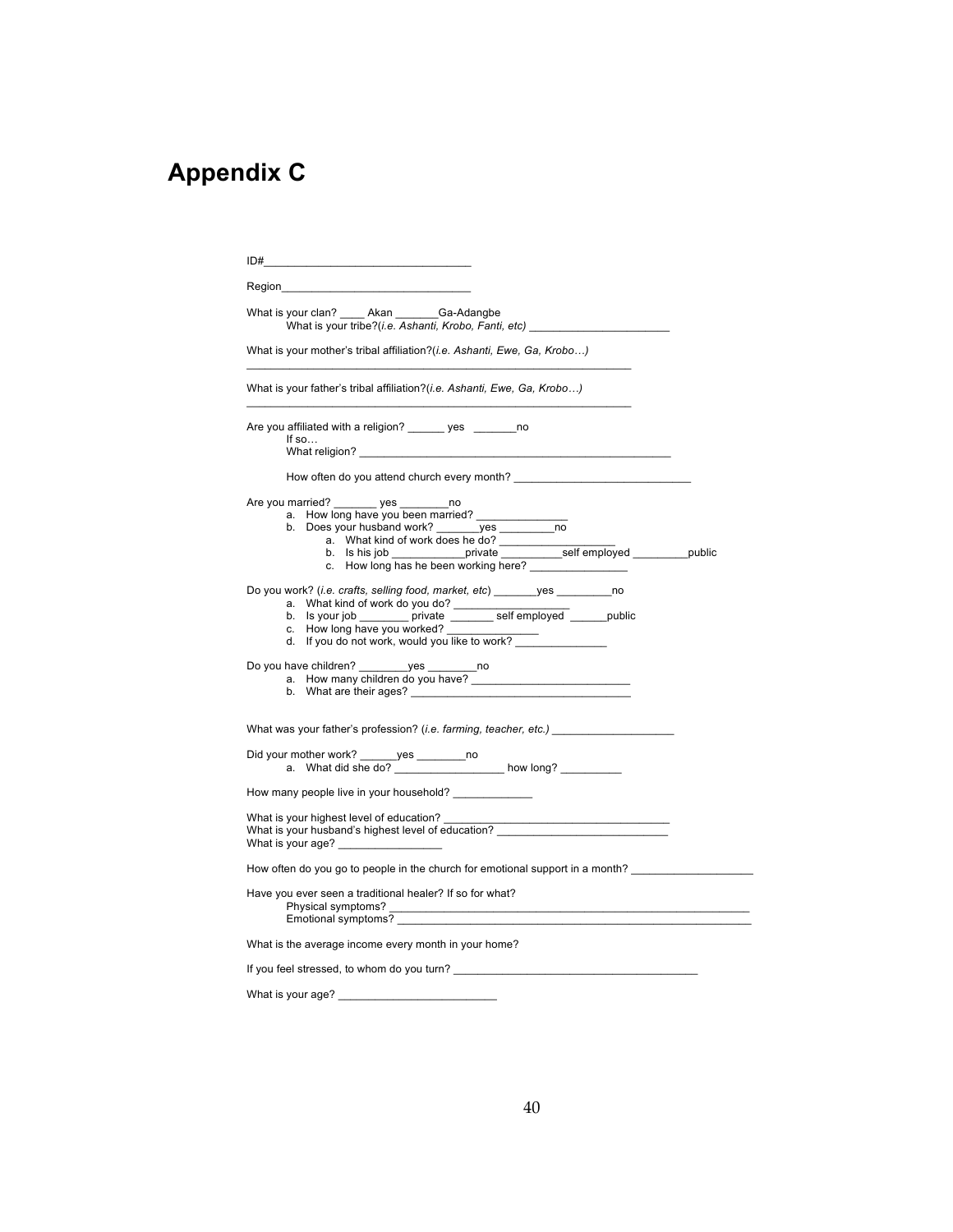## **Works Cited**

- Afolabi, M., Abioye-Kuteyi, E., Fatoye, F., Bello, I., & Adewuya, A. (2008). Pattern of depression among patients in a Nigerian family practice population. *South African Family Practice , 50* (2), 63‑69.
- Arslan, O. (2011). Inhabitantsʹ perspectives on the adequacy of the compound house in Agyigya, Kumasi, Ghana. *Enhr Conference 2011.* Enhr Conference.
- Asante, R., & Gyimah‑Boadi, E. (2004). *Ethnic Structure, Inequality and Governance of the Public Sector in Ghana .* NYC: United Nations Institute for Research and Development.
- Ashford, L. S. (2009). *Africaʹs Youthful Polulation: Risk or Opportunity. Lori S Ashford.* USAID, Population Reference Bureau. Washington DC: USAID.
- Blazer, D. (2012). Religion/spirituality and depression: what can we learn from empirical studies? *The American Journal of Psychiatry , 169* (1).
- Cassano, P., & Fava, M. (2002). Depression and Public Health: An Overiveiw. *Journal of Psychosomatic Research , 53*, 849‑857.
- Cassano, P., & Fava, M. (2002). Depression and public health: an overview. *Journal of Psychosomatic Research , 53* (4), 849‑857.
- Clark, G. (1999). Negotiating Asante Family Survival in Kumasi, Ghana. *Africa , 69* (1), 66.
- Ghana Health Service. (2012). Retrieved January 25, 2012, from Ghana Health Service: http://www.ghanahealthservice.org/index.php
- Government of Ghana. (2011). *Ghana Government Official Portal.* Retrieved April 5, 2011, from World Bank on Ghanaʹs Economic Growth: http://ghana.gov.gh/index.php?option=com\_content&view=article&id=4452:worl d-bank-on-ghanas-economic-growth-&catid=28:general-news&Itemid=162
- Kivela, S.‑L., Luukinen, H., Sulkava, R., Viramo, P., & Koski, K. (1999). Martial and Family Relations and Depression in Married Elderly Finns. *Journal of Affective Disorders , 54*, 177‑182.
- Patel, V., Abas, M., Broadhead, J., Todd, C., & Reeler, A. (2001). Depresson in developing countries: Lessons from Zimbabwe. *British Medical Journal , 322* (7284), 482 ‑ 484.